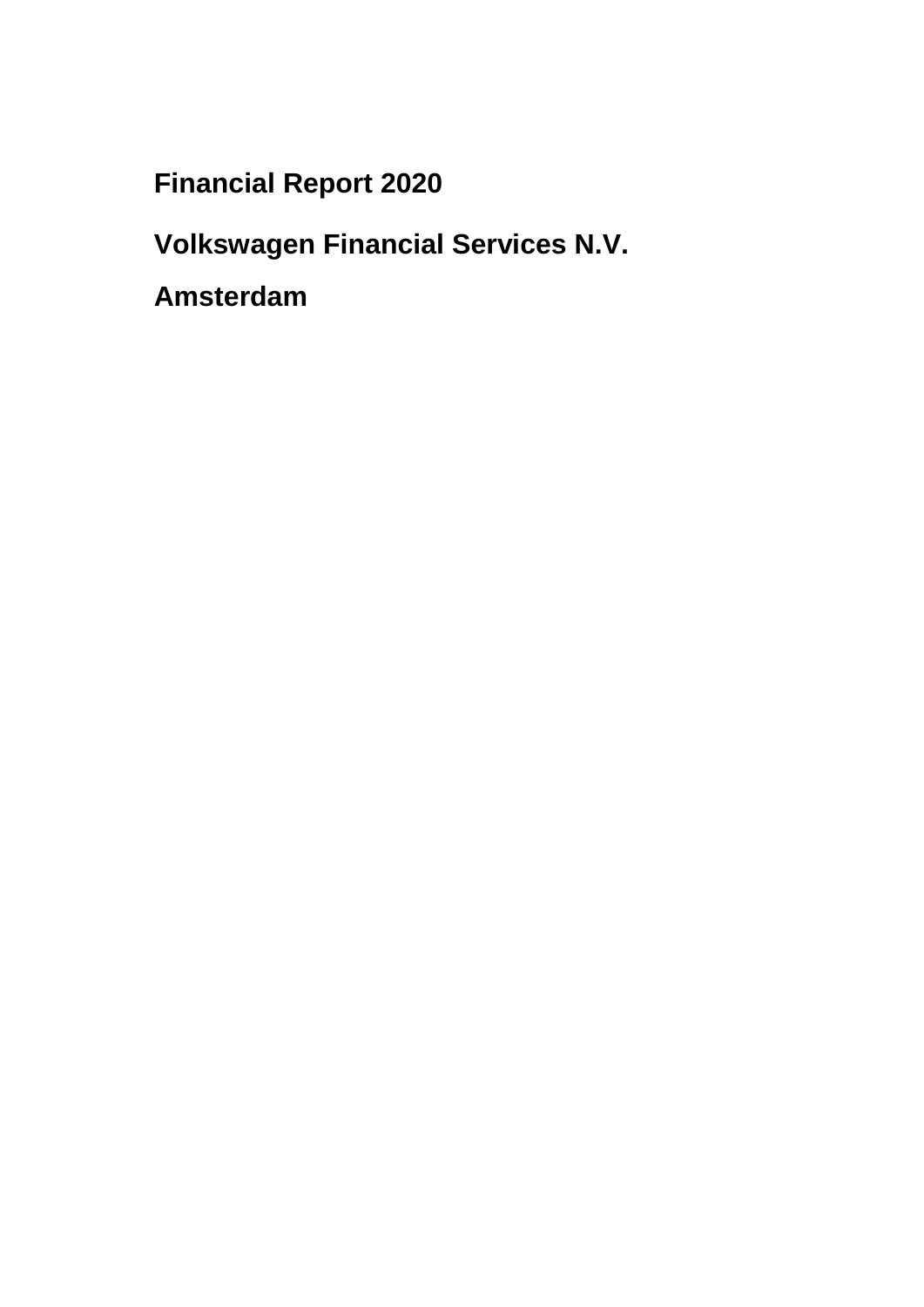## **Contents**

| <b>Supervisory Board Report</b>                         | $\mathbf{2}$ |
|---------------------------------------------------------|--------------|
| <b>Management Report</b>                                | 3            |
| <b>Financial statements</b>                             | 8            |
| Balance sheet as at 31 December 2020                    | 9            |
| Income statement for the year ended 31 December 2020    | 11           |
| Cash flow statement for the year ended 31 December 2020 | 12           |
| Notes to the financial statements                       | 13           |
| Other information                                       | 38           |
| Independent auditor's report                            | 39           |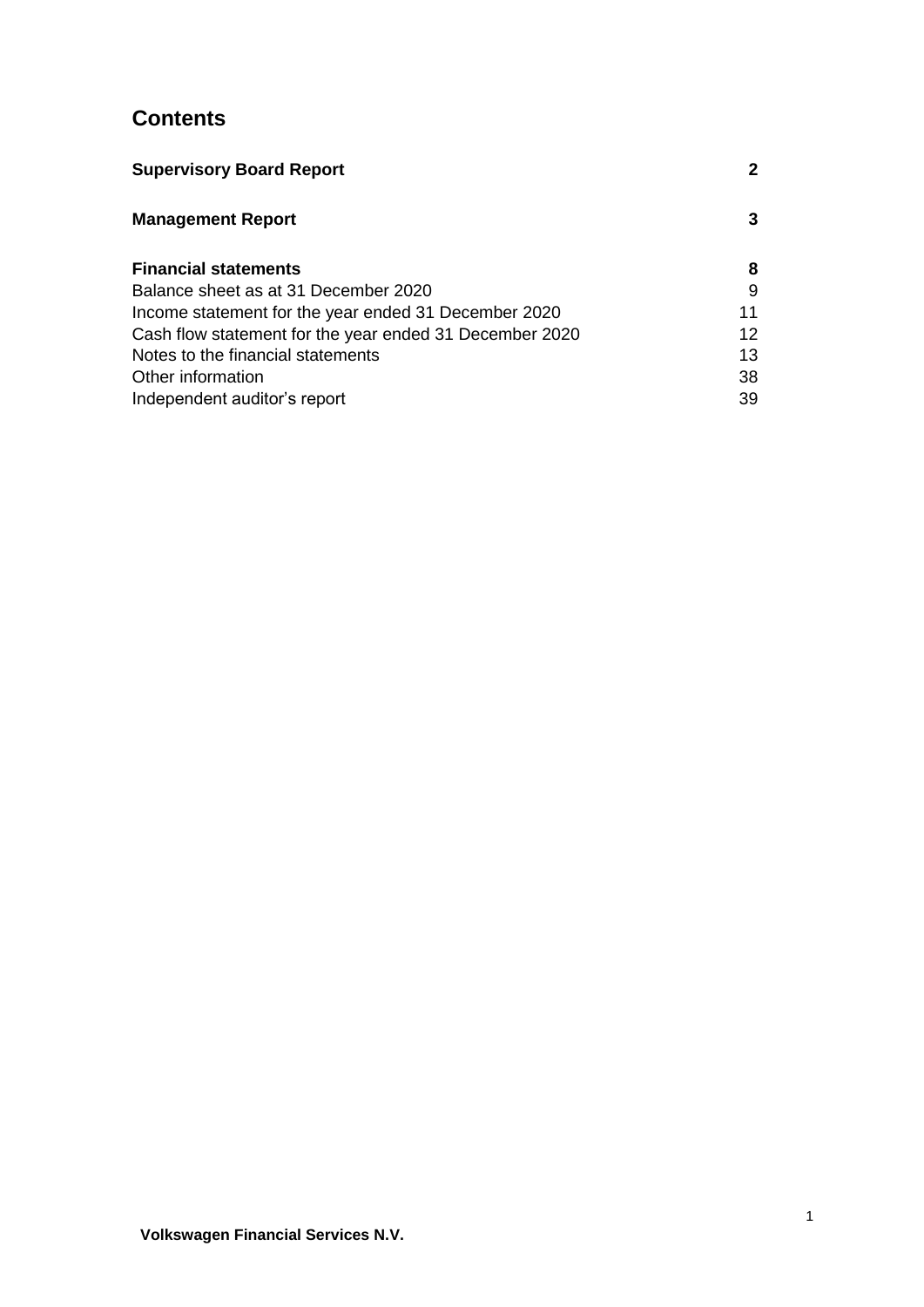## **Supervisory Board Report**

The balance sheet total and the result for the financial year 2020 of Volkswagen Financial Services N.V. ('FSNV' or 'the Company') are in line with the expected development of the Company.

The solvency and liquidity of the Company remained good. The issuance activities of FSNV in the capital markets were coordinated with Volkswagen Financial Services AG.

The diesel issue, which surfaced in 2015, has been addressed by the ultimate group parent company, Volkswagen AG, by entering into settlement agreements with the authorities in the respective countries.

In 2020, Moody's rated Volkswagen Financial Services AG, the parent company, with Prime-2 / A3 (short term / long term) with negative outlook while Standard & Poor's rated Volkswagen Financial Services AG with A-2 / BBB+ (short term / long term) also with a negative outlook. The outlook change from stable to negative occurred on the background of the Covid-19 pandemic

The Management Board informed the Supervisory Board in 2020 continuously on the developments regarding issuance activities and risk exposure. Risk limits set by the Supervisory Board were adhered to.

The Covid-19 pandemic constitutes a challenging environment for governments and economies worldwide. Despite this, FSNV has increased its funding and lending activities with Group companies without taking on additional risks.

In principle, one third of the Supervisory Board should be female; however, currently there are only two members on the Supervisory Board of the Company. The Company will deal with this recommendation in the future.

The Supervisory Board does not divide the responsibilities into sub-committees, but takes charge of all tasks that such committees traditionally would fulfil.

During the Annual General Meeting held on 12 May 2020, Ernst & Young Accountants LLP, Rottererdam, was appointed as independent auditors for the fiscal year 2020. The independent auditors audited the annual financial statement of FSNV and issued an unqualified audit opinion.

Amsterdam, 24 March 2021

……………………………………… Original was signed by Frank Fiedler, Chairman of the Supervisory Board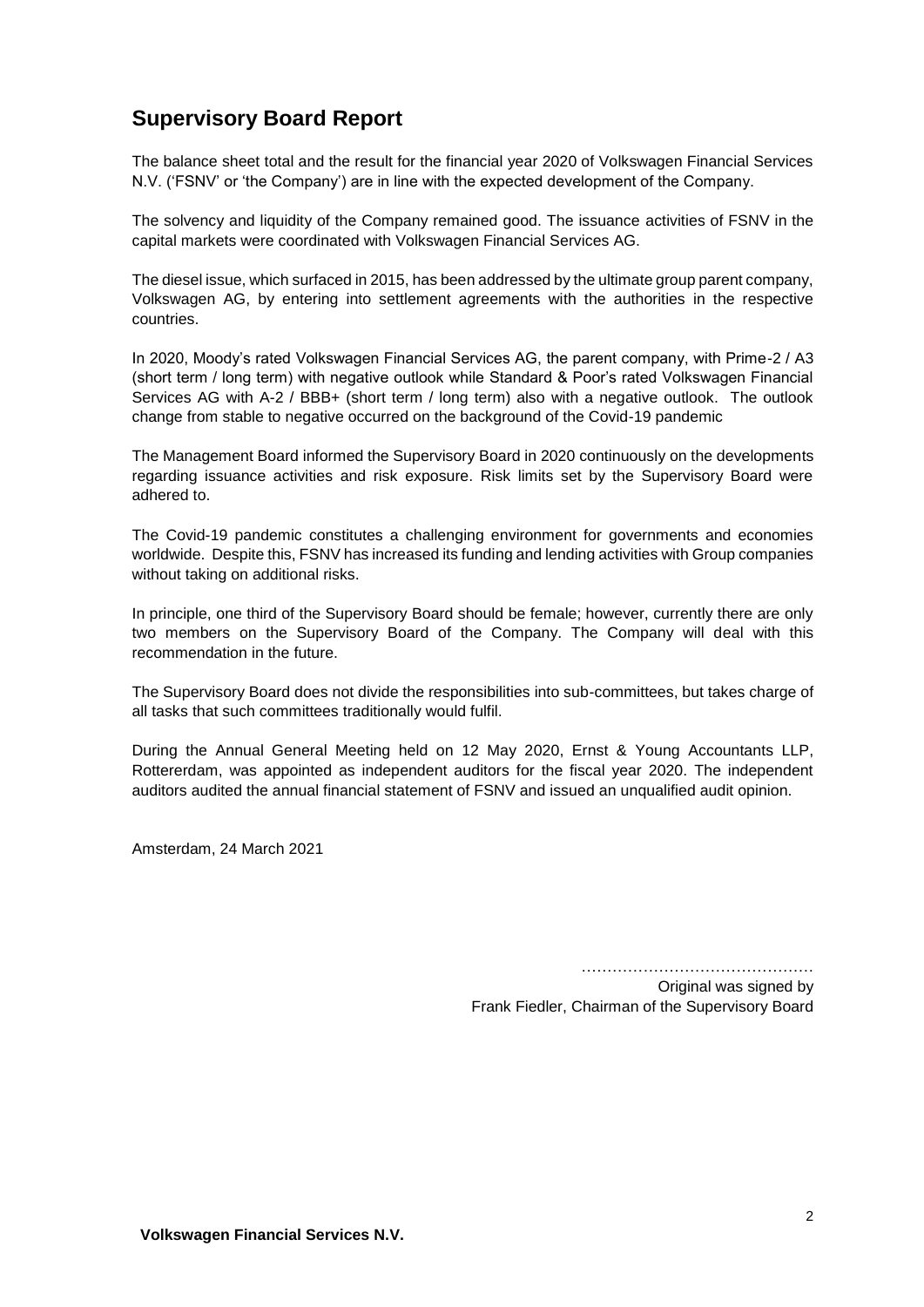## **Management Report**

#### **Business Strategy and Objectives**

Volkswagen Financial Services N.V. ('FSNV'), founded in 1983, is one of the funding vehicles of Volkswagen Financial Services AG ('FSAG') and its subsidiaries. FSNV raises funds by issuing bonds and commercial papers in the international capital markets and lends the proceeds to Volkswagen Financial Services companies and joint ventures. FSNV provides the capital market funding as a service within Volkswagen Financial Services AG Group, thereby achieving an adequate return commensurate with the efforts and associated risks.

FSNV is performing its tasks using 14 employees under service agreements with its sister companies Volkswagen International Finance N.V. and Volkswagen Finance Overseas B.V.

#### **Funding**

Basis for the issuing activities are the EUR 35 billion Debt Issuance Programme ('DIP') that adheres to the European Prospectus Directive and is regularly updated, as well as the EUR 7.5 billion Commercial Paper ('CP') Programme. Bonds are listed with the Luxembourg Stock Exchange and are traded on regulated markets. All issuances are fully guaranteed towards the investors by FSAG.

Therefore, the FSNV rating by Moody's and Standard & Poor's is derived from the FSAG rating. Moody's assessed the risk with Prime-2 / A3 (short/long term) with a negative outlook while Standard & Poor's assessed the rating with A-2 / BBB+ (short/long term) with a negative outlook in 2020. The outlook changed from stable to negative on the background of the Covid-19 pandemic.

Throughout 2020, FSNV raised a EUR equivalent of approx. 1.7 billion under the DIP-programme (2019: EUR 2.5 billion) with multi-tranche bonds and a total EUR equivalent of 0.5 billion under the mentioned CP Programme (2019: EUR equivalent 0.8 billion). The proceeds were granted to Volkswagen Financial Services AG Group companies.

In 2020, FSNV also redeemed bonds with a EUR equivalent of 0.9 billion (2019: EUR 0.7 billion) and CPs totalling EUR 0.5 billion (2019: EUR 1.1 billion). Borrowings from VW Group companies amounted to EUR 1.5 billion (2019: EUR 0.4 billion), repayments to EUR 0.2 billion (2019: 0.3 billion).

#### **Financial results**

Despite a reduction in consolidated Volkswagen AG Group sales by 11.8% to EUR 222.9 billion, FSNV was able to increase its lending assets from EUR 7.7 billion to EUR 9.7 billion, assisting companies in the Financial Services Division to maintain their market position. All outstanding loans have been fully performing.

FSNV generated a profit after tax of EUR 10.2 million in 2020 against EUR 10.6 million in 2019. The Company generates income from the FSAG Group financing business. Interest surplus amounted to EUR 15.6 million (2019: EUR 16.0 million).

#### **Risks**

FSNV is exposed to business and financial risks. Business risks comprise inter alia legal, operational, personnel, reputational and compliance risks. FSNV is adhering to the Governance, Risk and Compliance Guidelines of Volkswagen Financial Services AG managing the aforementioned risks within the FSAG Group policies.

From an operational point of view the Covid pandemic required an adjustment in the office attendance. Following the guidelines from the Dutch government, employees have been asked to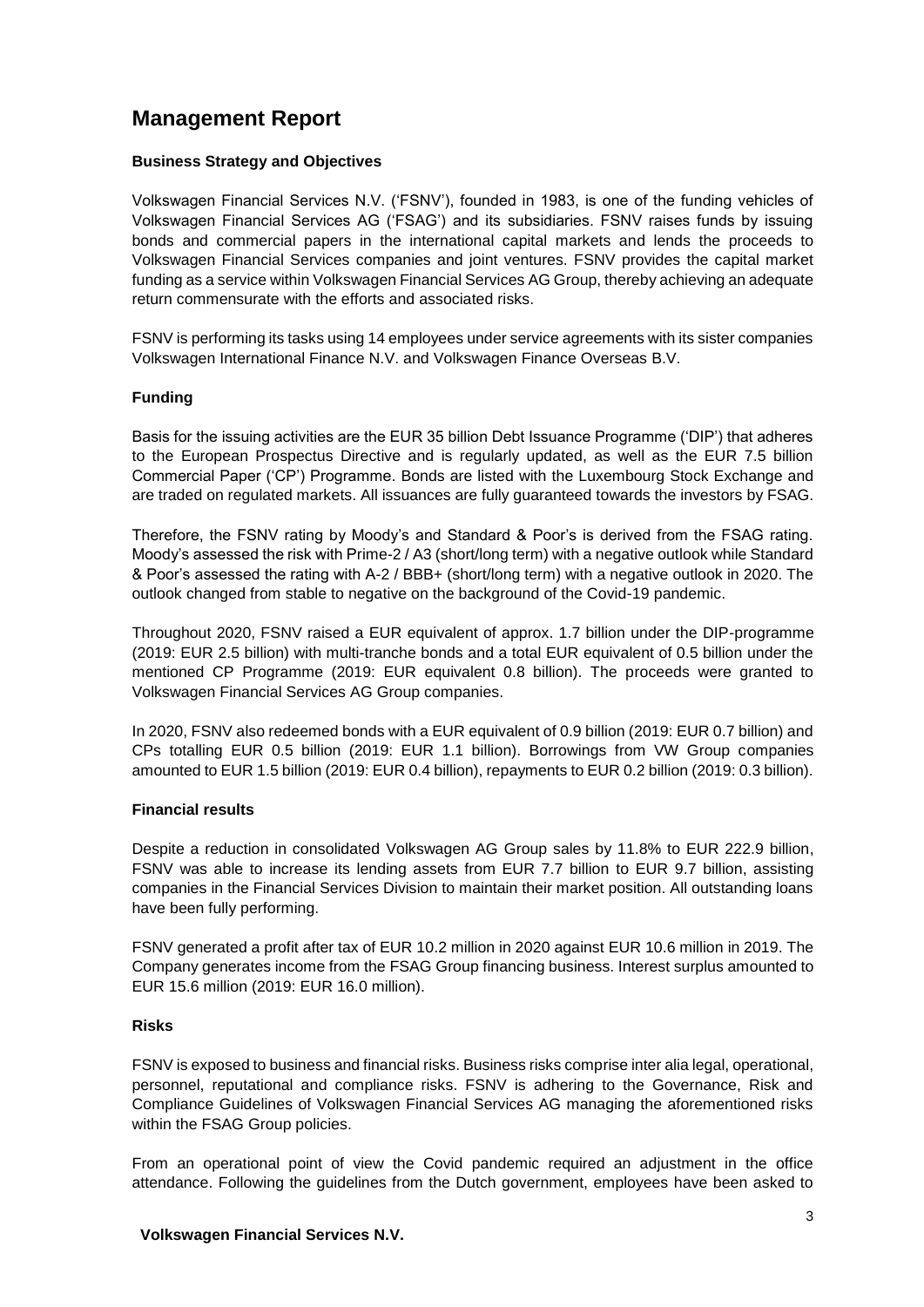work from home as much as possible. The IT-environment was conducive to facilitate the access to the central systems at VW Financial Services Digital Solutions GmbH, Braunschweig, the central ITprovider for the VW Financial Services Division. The internal control system has proven to work effectively also under the remote working conditions, no negative incidences have been observed.

The main financial risks of FSNV are liquidity risk, credit risk, currency risk and interest rate risk.

Liquidity risk is defined as the risk of not being able to meet own payment obligations in full or when due.

Credit risk is defined as the risk of incurring losses as a result of a default of a borrower or bank.

Currency risk refers to the potential loss in open currency positions arising from adverse changes in exchange rates.

Interest rate risk occurs because of fixed and floating interest rate mismatches between asset and liability items on the balance sheet.

The Supervisory Board has established narrow risk limits to restrict these risks and achieve a low risk exposure.

#### **Risk policies**

The Board of Management is responsible for the internal control, the management of risks within the company and for the assessment of the effectiveness of the control systems.

Liquidity risk is contained by extending loan amounts sourced from bond or CP-issuances to Volkswagen Financial Services AG Group companies at identical tenors as the funded amounts. Borrowers agreed to repay their loans on the same due date when FSNV's own payment obligations to the capital markets become due. In addition, FSNV may issue loans to VWAG-Group companies funded in whole or in part by its equity position.

Credit risk is addressed by monitoring the financial stability of the Volkswagen Financial Services AG Group borrowers and external banks. A fair value and impairment trigger assessment is performed for Group companies at least once a year or in case of need. Banks are monitored centrally at Volkswagen Financial Services AG based on rating and financial analyses. Financial transactions are only conducted with approved banks.

Currency risk is limited by matching funding and lending currency amounts. In case funding and lending currency do not match, derivatives are used to achieve closed positions.

Interest rate risk is contained by matching the fixed and floating interest rate terms of the funding and lending amounts. Mismatches are closed using interest rate derivatives.

For remaining mismatches, the Supervisory Board has defined narrow limits. FSNV uses adequate tools to assess and to monitor risks. On a monthly basis, a detailed mismatch report, containing all relevant risks, is presented to the management. In 2020, limits were not exceeded.

#### **Diesel issue**

In September 2015, the California Air Resources Board (CARB) and the US Environmental Protection Agency (EPA) publicly announced that irregularities in relation to nitrogen oxide emissions had been discovered in emission tests on certain vehicles with diesel engines, resulting in violations of US environmental laws.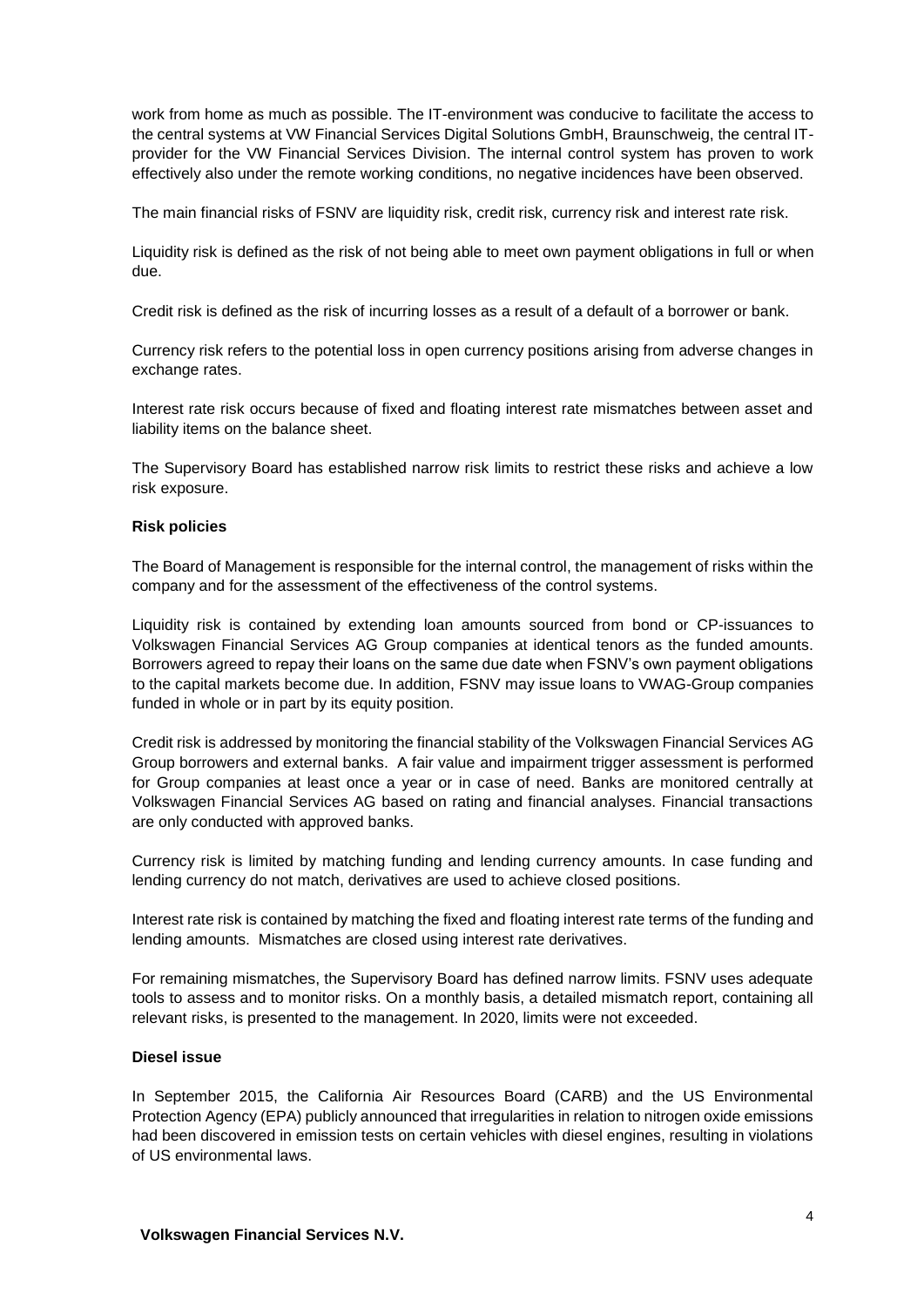Depending on the different emissions regulations in the various countries, Volkswagen has rectified and is rectifying the diesel engine software, applied technical measures, compensated owners for reduced residual values or took back affected cars. The financial impact of this incident to the Volkswagen AG Group is discussed in the quarterly and annual reports of Volkswagen AG.

The majority of FSNV's borrowers have either financed cars with affected diesel engines or have them in their lease car inventory. However, investors and the financial markets assess the risks FSNV is exposed to on the background of the guarantee by FSAG, since investors have full recourse to FSAG. FSNV management has also assessed the impact of the "diesel emission issue" on the borrowers of FSNV by analysing in detail the financial situation of the borrowers as well as budget forecasts and concluded that FSNV is not exposed to higher credit risk.

#### **Compliance with tax and regulatory requirements**

The Company had its tax returns up to and including 2018 reviewed by the Dutch Tax Authorities. For the tax return 2019, a final assessment has not yet been received.

Due to its issuing activities in the capital markets and the listing at the Luxemburg Stock Exchange, the Company is complying with the regulatory requirements regarding the yearly submission of its annual financial statements to the Dutch Financial Market Authority (the "AFM") and the approval requirements for its prospectuses by the Commission de Surveillance du Secteur Financier of the Grand Duchy of Luxembourg (the "CSSF").

#### **Compliance & Integrity**

Acting with Integrity, Compliance and honesty is an essential prerequisite for the success of the Volkswagen Group. For this reason, compliance with national and international laws and regulations, internal rules and guidelines and voluntary commitments is among FSNV's most important principles The focus of FSNV's compliance organization is on preventing corruption, breaches of trust and money laundering and thereby reducing the risk of unlawful actions. The Volkswagen Group's Code of Conduct is established throughout the Group, and thus also within FSNV. It is the main tool for reinforcing awareness of good conduct, ethical principles and an integrity culture among the employees and providing them assistance, as well as suitable contacts in case of uncertainty. Next to the Volkswagen Group Code of Conduct, other Group policies and guidelines on specific compliance issues have been implemented within FSNV. Where laws and regulations have been violated, the Volkswagen Group Whistleblower System is a suitable tool for taking appropriate actions where misconduct is proven.

#### **Non-financial matters**

FSNV is not obliged to disclose a non-financial statement and refers to the combined, separate nonfinancial report of Volkswagen AG for the fiscal year 2020, which will be available on the website www.volkswagenag.com.

## **Global spread of Coronavirus (Covid-19)**

At the end of December 2019, initial cases of a sometimes fatal respiratory disease became known in Wuhan, in the Chinese province of Hubei. This disease is attributable to a novel coronavirus. Infections also appeared outside China from mid-January 2020. In Europe, the number of people infected rose continuously in the course of February, and especially in March and April 2020. While many European countries recorded declining numbers of new infections as the second quarter of 2020 progressed, the rate of new infections continued to rise in North, Central and South America, Africa and parts of Asia. In the second quarter, many of the measures taken to contain the Covid-19 pandemic were gradually relaxed, especially in Europe. This included partially lifting border controls and travel restrictions, relaxing lockdowns as well as the reopening of businesses and public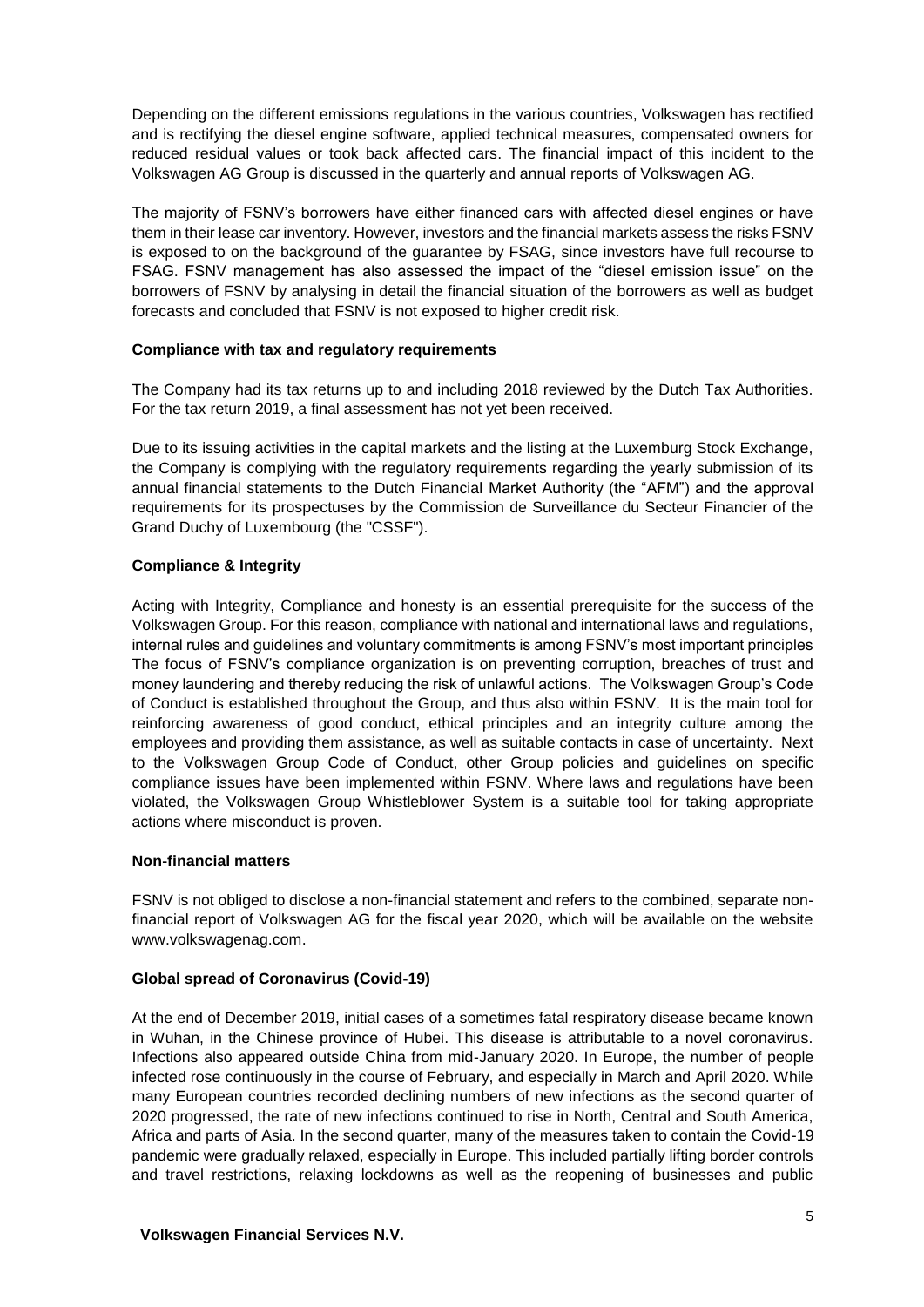facilities. In addition, the European Commission and numerous European governments approved aid packages to support the economy. In other regions, too, governments introduced measures aimed at shoring up the economy to counteract the enormous disruption to everyday life and economic activity caused by the Covid-19 pandemic. During the third quarter, and particularly during the fourth quarter of 2020, a rapid increase in new infections was again recorded in many parts of the world. To contain the spread of the virus, governments reversed the easing of restrictions and imposed lockdowns in various countries.

The Covid-19 impact on FSNV was limited despite the lower sales volumes for Volkswagen AG Group. The loan volume lent by FSNV increased and the FSNV result reached with EUR 10,2 million approximately the same level as in 2019. The rating agencies maintained the rating of FSNV and lowered only the outlook from stable to negative which did not impact the funding rates for FSNV.

#### **Expectations 2021**

Guidance on the economic development 2021 given by the Volkswagen AG Group anticipates that – assuming successful containment of the Covid-19 pandemic – deliveries to customers in 2021 will be significantly up on the previous year amid continued challenging market conditions, which means that also financing requirements for the Financial Services Division will increase while the operating result is expected to be in line with the previous year.

Under a scenario of a prolonged Corona crisis with a protracted economic recovery, the financial situation of FSNV's borrowers might be negatively impacted. Sales of Group companies might only slowly recover to pre-Covid levels lowering the demand for financing and leasing of FSNV borrowers.. Overall the repayment capacity of FSNV's borrowers is expected to still be sufficient to honor their outstanding payment obligations.

FSNV will continue in 2021 its issuing activities in the capital markets. In line with the long-term business strategy, the Volkswagen Financial Services AG Group plans to develop new markets and to improve its position in existing markets.

We expect that FSAG will keep FSNV's capital reserve on an adequate level. As several Volkswagen Financial Services companies worldwide are going to use the attractive European funding opportunities, FSNV foresees additional requests for refinancing which will be taken care of with reinstated and increased capital market issuances under the DIP and CP-programmes.

Based on this assumption, we expect a moderate increase in total business volume for FSNV in 2021. Taking into account the expected growth in business volume and the interest environment, interest income should increase proportionately. The financial statements have been prepared under the going concern assumption.

In principle, one third of the Management Board should be female; however, currently there is only one Managing Director on the Management Board of the Company. The Company will deal with this recommendation in the future.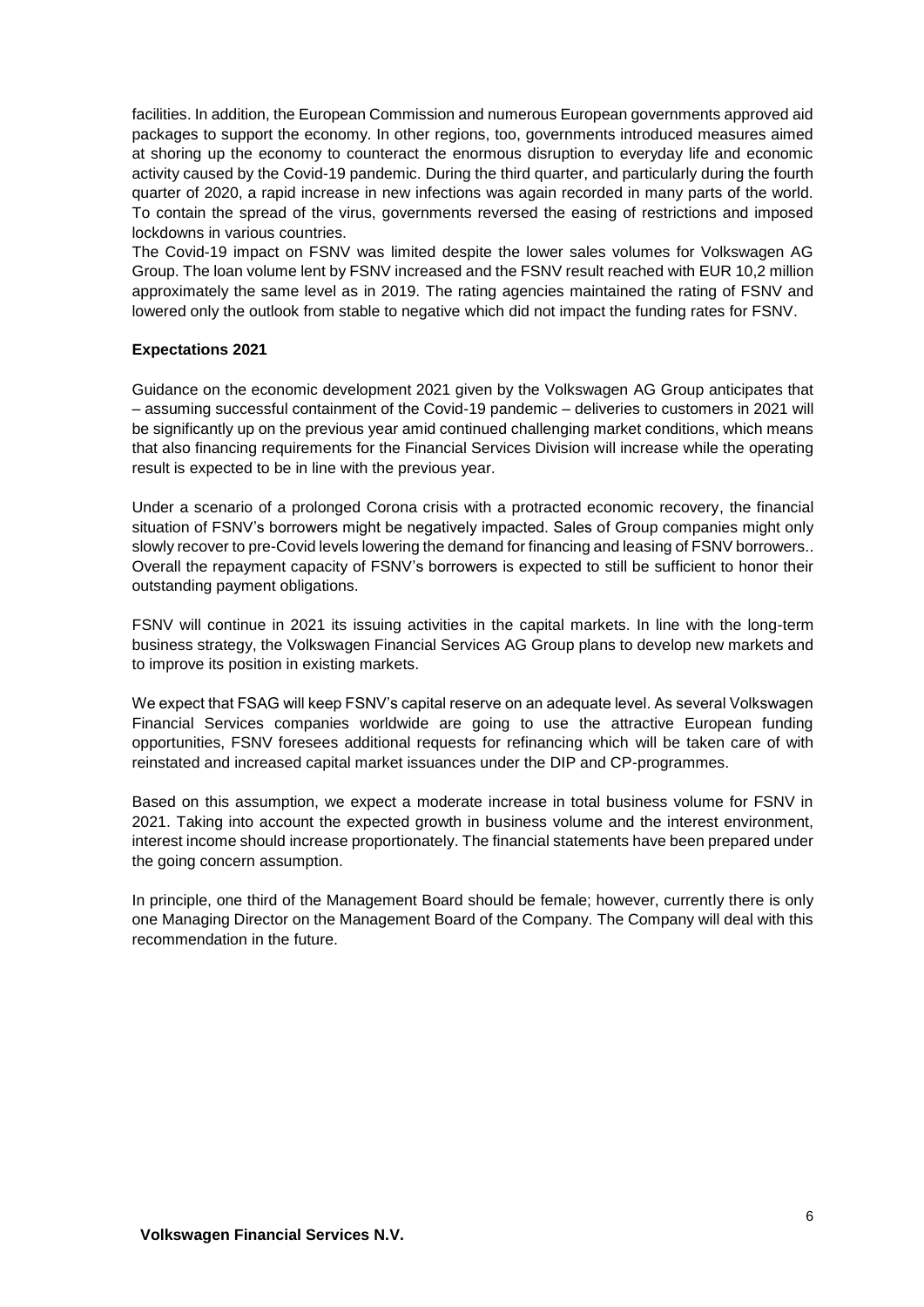The Management Board declares to the best of their knowledge:

- 1. the financial statements for 2020 give a true and fair view of the assets, the liabilities, the financial position and the results of the company; and
- 2. the management report gives a true and fair view of the company's situation as at the balance sheet date, the events that occurred during 2020 and the risks to which the company is exposed.

Amsterdam, 24 March 2021

Original has been signed by Thomas Fries, Managing Director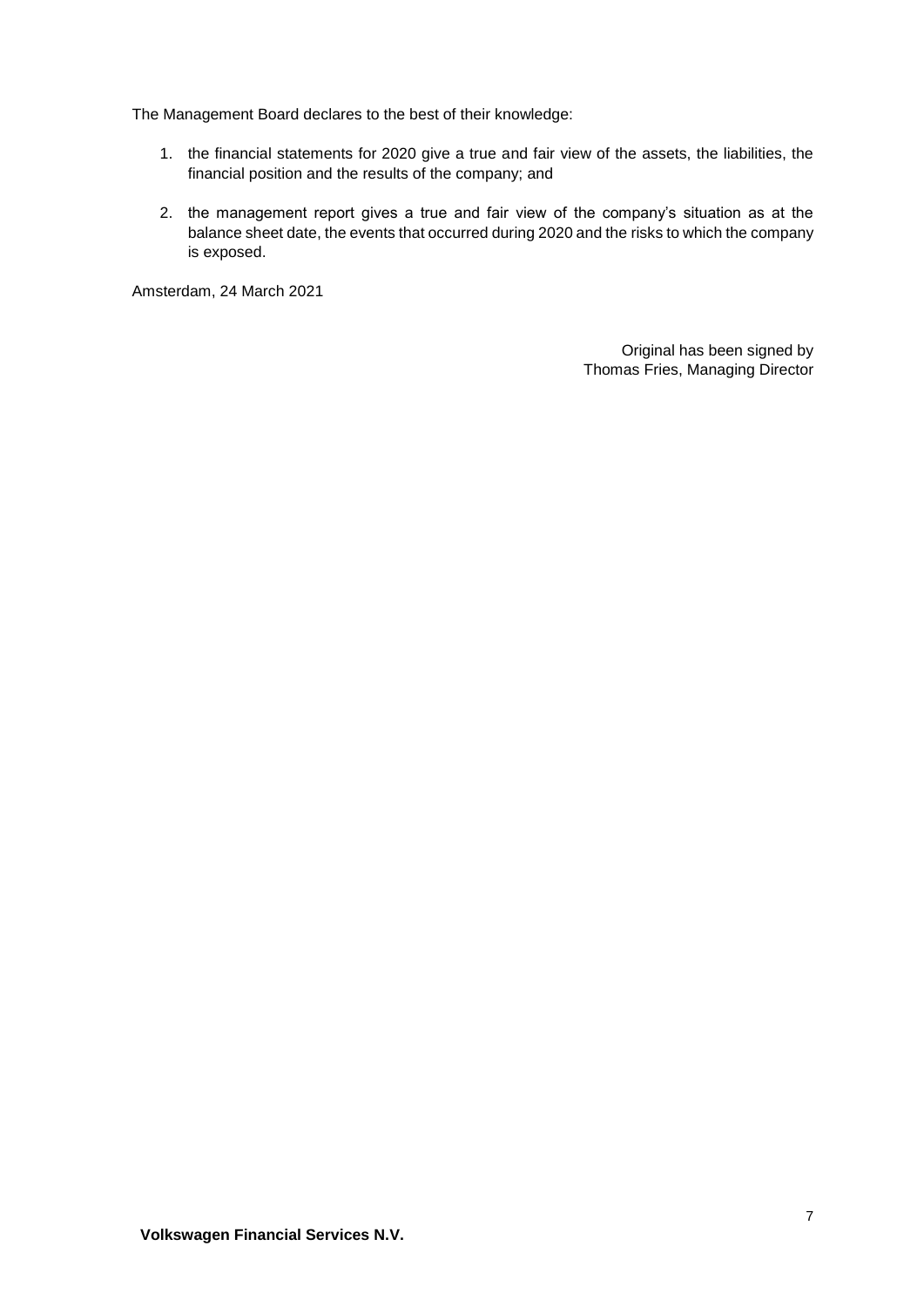## **Financial statements**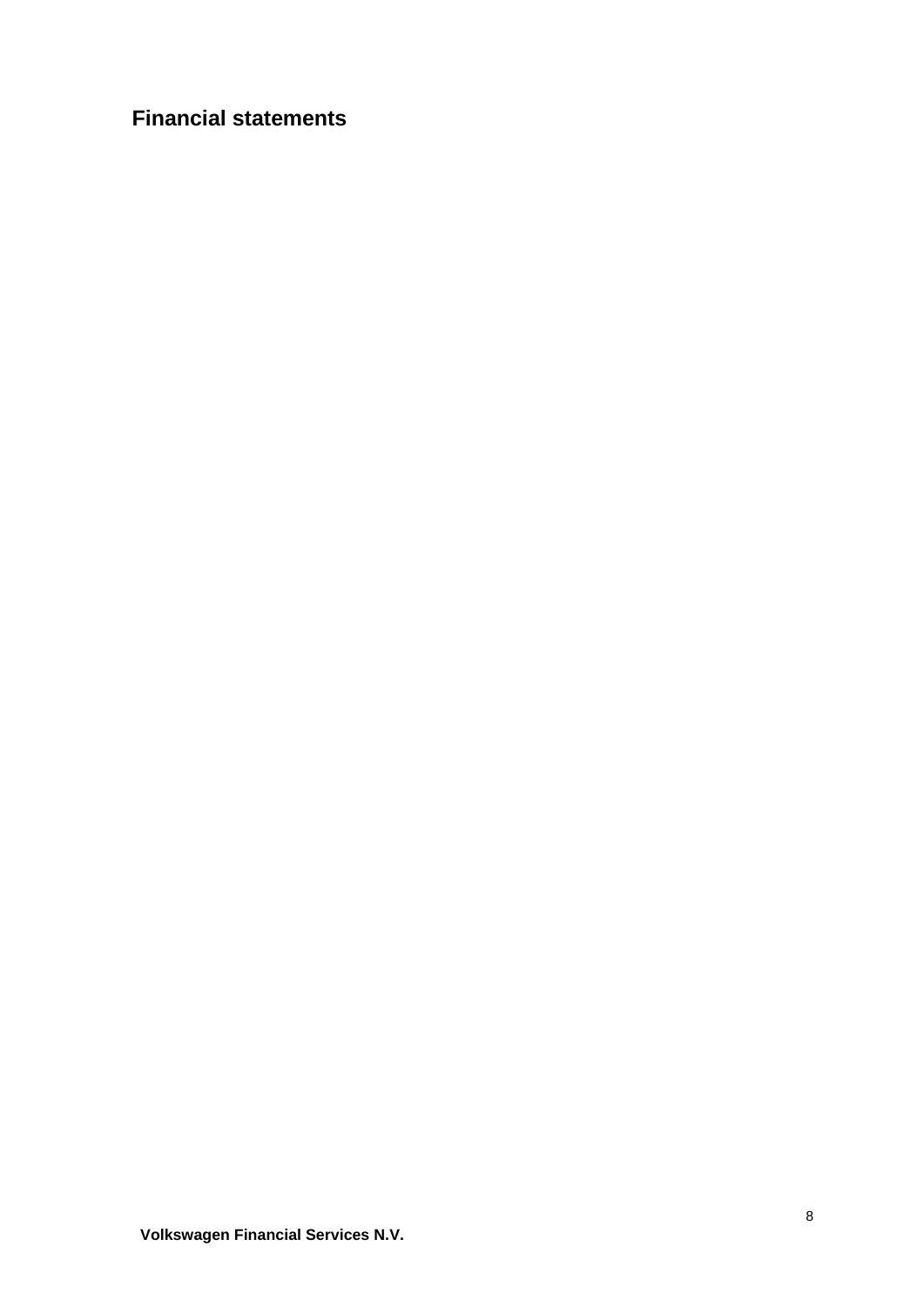## **Balance sheet as at 31 December 2020**

## **(after proposed appropriation of profit)**

|                                                               |      |                | 31 December 2020 |                | 31 December 2019 |
|---------------------------------------------------------------|------|----------------|------------------|----------------|------------------|
| Assets                                                        | Ref. | <b>EUR'000</b> | <b>EUR'000</b>   | <b>EUR'000</b> | <b>EUR'000</b>   |
| <b>Fixed assets</b>                                           |      |                |                  |                |                  |
| Financial fixed assets:                                       |      |                |                  |                |                  |
| Loans to Volkswagen Group                                     |      |                |                  |                |                  |
| companies<br>Loans to affiliates of the                       | 5    | 6,144,710      |                  | 5,743,490      |                  |
| Volkswagen Group                                              | 5    | 388,969        |                  | 244,954        |                  |
| <b>Total fixed assets</b>                                     |      |                | 6,533,679        |                | 5,988,444        |
| <b>Current assets</b><br>Receivables due from                 |      |                |                  |                |                  |
| Volkswagen Group companies<br>Receivables due from affiliates | 6    | 2,604,777      |                  | 1,330,444      |                  |
| of the Volkswagen Group                                       | 6    | 495,827        |                  | 276,225        |                  |
| Loans to external parties                                     | 7    | 500            |                  | 500            |                  |
| Other assets                                                  | 8    | 48,110         |                  | 42,972         |                  |
| Prepaid and deferred charges                                  | 9    | 15,322         |                  | 14,592         |                  |
| <b>Total current assets</b>                                   |      |                | 3,164,536        |                | 1,664,733        |
| Cash at banks and in hand                                     | 10   |                | 2,860            |                | 3,691            |
| <b>Total assets</b>                                           |      |                | 9,701,075        |                | 7,656,868        |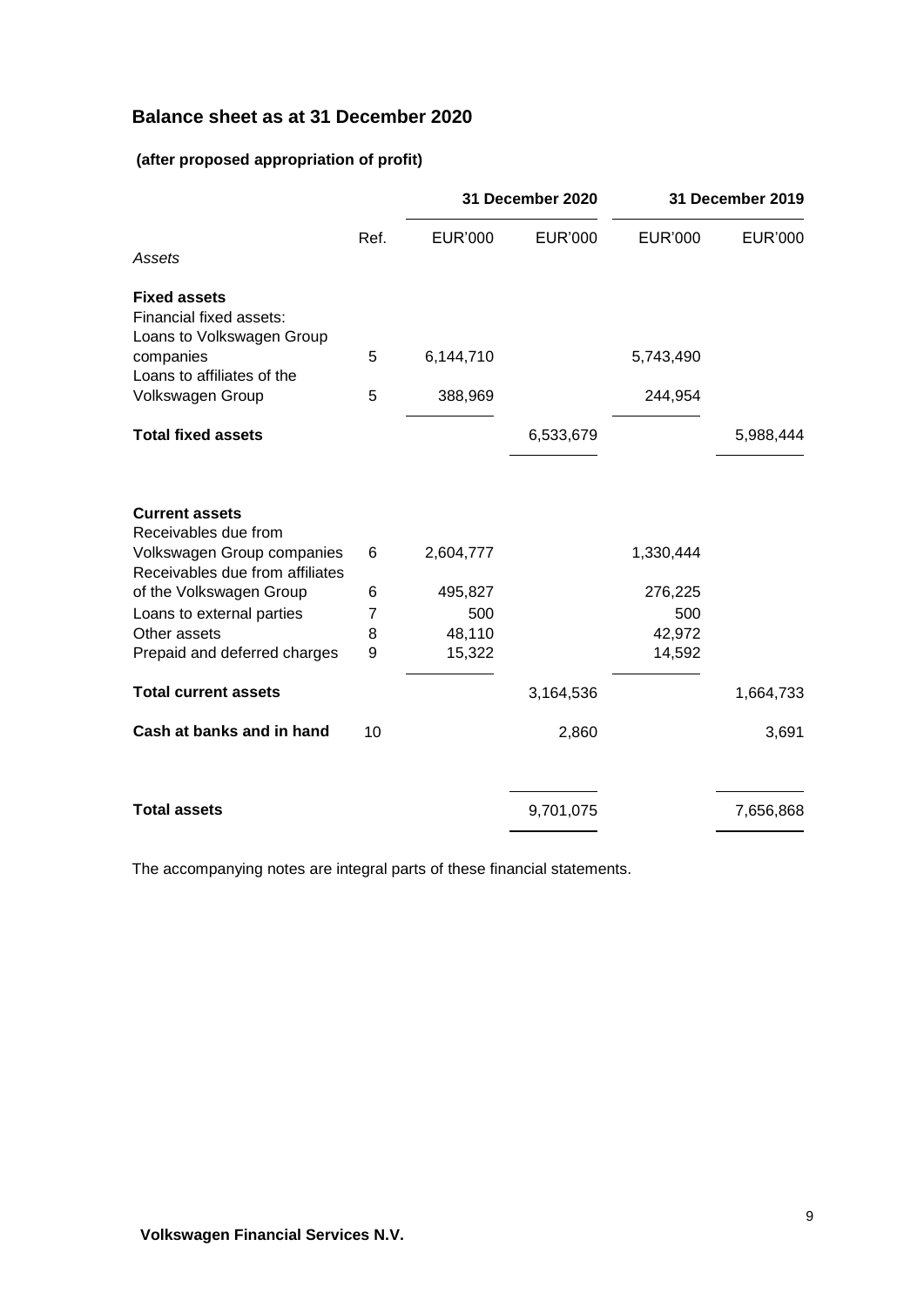| Liabilities                        |      | 31 December 2020 |                |                | 31 December 2019 |
|------------------------------------|------|------------------|----------------|----------------|------------------|
| Shareholder's equity and           | Ref. | <b>EUR'000</b>   | <b>EUR'000</b> | <b>EUR'000</b> | <b>EUR'000</b>   |
| liabilities                        |      |                  |                |                |                  |
| <b>Shareholder's equity</b>        | 11   |                  |                |                |                  |
| Issued and paid-up share           |      |                  |                |                |                  |
| capital                            |      | 454              |                | 454            |                  |
| Share premium reserve              |      | 1,115,000        |                | 1,115,000      |                  |
| Retained earnings                  |      | 159,951          |                | 149,779        |                  |
| Total shareholder's equity         |      |                  | 1,275,405      |                | 1,265,233        |
| <b>Long-term liabilities</b>       |      |                  |                |                |                  |
| <b>Bonds</b>                       | 12   | 5,087,921        |                | 4,996,578      |                  |
| Liabilities to Volkswagen          |      |                  |                |                |                  |
| Group companies                    | 12   | 1,283,908        |                | 397,000        |                  |
| <b>Total long-term liabilities</b> |      |                  | 6,371,829      |                | 5,393,578        |
| <b>Current liabilities</b>         |      |                  |                |                |                  |
| <b>Bonds</b>                       | 13   | 1,406,507        |                | 857,969        |                  |
| Liabilities to Volkswagen          |      |                  |                |                |                  |
| Group companies                    | 13   | 533,712          |                | 45,625         |                  |
| <b>Commercial papers</b>           | 13   | 30,015           |                | 20,012         |                  |
| <b>Other liabilities</b>           | 14   | 68,474           |                | 59,909         |                  |
| Deferred income                    | 15   | 15,133           |                | 14,542         |                  |
| <b>Total current liabilities</b>   |      |                  | 2,053,841      |                | 998,057          |
| Total shareholder's equity         |      |                  |                |                |                  |
| and liabilities                    |      |                  | 9,701,075      |                | 7,656,868        |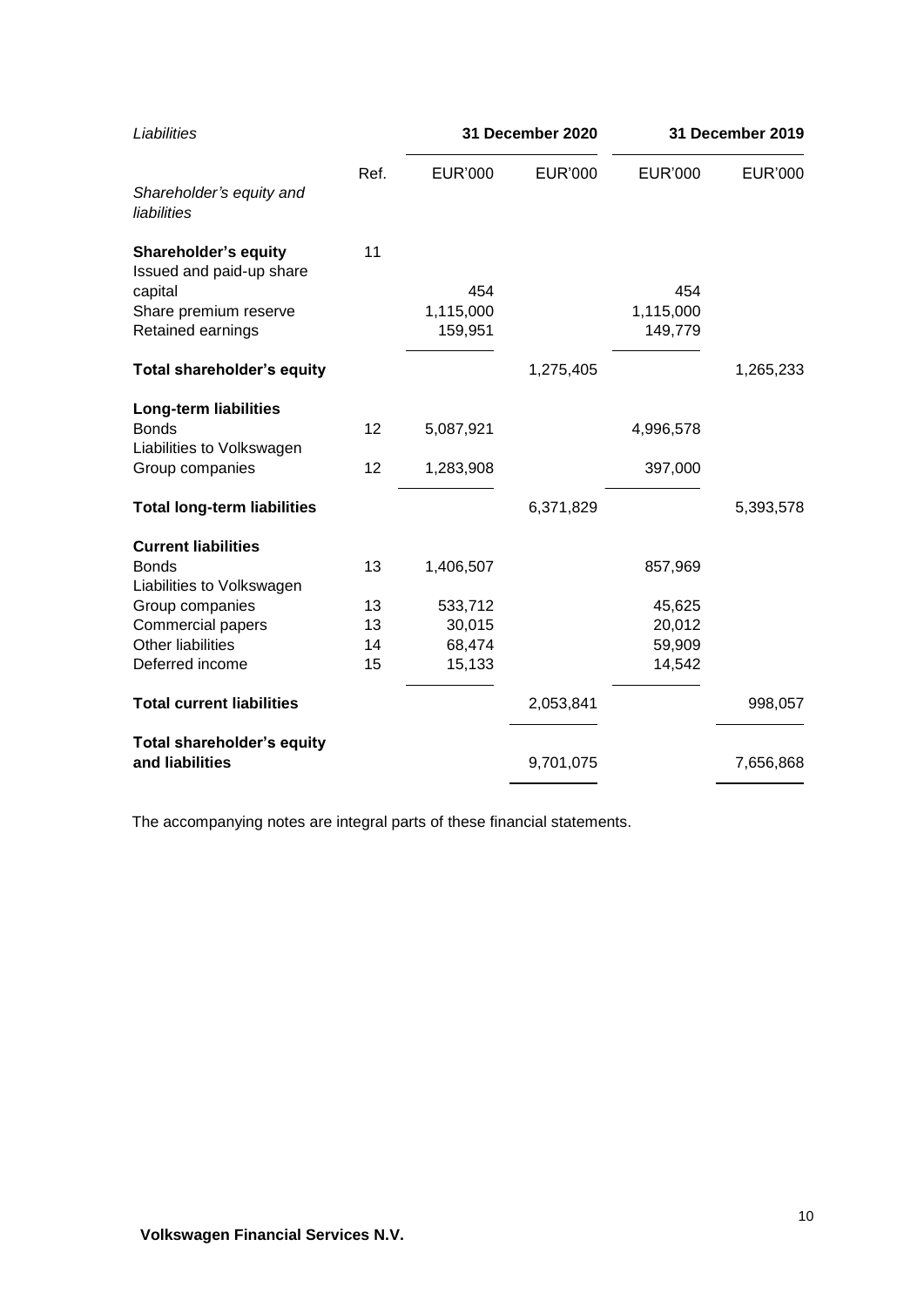## **Income statement for the year ended 31 December 2020**

|                                                        |      |                | 2020           |                | 2019           |
|--------------------------------------------------------|------|----------------|----------------|----------------|----------------|
|                                                        | Ref. | <b>EUR'000</b> | <b>EUR'000</b> | <b>EUR'000</b> | <b>EUR'000</b> |
| Net financial income                                   |      |                |                |                |                |
| Interest income and similar<br>income                  | 17   | 149,888        |                | 172,127        |                |
| Interest expenses and similar<br>expenses              | 17   | (134, 426)     |                | (156, 113)     |                |
| Other operating income                                 | 18   | 136            |                | 43             |                |
| <b>Total net financial income</b>                      |      |                | 15,598         |                | 16,057         |
| <b>Expenses</b>                                        |      |                |                |                |                |
| Other operating expenses<br>General and administrative | 19   | (42)           |                | (39)           |                |
| expenses                                               | 20   | (2, 108)       |                | (2, 174)       |                |
| <b>Total expenses</b>                                  |      |                | (2, 150)       |                | (2, 213)       |
| <b>Profit and (loss) before</b><br>income taxes        |      |                | 13,448         |                | 13,844         |
| Taxation on result on ordinary<br>activities           | 24   |                | (3,276)        |                | (3, 261)       |
| Net profit and (loss) after<br>taxation                |      |                | 10,172         |                | 10,584         |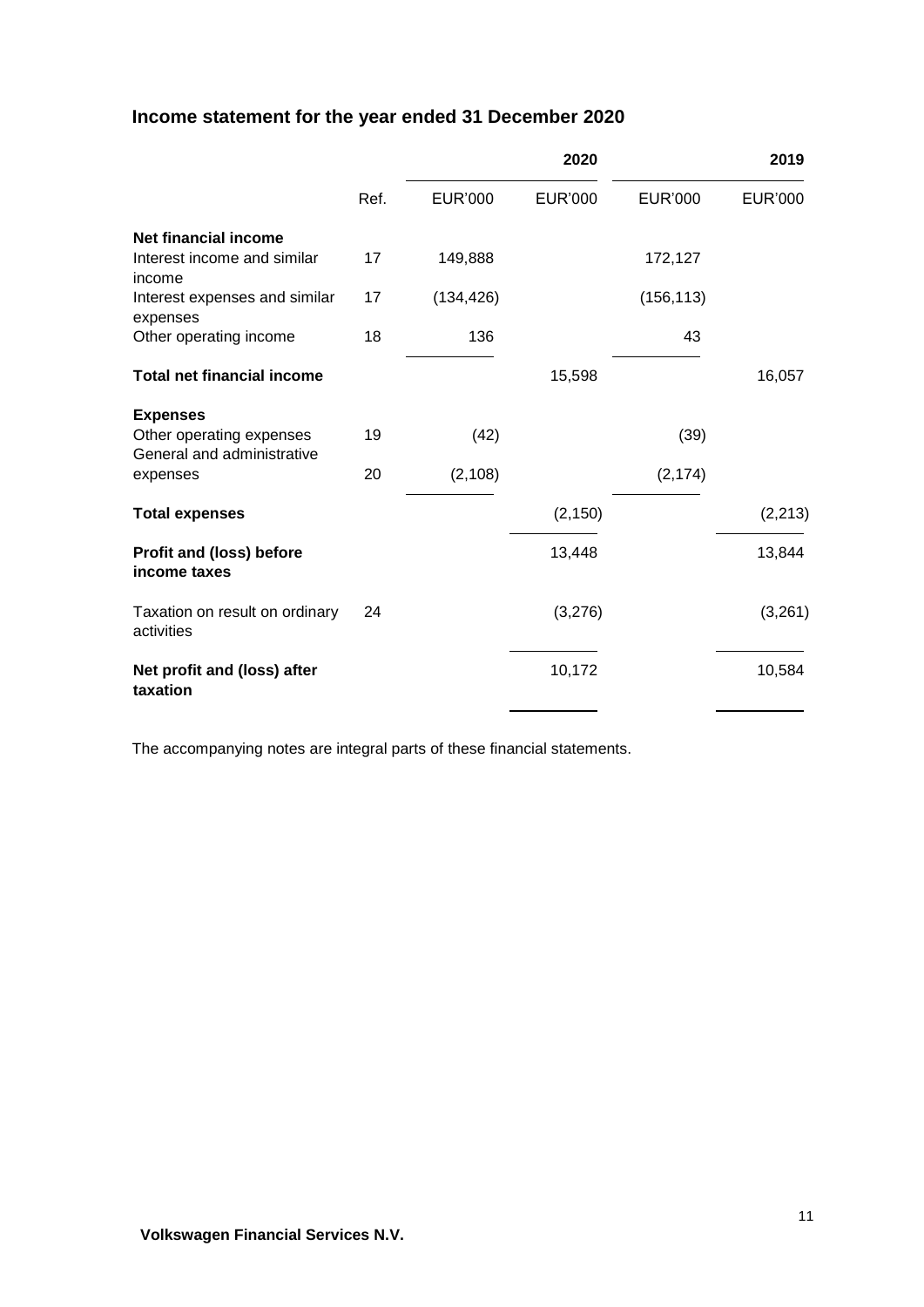## **Cash flow statement for the year ended 31 December 2020**

|                                                   | 2020           |                |                | 2019           |
|---------------------------------------------------|----------------|----------------|----------------|----------------|
|                                                   | <b>EUR'000</b> | <b>EUR'000</b> | <b>EUR'000</b> | <b>EUR'000</b> |
| Cash (used in) generated from                     |                |                |                |                |
| operations                                        |                |                |                |                |
| Interest received                                 | 134,915        |                | 181,379        |                |
| Interest paid                                     | (108, 823)     |                | (106,004)      |                |
| Other operating income                            |                |                | 3              |                |
| Guaranty fees paid                                | (3.967)        |                | (3, 150)       |                |
| General and other Expenses paid                   | (1.635)        |                | (2,017)        |                |
| Corporate income tax received/ paid               | (3.294)        |                | 2,175          |                |
| Net cash from/ used in operating activities       |                | 17,196         |                | 72,387         |
| <b>Cash flow from investment activities</b>       |                |                |                |                |
| Loans issued to VW Group companies                | (7,007,963)    |                | (9, 141, 634)  |                |
| & affiliates of the Volkswagen Group              |                |                |                |                |
| Collection of loans to VW Group companies         | 4,659,700      |                | 7,509,639      |                |
| & affiliates of the Volkswagen Group              |                |                |                |                |
| Net cash from/ used in investment activities      |                | (2,348,263)    |                | (1,631,996)    |
| Cash flow from financing activities               |                |                |                |                |
| Proceeds from borrowings                          | 3,248,598      |                | 2,926,409      |                |
| Repayment of borrowings                           | (1,010,662)    |                | (1,054,644)    |                |
| Proceeds from commercial papers                   | 55,021         |                | 715,827        |                |
| Repayment of commercial papers                    | (45, 017)      |                | (1, 112, 533)  |                |
| <b>Derivatives</b>                                | 82,296         |                | 83,032         |                |
| Net cash from/ used in financing activities       |                | 2,330,236      |                | 1,558,091      |
| Net cash flows                                    |                | (831)          |                | (1, 518)       |
|                                                   |                | 3,691          |                | 5,209          |
| <b>Balance as at 1 January</b><br><b>Movement</b> |                | (831)          |                | (1, 518)       |
|                                                   |                |                |                |                |
| <b>Balance as at 31 December</b>                  |                | 2,860          |                | 3,691          |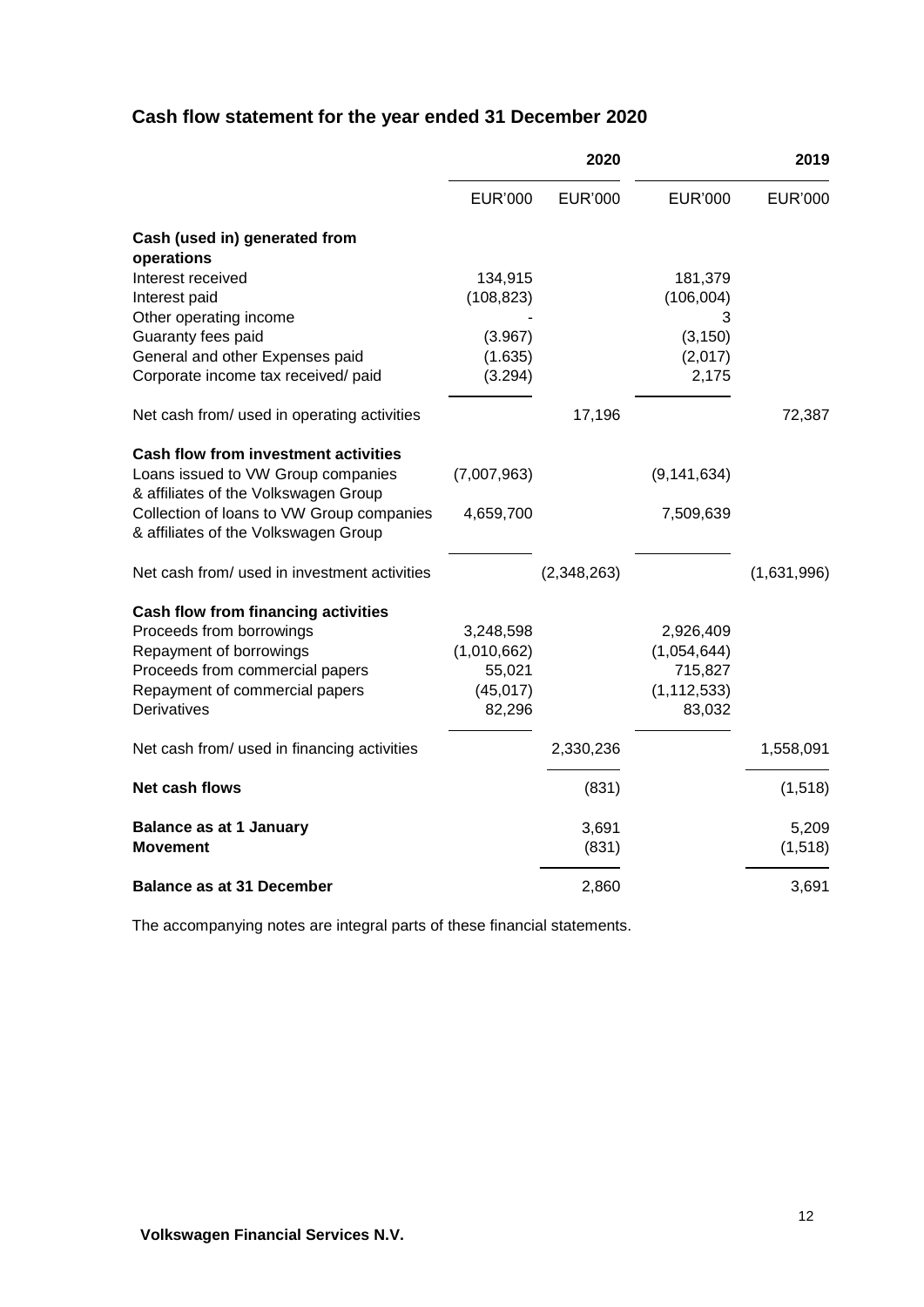## **Notes to the financial statements**

## **1 General**

## *1.1 Activities*

Volkswagen Financial Services N.V. ('FSNV' or 'the Company'), founded in 1983, is a 100% subsidiary of Volkswagen Finance Overseas BV ('Overseas'), who in turn is a 100% subsidiary of Financial Services AG ('FSAG'). The ultimate parent company is Volkswagen AG (VWAG).

FSNV's registered office is located at Paleisstraat 1, 1012 RB Amsterdam, The Netherlands. The Company is registered with the Dutch Register of Commerce under No. 33172400. FSNV maintains a website at www.vwfs.nl.

The main purpose of the Company is the financing of and participation in Volkswagen AG Group companies. FSNV has access to several funding sources such as bonds, and commercial paper as well as inter-company loans.

All external issuances of financial instruments are guaranteed by FSAG in case FSNV does not meet its obligations towards the holders of these instruments. FSNV has lent more than 95% of the proceeds of these borrowings to Group companies or affiliates.

Due to its issuing activity in the capital markets, FSNV is subject to the regulatory supervision by the Dutch Financial Market Authority (Autoriteit Financiële Markten, 'AFM') and has to submit its yearly and half-yearly annual reports to the AFM.

Bonds issued by FSNV are listed at the Luxemburg Stock Exchange. The bond prospectuses have been approved by the Commission de Surveillance du Secteur Financier of the Grand Duchy of Luxembourg ('CSSF').

## *1.2 Related parties*

All legal entities that can be controlled, jointly controlled or significantly influenced by FSNV are considered to be related parties. Also entities (and their subsidiaries and affiliated companies) which can control or significantly influence the Company are considered to be related parties. In addition, statutory directors, other key management of the Company or the ultimate parent company and close relatives are regarded as related parties.

## *1.3 Consolidation and shares in participations*

FSNV sold its one share in Volkswagen Finance Belgium S.A., Brussels to its parent company Volkswagen Finance Overseas BV in February 2020 and has no longer any participation interest. The carrying value of the participation was EUR 10 cents and the share was sold for EUR 85.86, resulting in a profit of EUR 85.76.

## *1.4 Note to the cash-flow statement*

Consolidated cash flows for the whole Volkswagen Financial Services Group are included in the Volkswagen AG consolidated financial statements; therefore a separate cash flow statement for the Company is not required by Dutch law. To be in line with practice in the capital market, FSNV prepares a cash flow statement, using the direct method.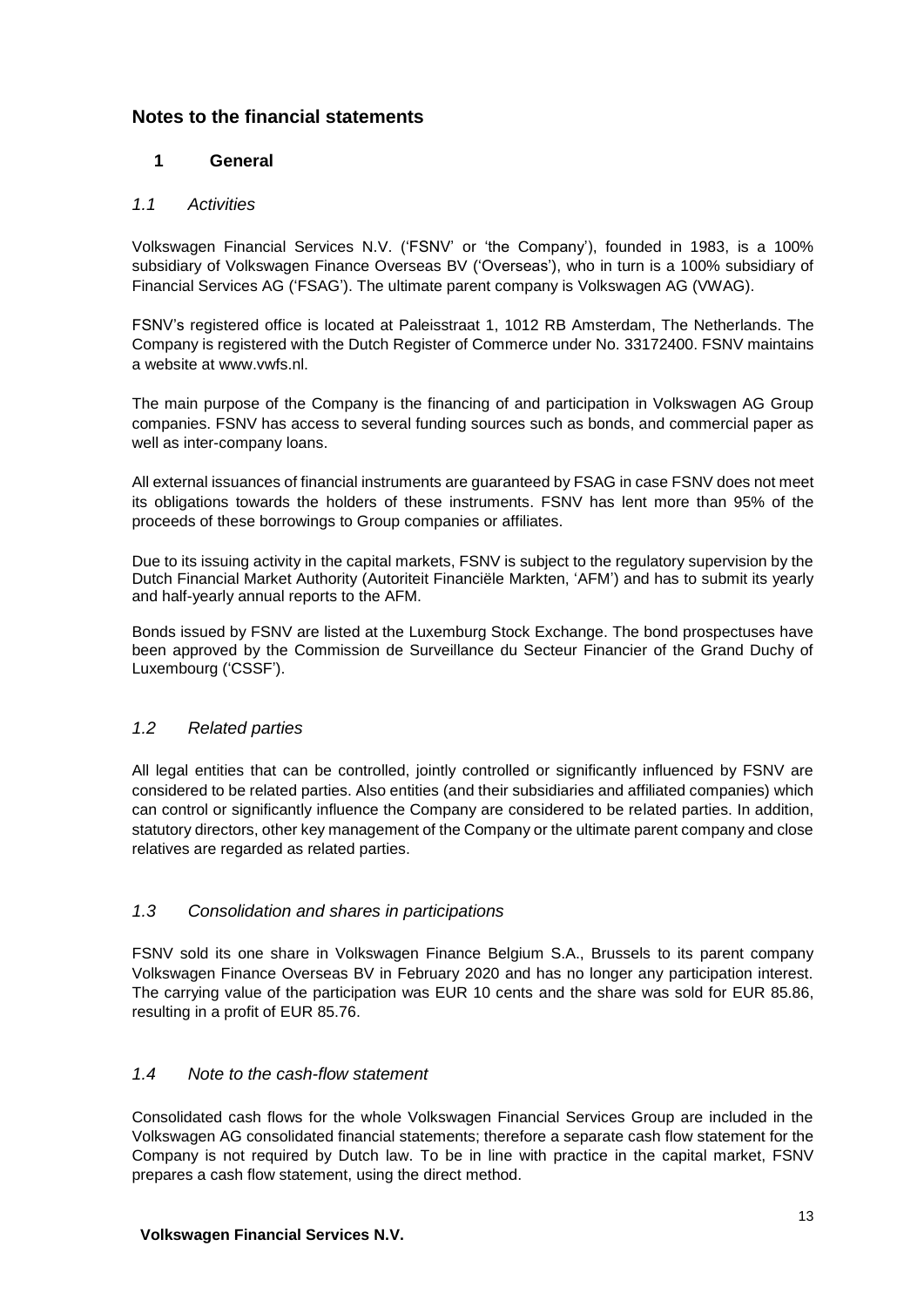The cash items disclosed in the cash flow statement are comprised of cash and cash equivalents. Cash flows denominated in foreign currencies have been translated at average exchange rates. Exchange differences affecting cash items are included in the respective amounts.

Cash from loans granted is included in cash from / used in investment activities. Cash from borrowings and the related derivatives, including capital increases/ dividends paid/ received are included in cash from / used in financing activities.

All other movements are included in cash used/ generated from operations.

## *1.5 Estimates*

The preparation of financial statements in conformity with the relevant rules requires the use of certain critical accounting estimates. It also requires management to exercise its judgement in the process of applying the Group's accounting policies. If necessary for the purposes of providing the view required under Section 362(1), Book 2, of the Dutch Civil Code, the nature of these estimates and judgements, including the related assumptions, is disclosed in the notes to the financial statement items in question. Estimates used for accounting of financial fixed assets and impairment of loans granted are disclosed under note 2.4 and 2.10.

## **2 Principles of valuation of assets and liabilities**

## *2.1 General*

The financial statements are prepared in accordance with the statutory provisions of Part 9, Book 2 of the Dutch Civil Code. The financial statements are presented in EUR, which is also the Company's functional currency, and have been prepared on a going concern basis.

In general, assets and liabilities are stated at the amounts at which they were acquired or incurred, or fair value. If not specifically stated otherwise, they are recognized at the amounts at which they were acquired or incurred. The balance sheet and the income statement include references to the notes.

Unless otherwise stated, amounts are shown in thousands of euros (EUR'000). All amounts shown are rounded, so minor discrepancies may arise from addition of these amounts. Negligible discrepancies could also arise in the comparison with the prior year owing to adjustments in the rounding methodology.

## *2.2 Comparison with prior year*

The principles of valuation and determination of result remain unchanged compared to the prior year.

## *2.3 Foreign currencies*

#### *Functional currency*

The financial statements are presented in EUR, i.e. the functional and reporting currency of FSNV.

#### *Transactions, receivables and liabilities*

Transactions denominated in foreign currencies are initially recorded at the functional currency exchange rates at the date of transaction. Monetary balance sheet items denominated in foreign currencies are translated at the functional currency exchange rates at the balance sheet date. Non-

#### **Volkswagen Financial Services N.V.**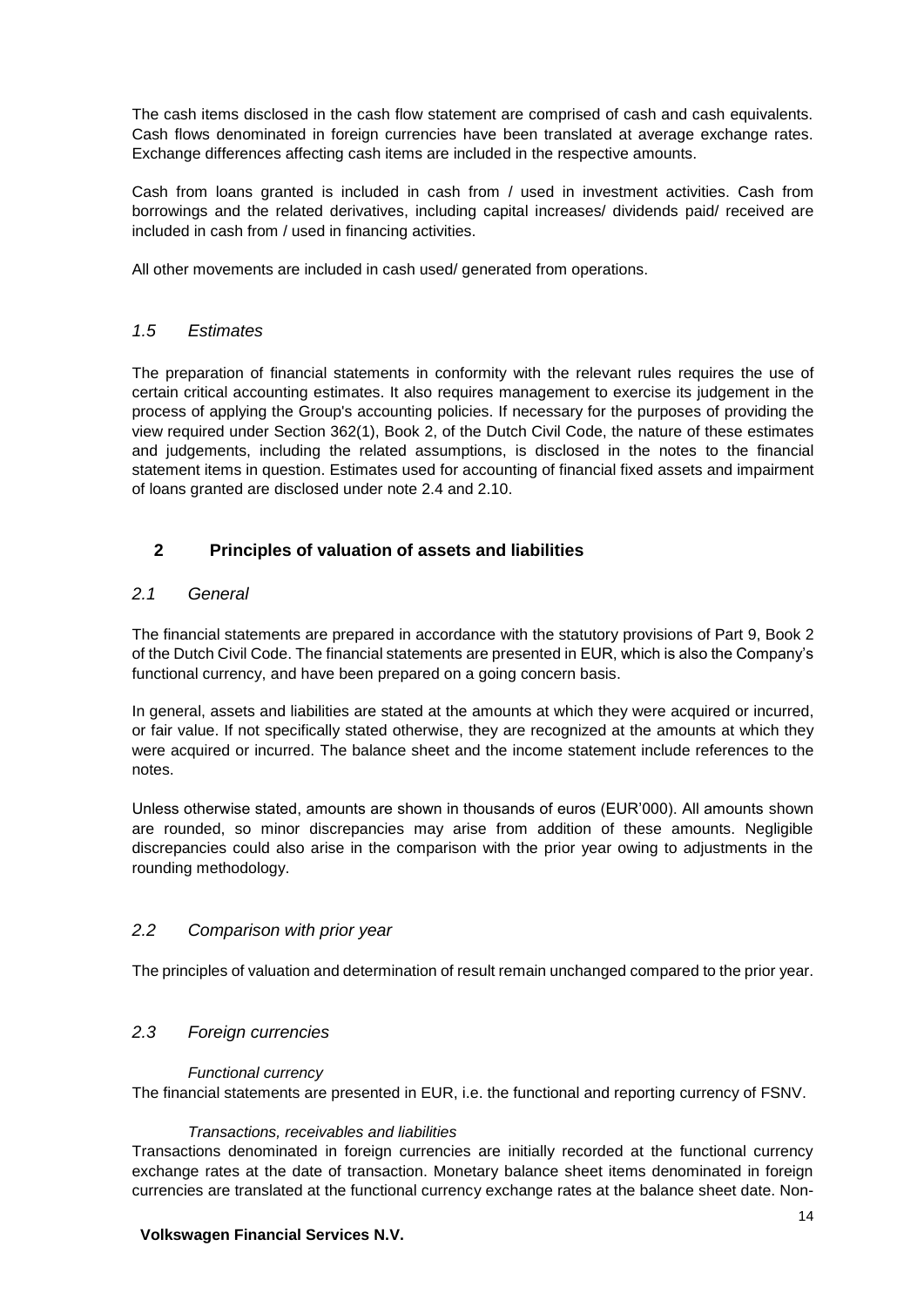monetary balance sheet items that are measured at historical cost in a foreign currency are translated at the functional exchange rates ruling at the date of transaction. Non-monetary balance sheet items that are measured at current value are translated at the functional exchange rates ruling at the date of valuation.

Foreign currency exchange rate results arising on the settlement or translation of monetary items denominated in foreign currencies are recognized in the income statement.

### *2.4 Financial fixed assets*

#### *Loans to Volkswagen Group companies and affiliates of the Volkswagen Group and to external parties*

These loans to Volkswagen Group companies, other participating interests and third parties are loans with a remaining term of more than one year. Receivables disclosed under financial fixed assets are recognized initially at fair value of the amount owed plus transaction costs. These receivables are subsequently measured at amortized cost. The main rule is that amortized cost equals the carrying amount of the asset net of any repayments on the principal and plus, or net of, the accumulated amortization, calculated using the effective interest method, of the difference between the amount upon initial recognition (including transaction costs) and the repayments. Straight-line amortization in determining amortized cost is allowed as an alternative if straight-line amortization does not lead to significant discrepancies with the effective interest method. If loans are issued at a discount or premium, the discount or premium is recognized through profit or loss over the maturities of the loans using the effective interest method. In addition, transaction costs are included in the initial valuation and recognized in profit or loss as part of the effective interest method. Impairment losses are deducted from amortized cost and expensed in the income statement.

#### *2.5 Current assets*

All current assets have a maturity within one year.

#### *Receivables due from Volkswagen Group companies and affiliates of the Volkswagen Group and to external parties*

Receivables are recognized initially at fair value plus transaction costs and subsequently measured at amortized cost.

#### *Other assets*

The interest receivables from banks arising from derivatives and income tax receivables are shown under other assets and are initially valued at cost and subsequently at their amortized cost value.

#### *Prepaid and deferred charges*

Prepaid and deferred charges are initially valued at cost and are amortized over the remaining life of the services or of the bonds.

#### *Cash at banks and in hand*

Cash at banks and in hand represents cash in hand and bank balances. Cash at banks and in hand is carried at nominal value. Cash at banks denominated in foreign currencies are translated at the period end-rate prevailing on the balance sheet date.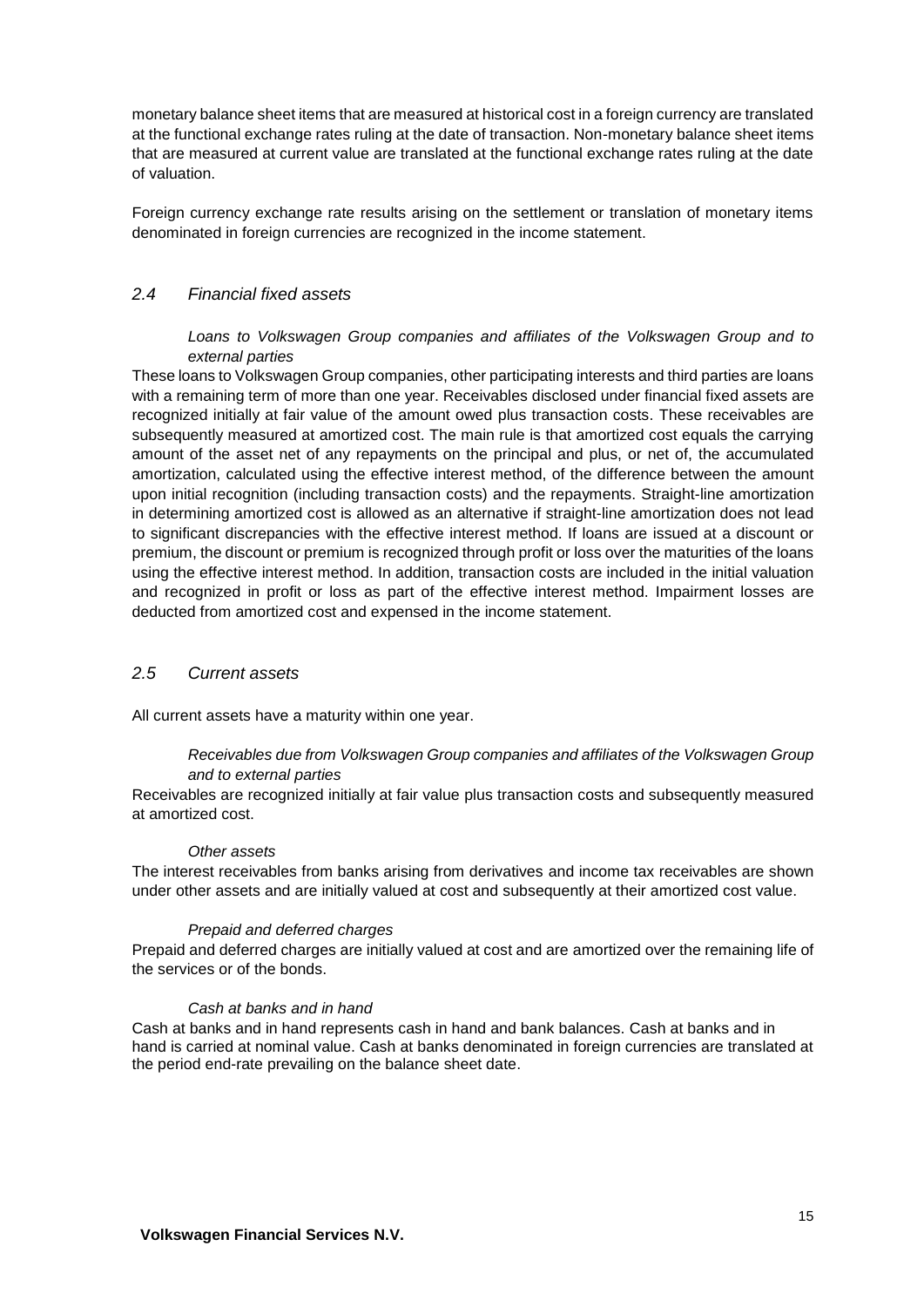## *2.6 Provisions*

Provisions are recognized for legally enforceable or constructive obligations that exist at the balance sheet date, and for which it is probable that an outflow of resources will be required and a reliable estimate can be made.

Provisions are measured at the best estimate of the amount that is necessary to settle the obligation as per the balance sheet date. The other provisions are carried at the nominal value of the expenditure that is expected to be necessary in order to settle the obligation, unless stated otherwise.

If obligations are expected to be reimbursed by a third party, such reimbursement is included as an asset in the balance sheet if it is probable that such reimbursement will be received when the obligation is settled.

#### *2.7 Long-term liabilities*

#### *Bonds*

The bonds are initially valued at fair value plus transaction costs with subsequent measurement at their amortized cost value. All long-term bonds have a remaining maturity of more than one year. No assets were pledged as collateral by the Company.

#### *Liabilities to Volkswagen Group companies*

The liabilities to Volkswagen Group companies are initially valued at fair value with subsequent measurement at their amortized cost value. All liabilities have a maturity of more than one year.

#### *2.8 Current liabilities*

#### *Bonds*

The bonds are initially valued at fair value plus transaction costs with subsequent measurement valued at their amortized cost value. All short-term bonds are payable within one year.

#### *Commercial papers*

The commercial papers are initially valued at fair value plus transaction costs with subsequent measurement valued at their amortized cost value.

#### *Liabilities to Volkswagen Group companies*

The liabilities to affiliated companies are initially valued at fair value with subsequent measurement valued at their amortized cost value. All liabilities are payable within one year.

#### *Other liabilities*

The interest payables from banks arising from derivatives with a run-off period within one year are shown under other liabilities and are valued at their nominal value.

#### *Trade payables*

The trade payables are initially valued at fair value and subsequently at their amortized cost value and are payable within one year.

#### *Other accrued liabilities*

The accruals are valued at the expected costs.

#### *Deferred income*

The deferred income concerns premiums and cost compensations and is amortized over the remaining life of the loans taken.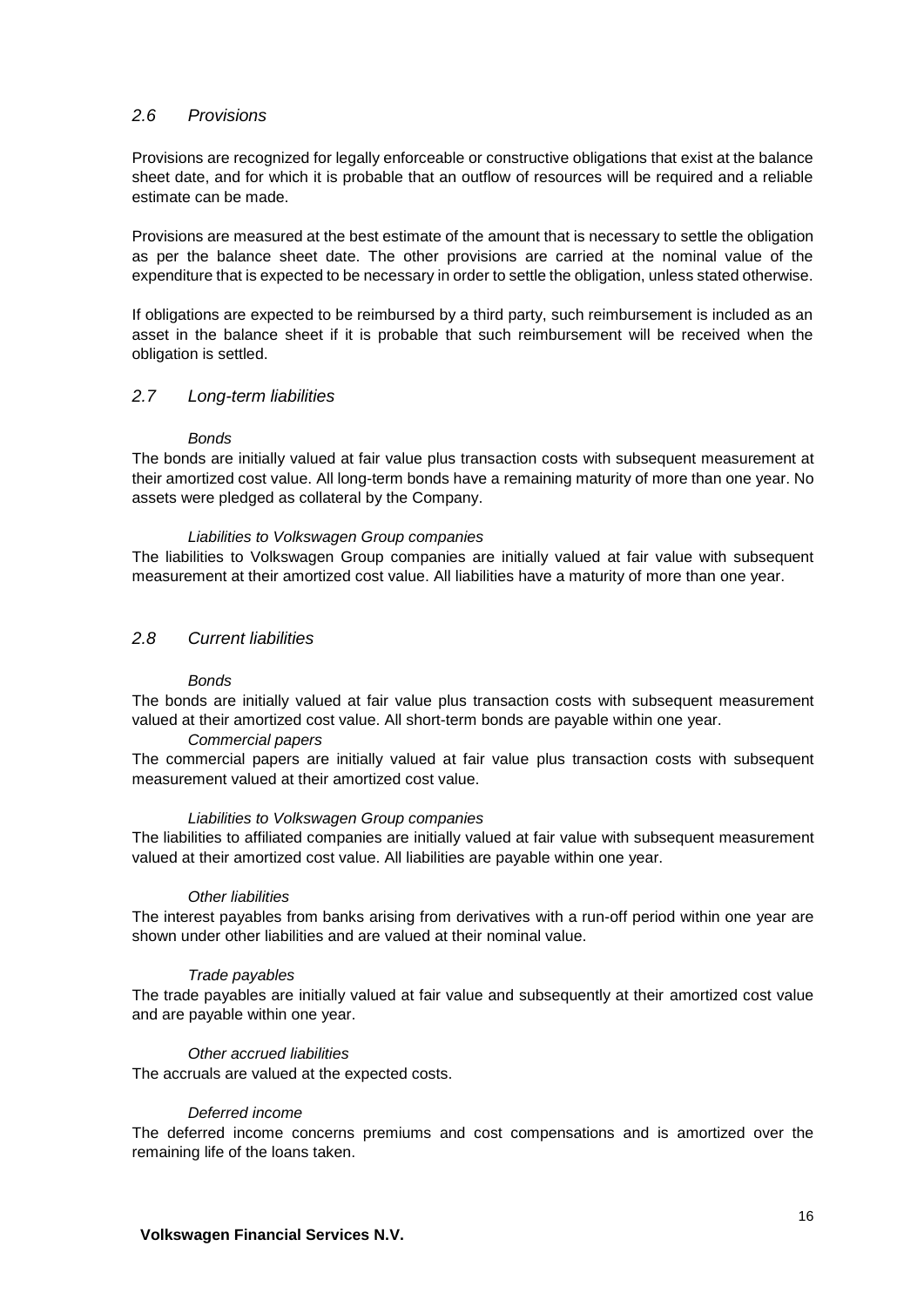#### *Deferred income tax*

Deferred tax liabilities are recognized to provide for timing differences between the value of the assets and liabilities for financial reporting purposes on the one hand and for tax purposes on the other. Deferred tax liabilities are calculated based on the tax rate prevailing on the balance sheet date.

#### *Current income tax*

The current Dutch nominal tax rate of 25% has been applied.

#### *2.9 Financial instruments*

Loans included in financial and current assets, as well as liabilities and derivative financial instruments, are stated at amortized cost. The Company applies hedge accounting to hedging instruments when hedging interest and currency risk on borrowings and lendings. The Company documents the relationship between hedging instruments and hedged items at the inception of the transaction. Both the derivative and the hedged item are stated at amortized cost. The gain or loss relating to any ineffective portion is recognized in the income statement within finance cost. For more information about the value of the assets, assigned as hedged item, see notes 5 and 6, of the liabilities see notes 12 and 13 and of the financial instruments see note 23. The Company has no derivative financial instruments other than the ones used for hedging.

#### *Hedge accounting*

FSNV applies hedge accounting. Relationships between hedging instruments and hedged items are documented at the inception of the transaction. FSNV also assesses, both at hedge inception and on an ongoing basis, whether the derivatives that are used in hedging transactions are highly effective in offsetting changes in fair values or cash flows of hedged items. This is done by comparing the critical qualitative characteristics of the hedge instrument with those of the hedged position. If there is an indication of ineffectiveness, the Company measures this potentially ineffective part by conducting a quantitative ineffectiveness analysis.

#### *Cost price hedge accounting*

The Company applies cost price hedge accounting to hedge interest risk and currency-risk on borrowings. For the following instruments, (Cross currency) interest rate swaps and FX Swaps hedge accounting is applied.

In applying cost price hedge accounting, the initial recognition of, and the accounting policies for, the hedging instrument are dependent on the hedged item, which has the following implications:

- if the hedged item is recognized at cost in the balance sheet, the derivative instrument is also stated at cost;
- as long as the hedged item is not yet recognized in the balance sheet, the hedging instrument is not re-measured (this applies, for instance, to hedging currency risks on future transactions);
- if the hedged item qualifies as a monetary item denominated in a foreign currency, the derivative instrument, where it has currency elements, is also stated at the period end-rate prevailing at the balance sheet date.

The ineffective portion of the hedge is recognized directly in the income statement.

Hedge effectiveness is assessed by comparing the critical characteristics of the hedge instrument with those of the hedged position. If there is an indication of ineffectiveness, the Company measures this potentially ineffective part by conducting a quantitative ineffectiveness analysis.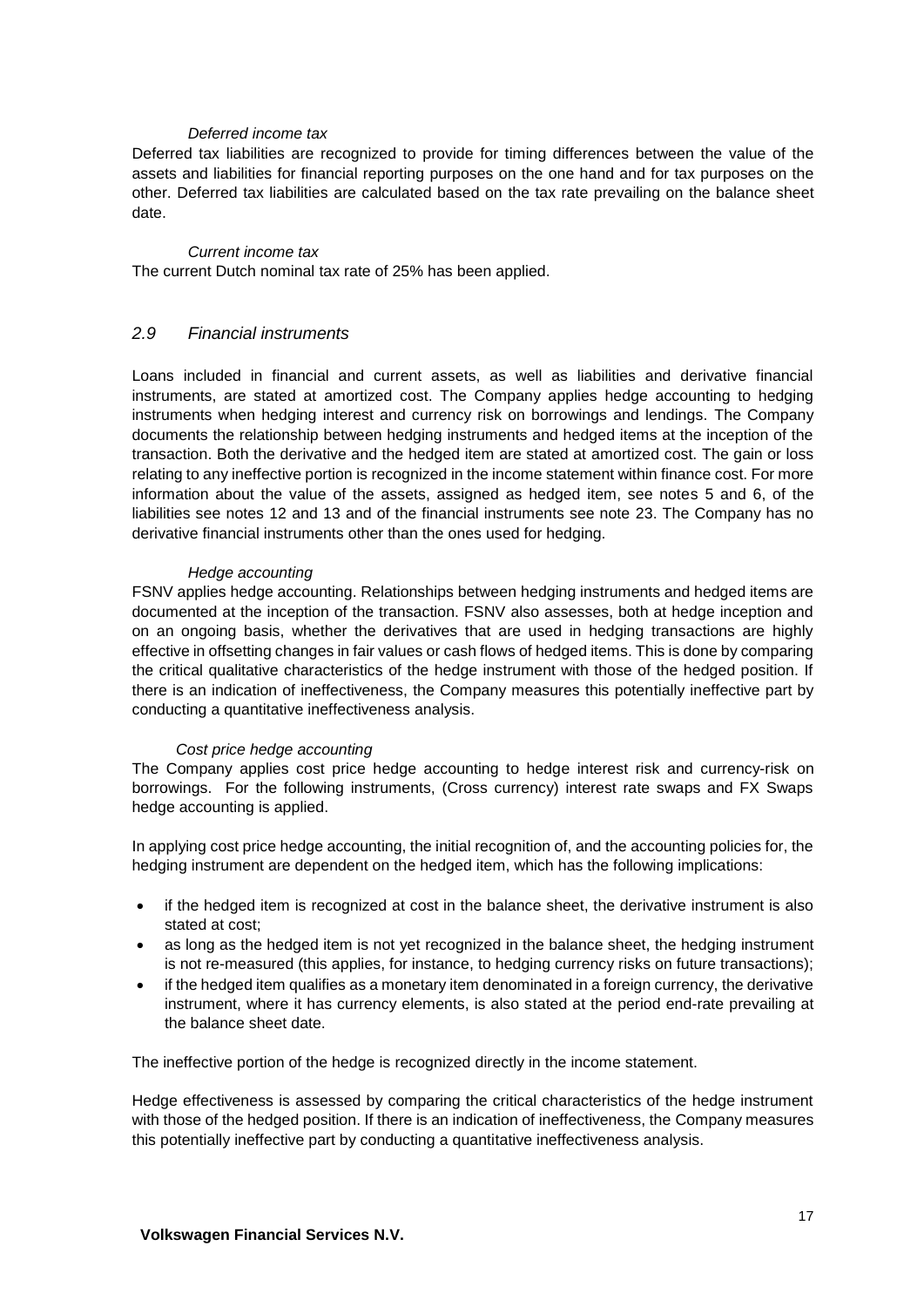## *2.10 Impairment of financial assets*

On each balance sheet date, the Company assesses whether there is any objective evidence that a financial asset or group of financial assets is impaired. A financial asset is considered impaired if, and only if, there is objective evidence of impairment as a result of one or more loss events that occurred after the initial recognition of the asset and prior to the statement of financial position date, and that loss event has had an impact on the estimated future cash flows of the financial asset that can be reliably estimated.

For loans and receivables, the amount of impairment loss is measured as the difference between the assets carrying amount and the present value of expected future cash flows discounted at the assets original effective interest rate. The amount of the loss is included in the profit and loss statement. If, in a subsequent period, the amount of impairment loss decreases and the decrease can be related objectively to an event occurring after the impairment was recognized, the previously recognized impairment loss is reversed in the profit and loss statement.

## **3 Principles determination of result**

#### *3.1 General*

Result is determined as the difference between the realisable value of services rendered and the costs and other charges for the year. Results on transactions are recognized in the year in which they are realised; losses are taken as soon as they are foreseeable.

#### *3.2 Exchange rate differences*

Exchange rate differences arising upon the settlement of monetary items are recognized in the income statement in the year that they arise unless hedged, see note 17.

#### *3.3 Interest income and similar income and interest expenses and similar expenses*

Interest income and expenses are recognized on a pro-rata basis, taking into account the effective interest rate of the assets and liabilities concerned. When recognising the interest charges, the transaction cost on the loans received is taken into account.

#### *3.4 Other operating income and expenses*

Other operating income and expenses include income and expenses that are not directly attributable to the interest income and expenses.

## *3.5 General and administrative expenses*

These expenses include expenses such as personnel expenses, office expenses, consulting and audit fees.

#### *Labour and other costs*

Services performed by Volkswagen International Finance N.V. ('VIF') for FSNV are charged at a fixed amount. The fixed amount is evaluated in regular intervals. These costs include for example salaries, rental costs and general costs.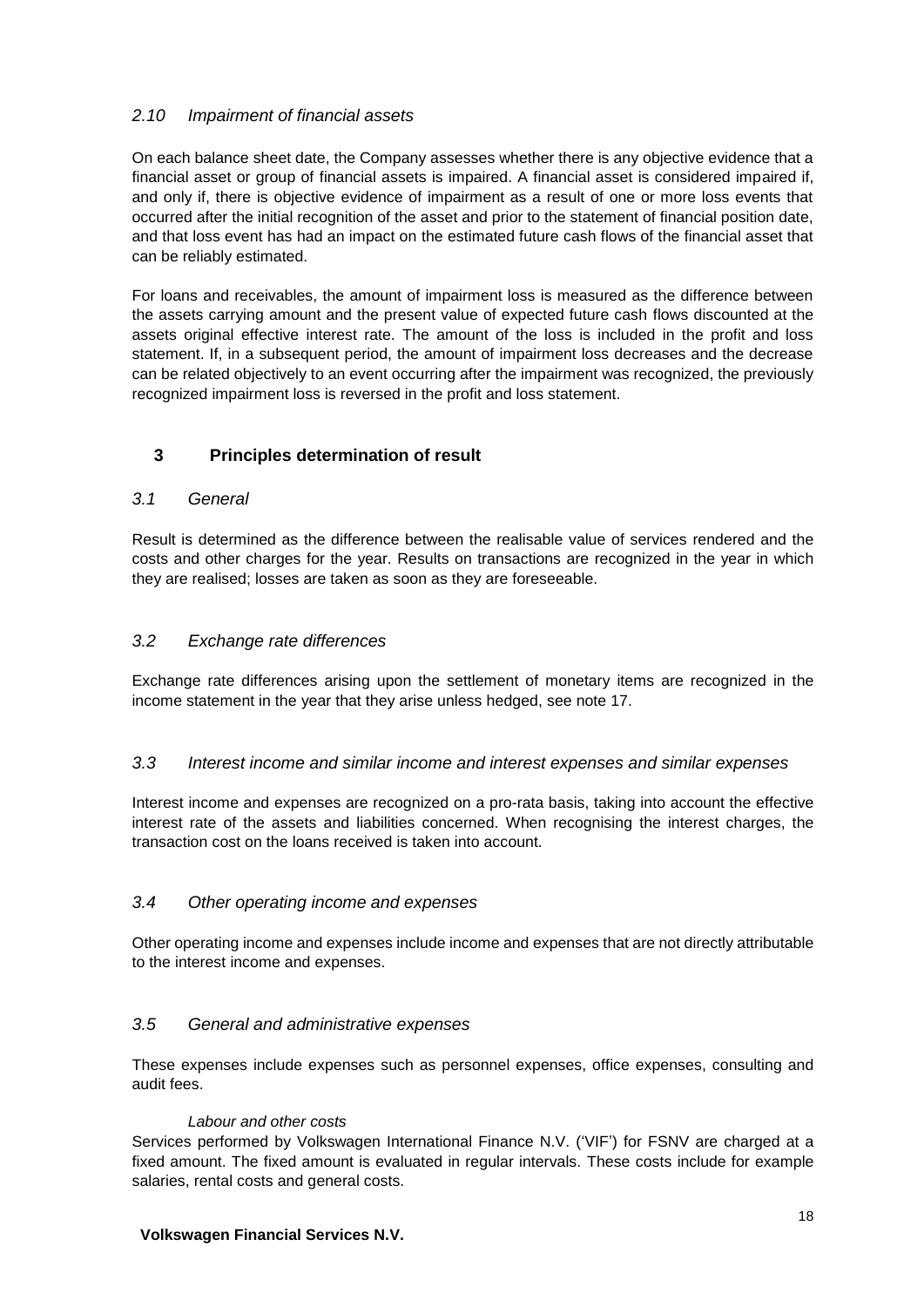## *3.6 Taxation*

Profit tax is calculated on the profit before taxation in the income statement, taking into account any losses carried forward from previous financial years (insofar as these are not included in deferred tax assets), tax-exempt items and non-deductible expenses. Account is also taken of changes in deferred tax assets and deferred tax liabilities owing to changes in the applicable tax rates.

## **4 Financial instruments and risks**

#### *4.1 Market risk*

#### *General market risk due to events at Volkswagen AG*

Government authorities in a number of jurisdictions worldwide have conducted and are conducting investigations of Volkswagen Group regarding findings of irregularities in relation to exhaust emissions from diesel engines in certain Volkswagen Group vehicles. The results of these and any future investigations and criminal litigations, may have a material adverse effect on Volkswagen Group's business, financial position, results of operations and reputation, as well as the prices of its securities and its ability to make payments under its securities.

Volkswagen Financial Services N.V.'s commercial success largely depends on the financial health and the reputation of the ultimate shareholder Volkswagen AG and due to the events, Volkswagen Financial Services N.V. may not succeed in obtaining funds for financing requests in due time and to the extent necessary.

Guidance on the economic development 2021 given by the Volkswagen Group anticipates that – assuming successful containment of the Covid-19 pandemic – deliveries to customers in 2021 will be significantly up on the previous year amid continued challenging market conditions, which means that also financing requirements for the Financial Services Division will increase while the operating result is expected to be in line with the previous year.

In addition, because of the investigations, Volkswagen Financial Services N.V. as an issuer may face risks arising from legal disputes with investors claiming damages for alleged breaches of capital market laws.

#### *Currency risk*

To avoid currency risk, the loans to FSAG group companies and to affiliates of the FSAG Group and the related funding are generally matched in currency terms. If not, currency swaps are executed to achieve the matched basis.

In cases where the matching cannot be achieved completely, the Supervisory Board has set small currency limits for individual currencies. Matching policies are closely monitored and enforced. Consequently, currency risk is comparatively remote. In 2020, the limits were not exceeded.

#### *Interest rate risk*

Based on funding requests by FSAG group companies and affiliates of the FSAG Group FSNV issues bonds or commercial paper to investors matching the fixed or variable interest requirement of the affliliated companies. In cases where the investor looks for a different interest structure, FSNV is using interest rate swaps or cross currency interest rate swaps to convert the interest into the structure required by affiliated companies. The Supervisory Board authorized FSNV to run a certain interest rate risk. A limit system and tools to monitor and manage the risk have been set up. Interest mismatches are permitted within a twelve-month period only. Therefore, the risk is comparatively low. In 2020, no limits were exceeded.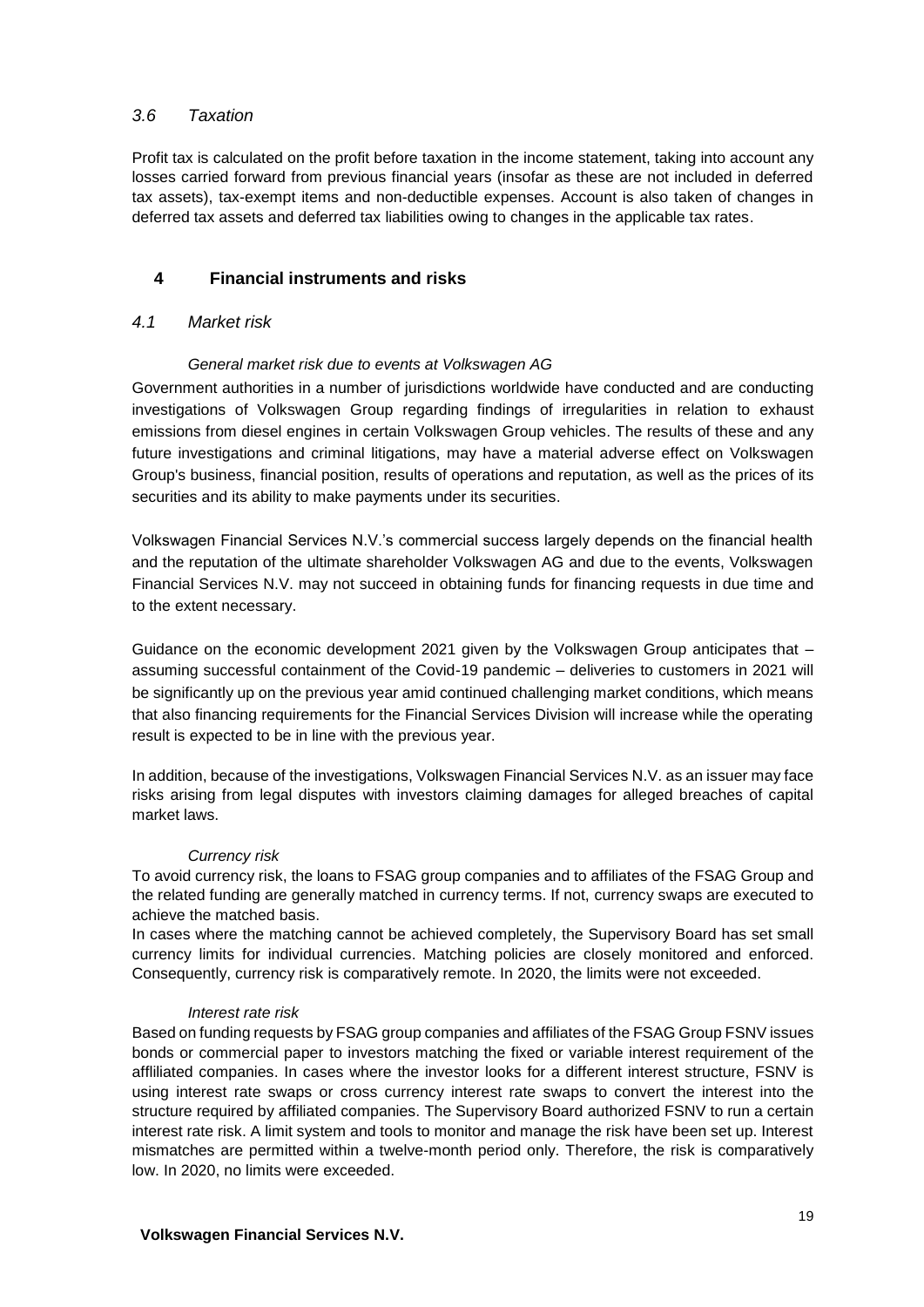Market risk fluctuations in terms of currency and interest rate risk did not have an impact on the financial results since FSNV is closing open risk positions using derivatives according to the established risk policies of FSNV.

## *4.2 Credit risk*

The risk of default arising from loans granted, account balances and derivative financial instruments involves the risk of default by counterparties.

FSNV is extending loans to FSAG group companies and to affiliates of FSAG Group, which are granted according to the guidelines and instructions from FSAG, the guarantor of commercial paper and capital market issuances by FSNV. The default risk of FSNV-borrowers has been analysed based on financial reports, planning forecasts and discussions with FSAG headquarters. Based on the analysis, the credit risk of FSNV-borrowers is considered to be remote.

For FSNV's external bank counterparties risk is limited by a limit system centrally managed by FSAG Group Risk Management taking into account also the credit assessments by the international rating agencies. Credit risk with external counterparties materialises from account balances, deposits and derivative transactions with a positive fair value. Given the business purpose of FSNV, account balances and deposits are zero or kept to a minimum. Regarding the derivative transactions, exposure is kept within the risk limits defined by FSAG Group Risk Management.

## *4.3 Liquidity risk*

Based on funding requests by FSAG related parties, FSNV issues commercial paper and bonds to investors. Funds taken from investors are extended with the same maturity to FSAG-Group borrowers. In addition FSNV may issue loans to FSAG-Group companies in whole or in part funded by its equity position.

In cases where this matching cannot be achieved the Supervisory Board has set narrow liquidity risk limits. The Company monitors the limits on a daily basis. Against the background of the relatively narrow limits and the strong financial solidity of the Volkswagen Group, the liquidity risk is remote. In 2020, no limits were exceeded. Notes issued by FSNV have the benefit of a Guarantee and Negative Pledge (The Guarantee) given by Volkswagen Financial Services AG (The Guarantor) to the noteholders.

The Debt Issuance Program under which FSNV is issuing bonds, is regularly updated to incorporate current developments. FSNV also continues to issue Commercial Papers based on the existing EUR 7.5 billion Commercial Paper Program to finance the requirements of FSAG group companies and affiliates of FSAG group.

Based on the diversified funding strategy, Volkswagen Financial Service AG acted flexibly to refinance its activities with the increased issuance of secured bonds (ABS), direct bank deposits and bank credit facilities.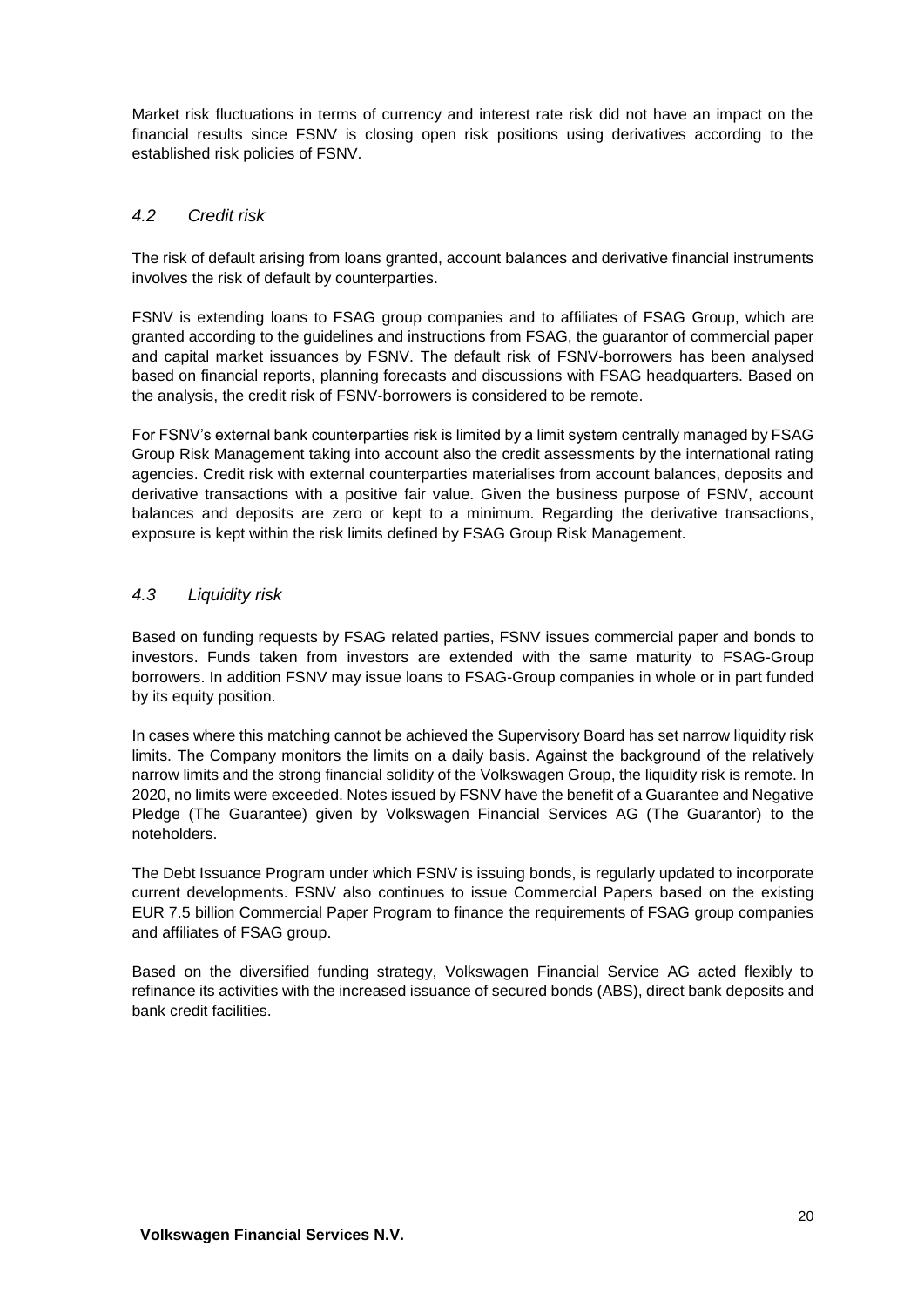## **5 Financial fixed assets**

*Loans to Volkswagen Group companies and affiliates of the Volkswagen Group included in financial fixed assets*

The breakdown of the loans to Volkswagen Group companies and affiliates of the Volkswagen Group is as follows:

|                                                                                       | Original<br>currency | Weighted<br>average                  | 31 December 2020  |                   |
|---------------------------------------------------------------------------------------|----------------------|--------------------------------------|-------------------|-------------------|
|                                                                                       |                      | effective<br>interest<br>rate $(\%)$ | <b>Book value</b> | <b>Fair value</b> |
|                                                                                       |                      |                                      | <b>EUR'000</b>    | <b>EUR'000</b>    |
| <b>Fixed asset loans to Volkswagen</b>                                                | <b>GBP</b>           | 1.70                                 | 5,545,916         | 5,679,392         |
| <b>Group companies</b>                                                                | <b>KRW</b>           | 2.61                                 | 140,000           | 135,999           |
|                                                                                       | <b>SEK</b>           | 0.93                                 | 381,067           | 384,514           |
|                                                                                       | <b>EUR</b>           | 0.31                                 | 77,727            | 77,537            |
|                                                                                       |                      |                                      | 6,144,710         | 6,277,442         |
| <b>Fixed asset loans to affiliates</b>                                                | <b>NOK</b>           | 2.08                                 | 238,969           | 243,144           |
| Of the Volkswagen Group                                                               | <b>EUR</b>           | 0.44                                 | 150,000           | 149,928           |
|                                                                                       |                      |                                      | 388,969           | 393,072           |
| <b>Total fixed asset loans to Volkswagen</b><br>Group companies and affiliates of the |                      |                                      |                   |                   |
| <b>Volkswagen Group</b>                                                               |                      |                                      | 6,533,679         | 6,670,514         |

The fair values are determined using the discounted cash flow model.

Because all loans are granted to companies and affiliates of the Volkswagen Group, the fair value calculation takes into account the credit default swap rate of the Volkswagen Group traded in the financial markets retrieved from Reuters. The country risk premium is based on the country in which the counterparty is located.

By issuing a letter of comfort to the lenders, Volkswagen Financial Services AG declares that, as the shareholder of its affliated companies, over which it has managerial control and/or in which it holds a direct or indirect majority share of the share capital, it will exert its influence to ensure that the latter meet their liabilities to lenders in the agreed manner. This is why the Company believes that the book value equals the expected value, hence no impairment has been recorded.

The weighted average effective interest rate is calculated for the outstanding loans as per year end, taking into account the duration in the current year.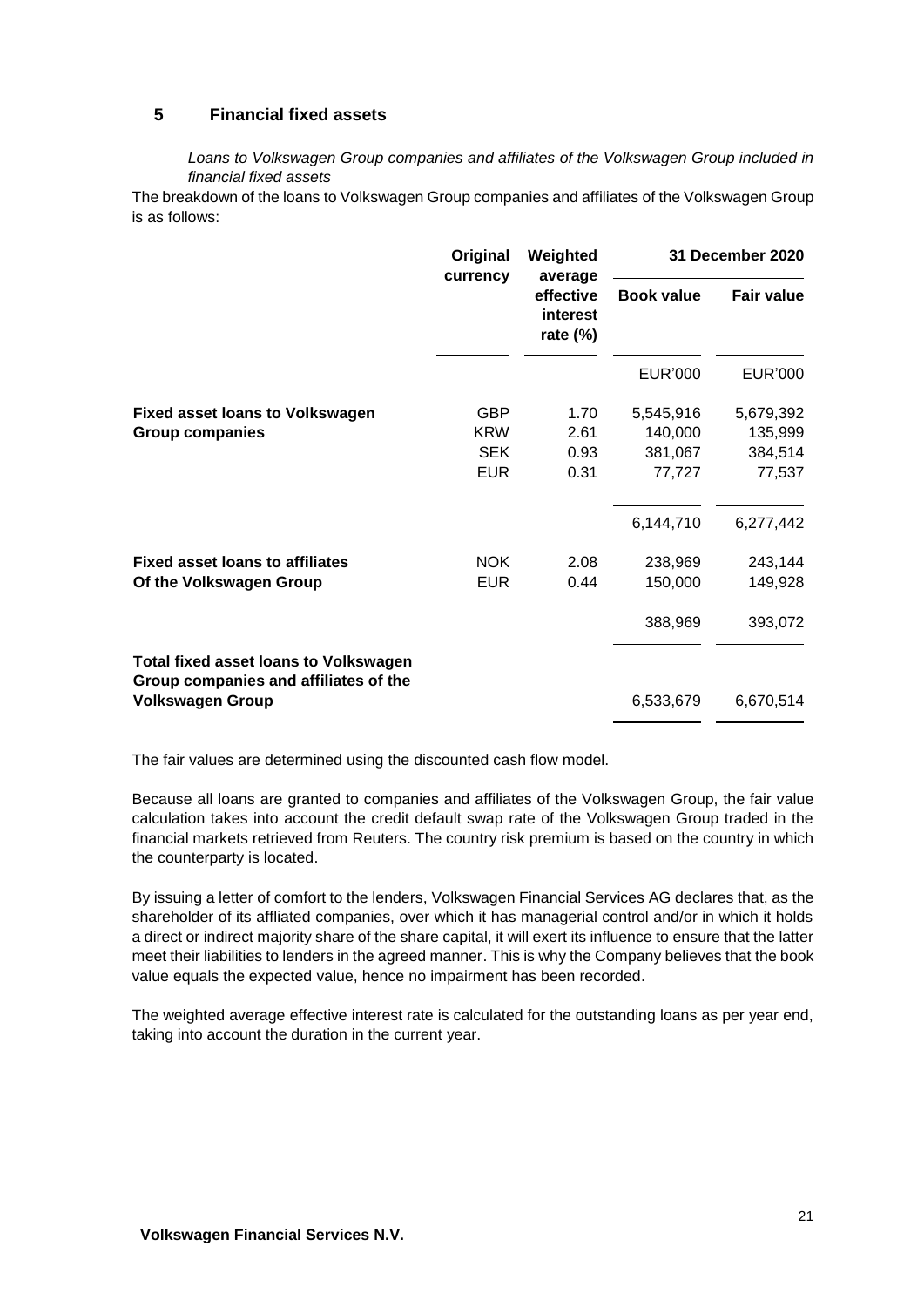For comparison, the fixed asset loans overview of 2019:

|                                                                                       | Original<br>currency | Average<br>interest |                   | 31 December 2019  |
|---------------------------------------------------------------------------------------|----------------------|---------------------|-------------------|-------------------|
|                                                                                       |                      | rate (%)            | <b>Book value</b> | <b>Fair value</b> |
|                                                                                       |                      |                     | <b>EUR'000</b>    | EUR'000           |
| Fixed asset loans to Volkswagen                                                       | <b>GBP</b>           | 2.14                | 4,450,532         | 4,541,354         |
| <b>Group companies</b>                                                                | <b>PLN</b>           | 2.48                | 388,000           | 384,214           |
|                                                                                       | <b>KRW</b>           | 2.72                | 210,000           | 210,320           |
|                                                                                       | <b>SEC</b>           | 0.95                | 273,672           | 273,851           |
|                                                                                       | <b>EUR</b>           | 0.45                | 421,286           | 422,849           |
|                                                                                       |                      |                     | 5,743,490         | 5,832,589         |
| <b>Fixed asset loans to affiliates</b>                                                | <b>NOK</b>           | 2.52                | 222,954           | 223,976           |
| Of the Volkswagen Group                                                               | <b>EUR</b>           | 1.57                | 22,000            | 22,330            |
|                                                                                       |                      |                     | 244,954           | 246,306           |
| <b>Total fixed asset loans to Volkswagen</b><br>Group companies and affiliates of the |                      |                     |                   |                   |
| <b>Volkswagen Group</b>                                                               |                      |                     | 5,988,444         | 6,078,896         |

The movement of the loans for the financial fixed assets and current receivables (note 6) due from Volkswagen Group companies and affiliates of the Volkswagen Group consists of the following:

|                                         | 31 Dec 2020 31 Dec 2019 |
|-----------------------------------------|-------------------------|
| <b>EUR'000</b>                          | EUR'000                 |
| Beginning of the period<br>7,595,113    | 5,861,880               |
| Loans advanced<br>7,007,963             | 9,141,634               |
| Loan repayments received<br>(4,659,700) | (7,509,639)             |
| Interest accrued<br>32,241              | 23,720                  |
| Interest received<br>(23, 720)          | (36, 759)               |
| FX difference on loans<br>(317, 614)    | 114,277                 |
| End of the period<br>9,634,283          | 7,595,113               |
| 6,533,679<br>Long-term                  | 5,988,444               |
| 3,100,604<br>Short-term                 | 1,606,669               |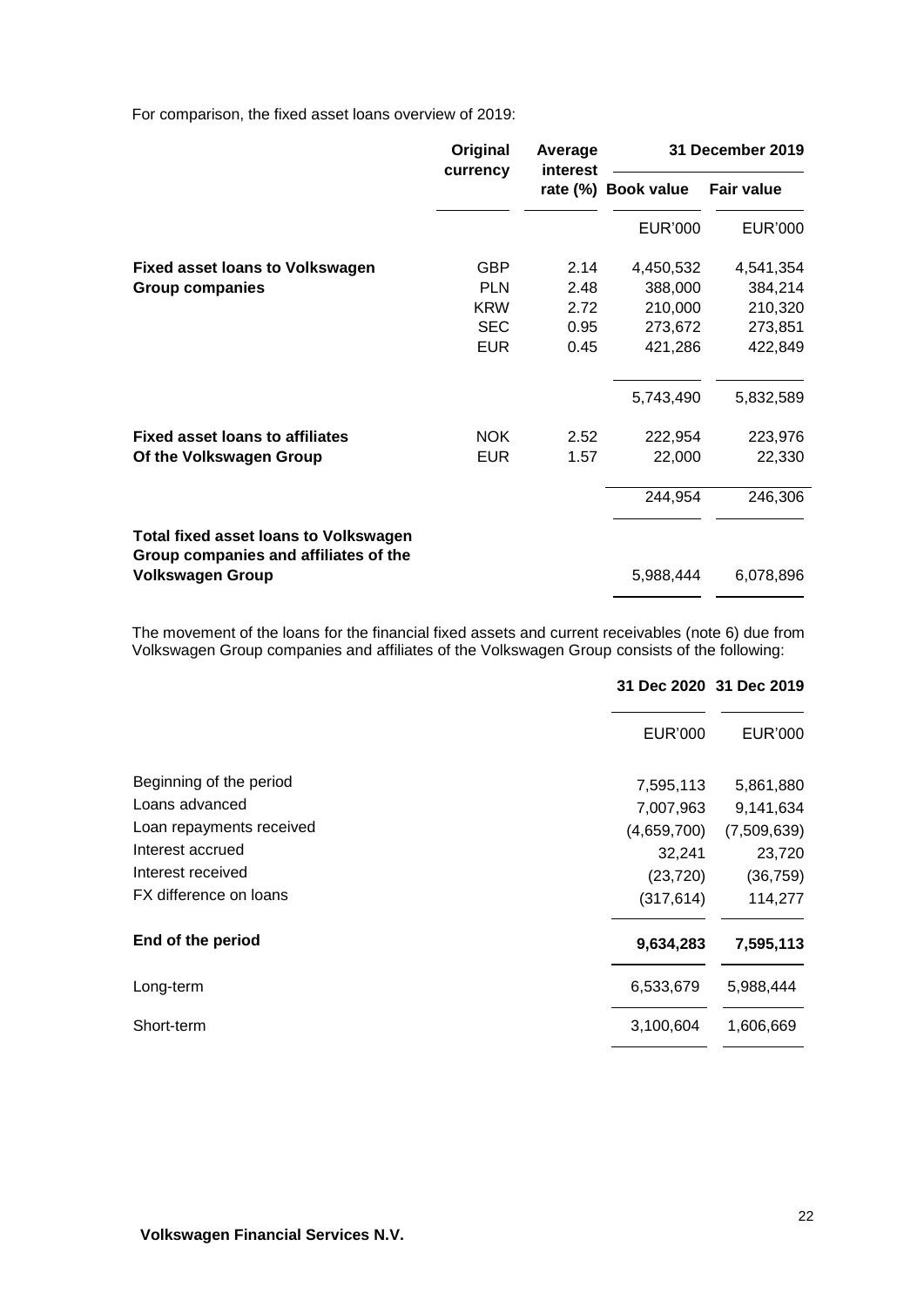## **6 Receivables due from Volkswagen Group companies and affiliates of the Volkswagen Group**

|                                                                             | Original<br>currency | Weighted                                        |                   | 31 December 2020  |
|-----------------------------------------------------------------------------|----------------------|-------------------------------------------------|-------------------|-------------------|
|                                                                             |                      | average<br>effective<br>interest<br>rate $(\%)$ | <b>Book value</b> | <b>Fair value</b> |
|                                                                             |                      |                                                 | <b>EUR'000</b>    | <b>EUR'000</b>    |
| <b>Current receivables due from</b>                                         | <b>EUR</b>           | 0.26                                            | 121,286           | 121,330           |
| <b>Volkswagen Group companies</b>                                           | <b>GBP</b>           | 1.08                                            | 1,160,777         | 1,158,611         |
|                                                                             | <b>PLN</b>           | 0.37                                            | 1,076,931         | 1,036,930         |
|                                                                             | <b>KRW</b>           | 2.95                                            | 70,000            | 67,127            |
|                                                                             | <b>SEK</b>           | 0.84                                            | 149,541           | 149,843           |
| Accrued interest and other receivables                                      | <b>EUR</b>           |                                                 | 26,242            | 26,242            |
|                                                                             |                      |                                                 | 2,604,777         | 2,560,083         |
| <b>Current receivables due from</b>                                         | <b>EUR</b>           | 0.45                                            | 180,000           | 180,001           |
| affiliates of the Volkswagen                                                | <b>NOK</b>           | 1.08                                            | 47,813            | 47,854            |
| Group                                                                       | <b>TRY</b>           | 3.64                                            | 262,015           | 269,899           |
| Accrued interest and other receivables                                      | <b>EUR</b>           |                                                 | 5,999             | 5,999             |
|                                                                             |                      |                                                 | 495,827           | 503,753           |
| Total current receivables due from<br><b>Volkswagen Group companies and</b> |                      |                                                 |                   |                   |
| affiliates                                                                  |                      |                                                 | 3,100,604         | 3,063,836         |

For the determination of the market values, see note 5.

As mentioned in note 2.9, the terms of all outstanding loans to Volkswagen Group companies and affiliates are to a large extend matched with the corresponding extrenal borrowings or hedged by using derivatives to match the terms of the bonds and loans from Volkswagen Group companies. Implying that even though the Company has exposure to interest rate risk and currency risk, exposure is limited through these effective risk management strategies.

For comparison, the overview of 2019:

|                                   | Original<br>currency | Average<br>interest |                    | 31 December 2019   |  |
|-----------------------------------|----------------------|---------------------|--------------------|--------------------|--|
|                                   |                      | rate $(\%)$         | <b>Book value</b>  | <b>Fair value</b>  |  |
|                                   |                      |                     | <b>EUR'000</b>     | EUR'000            |  |
| Current receivables due from      | EUR                  | 0.22                | 27,000             | 27,056             |  |
| <b>Volkswagen Group companies</b> | GBP<br><b>PLN</b>    | 1.56<br>2.46        | 705.924<br>577.000 | 707,955<br>581,961 |  |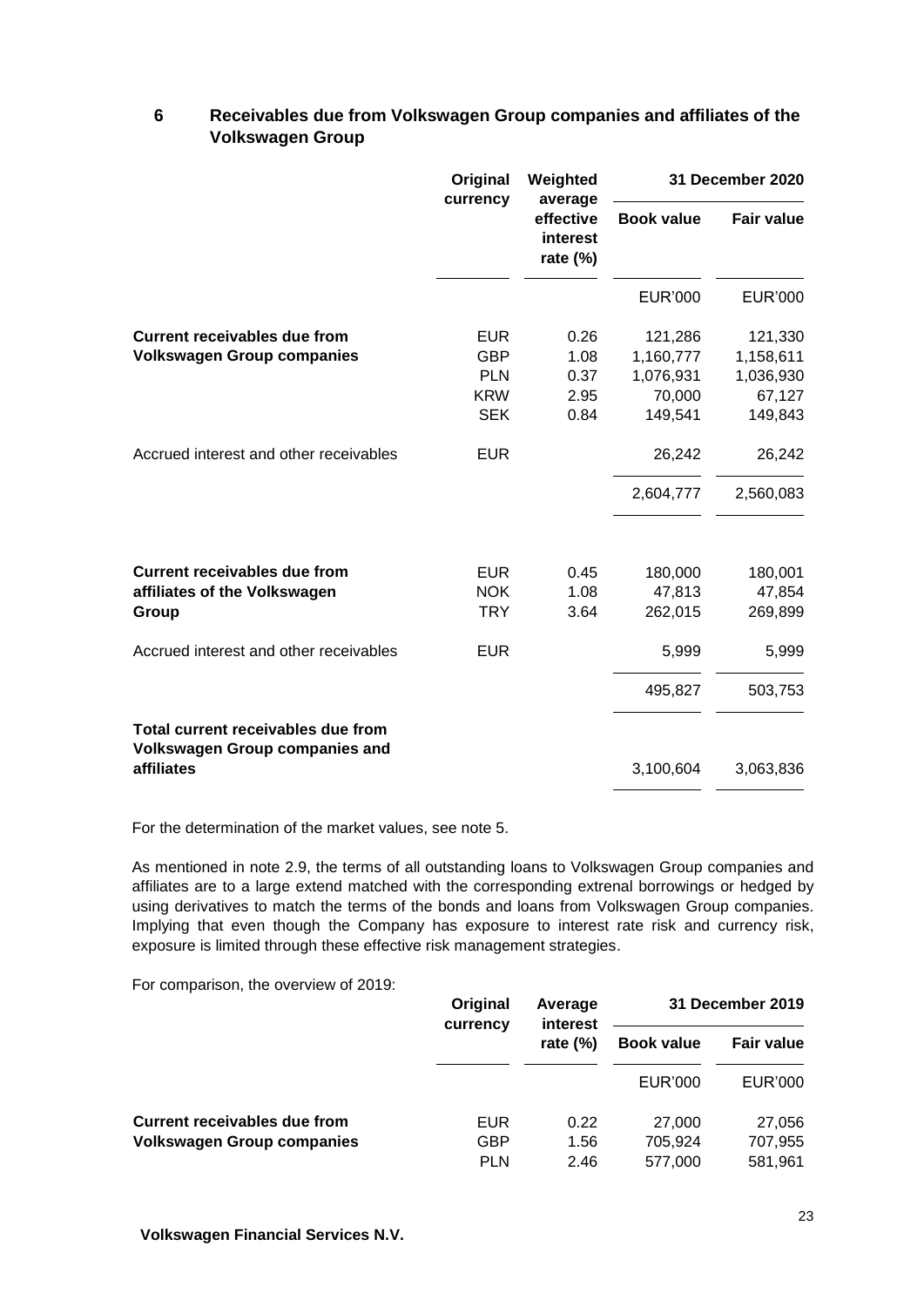| Accrued interest and other receivables                                      | <b>EUR</b>         |              | 20,520            | 20,520            |
|-----------------------------------------------------------------------------|--------------------|--------------|-------------------|-------------------|
|                                                                             |                    |              | 1,330,444         | 1,337,492         |
| Current receivables due from<br>affiliates of the Volkswagen                | <b>EUR</b><br>NOK. | 0.84<br>2.33 | 28,000<br>152,013 | 28,031<br>152,254 |
| Group                                                                       | <b>TRY</b>         | 12.49        | 93,012            | 89,956            |
| Accrued interest and other receivables                                      | <b>EUR</b>         |              | 3,200             | 3,200             |
|                                                                             |                    |              | 276,225           | 273,441           |
| Total current receivables due from<br><b>Volkswagen Group companies and</b> |                    |              |                   |                   |
| affiliates                                                                  |                    |              | 1,606,669         | 1,610,933         |

## **7 Loans to external parties**

This balance sheet position contains loans to external parties:

| Company                                    | Original<br>currency | Interest rate | Amount<br>In EUR | <b>Maturity</b> |
|--------------------------------------------|----------------------|---------------|------------------|-----------------|
| Pon Auto Import<br>Nederland B.V., Leusden | <b>EUR</b>           | 1.30          | 200,000          | 25-05-2021      |
| Pon Automotive B.V.,<br>Leusden            | <b>EUR</b>           | 1.30          | 150,000          | 25-05-2021      |
| Pon Holdings B.V., Almere                  | EUR                  | 1.30          | 150,000          | 25-05-2021      |

These Dutch companies do not belong to the Volkswagen Group. The loans are not guaranteed by FSAG. The fair values of these loans approximate their carrying value.

The interest rates charged on the above loans are calculated on 1-year Euribor plus a margin based on market price margin for investment graded companies.

For comparison, the overview of loans to external parties as at 31 December 2019:

| Company                                    | Original<br>currency | Interest rate | Amount<br>In EUR | <b>Maturity</b> |
|--------------------------------------------|----------------------|---------------|------------------|-----------------|
| Pon Auto Import<br>Nederland B.V., Leusden | EUR                  | 0.76          | 200,000          | 24-05-2020      |
| Pon Automotive B.V.,<br>Leusden            | <b>EUR</b>           | 0.76          | 150,000          | 24-05-2020      |
| Pon Holdings B.V., Almere                  | EUR                  | 0.76          | 150,000          | 24-05-2020      |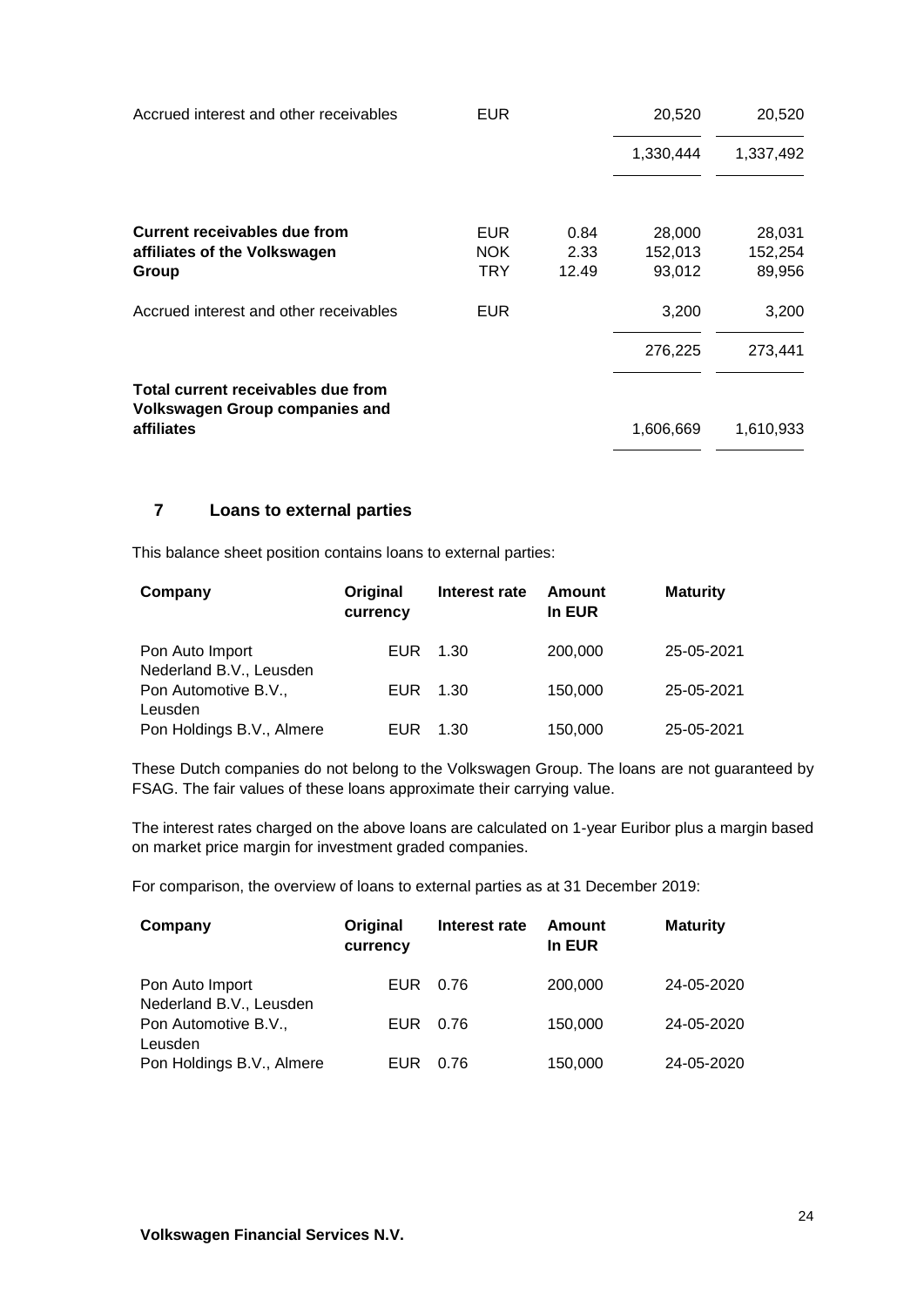#### **8 Other assets**

| This account consists of the following:                  | 31 Dec 2020 | 31 Dec 2019 |
|----------------------------------------------------------|-------------|-------------|
|                                                          | EUR'000     | EUR'000     |
| Interest receivables from banks arising from derivatives | 46,688      | 40,119      |
| Income tax receivable                                    | 1,422       | 2,704       |
| Unrealized FX gains and losses of derivatives            |             | 149         |
|                                                          | 48,110      | 42,972      |

The income tax receivable relates to recoverable income and withholding taxes.

## **9 Prepaid and deferred charges**

|                              | 31 Dec 2020 31 Dec 2019 |                |
|------------------------------|-------------------------|----------------|
|                              | <b>EUR'000</b>          | <b>EUR'000</b> |
| Prepaid and deferred charges | 15,322                  | 14,592         |
|                              | 15,322                  | 14,592         |
|                              |                         |                |

The prepaid and deferred charges mainly consist of the capitalized bond discount. The bond discount arises in the difference of principal amount and net proceed at issuance. The duration for amortization is the term of the respective bond.

## **10 Cash at banks and in hand**

|                                                        |              | 31 Dec 2020 31 Dec 2019 |
|--------------------------------------------------------|--------------|-------------------------|
|                                                        | EUR'000      | <b>EUR'000</b>          |
| Cash at Volkswagen Bank account<br>Cash at Commerzbank | 2,304<br>556 | 3,508<br>183            |
|                                                        | 2,860        | 3,691                   |

All cash balances are at the free disposal of the Company and bear market interest rates.

In 2020, Moody's rated Volkswagen Bank, with P-1 / A1 (short term / long term) with negative outlook while Standard & Poor's rated Volkswagen Bank with A2 / A- (short term / long term) also with a negative outlook. The outlook change from stable to negative occurred on the background of the Covid-19 pandemic.

In 2020, Moody's rated Commerzbank, with P- / A1 (short term / long term) while Standard & Poor's rated Commerzbank, with A2 / A- (short term / long term).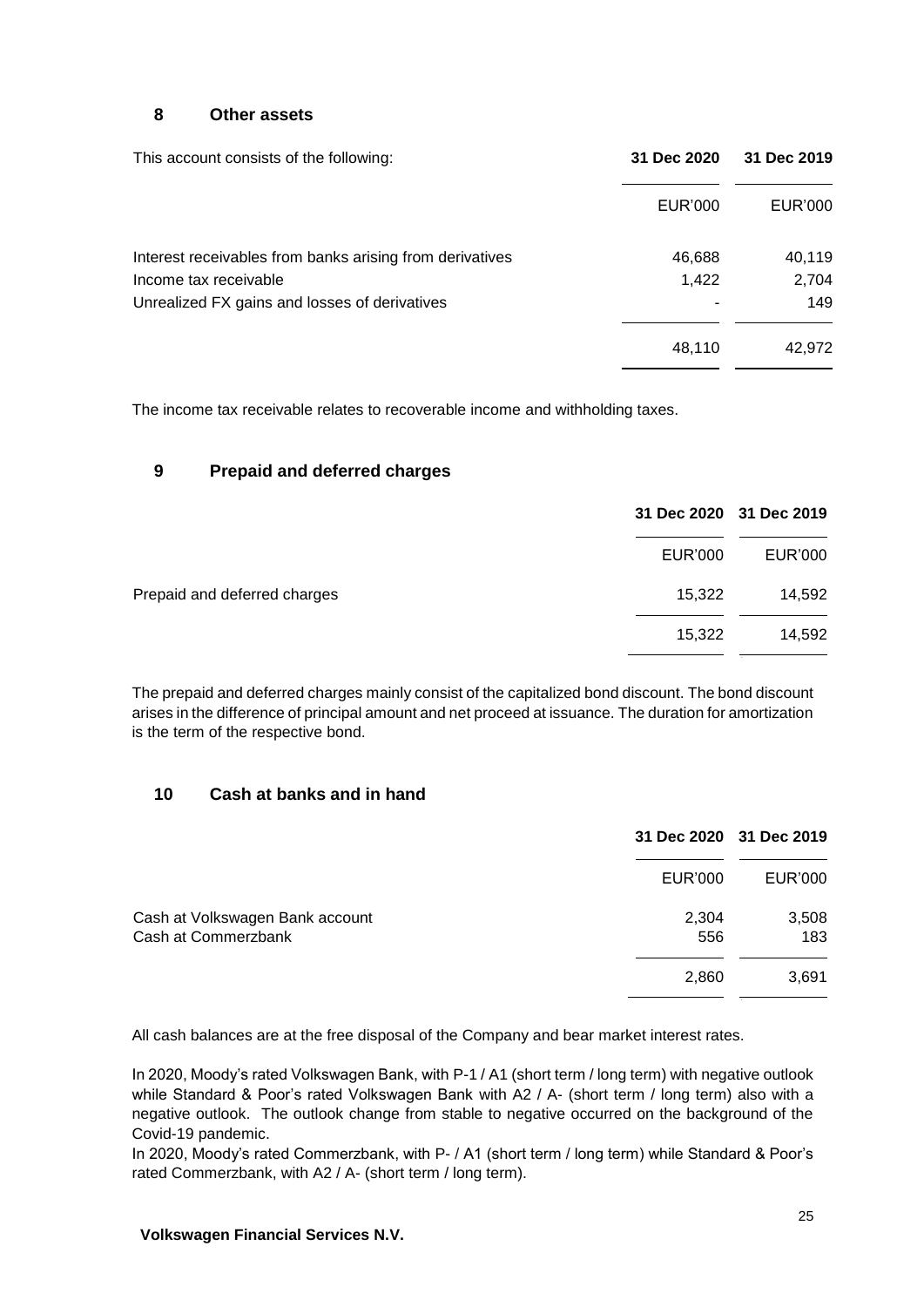## **11 Shareholder's equity**

|                                                          | Issued and<br>paid-up share<br>capital | Share<br>premium<br>reserve | Retained<br>earnings | Total equity        |
|----------------------------------------------------------|----------------------------------------|-----------------------------|----------------------|---------------------|
|                                                          | <b>EUR'000</b>                         | <b>EUR'000</b>              | <b>EUR'000</b>       | <b>EUR'000</b>      |
| Balance as at 1 January 2019<br>Result for the year 2019 | 454                                    | 1,115,000                   | 139,195<br>10.584    | 1,254,649<br>10,584 |
| Balance as at 31 December 2019 /<br>1 January 2020       | 454                                    | 1,115,000                   | 149,779              | 1,265,233           |
| Result for the year 2020                                 |                                        |                             | 10,172               | 10,172              |
| Balance as at 31 December 2020                           | 454                                    | 1,115,000                   | 159,951              | 1,275,405           |

The shareholder's equity consists of the following:

#### *Share capital*

On 31 December 2020, the authorized capital of the Company amounted to EUR 2.3 million, of which an amount of EUR 454,000 was issued and paid-up, representing 454 registered and issued shares of EUR 1,000 each. The Company has no mandatory statutory reserve.

#### *Share premium reserve*

*T*here have been no changes to the share premium reserve during 2020.

#### *Retained earnings*

At the end of 2020, the total retained earnings amounted to EUR 160 million (2019: EUR 149,8 million) and the total equity amounted to EUR 1,3 billion (2019: EUR 1,3 billion).

## **12 Long-term liabilities**

|              | 31 Dec 2020 31 Dec 2019 |           |
|--------------|-------------------------|-----------|
|              | EUR'000                 | EUR'000   |
| Bonds listed | 5,087,921               | 4,996,578 |
|              | 5,087,921               | 4,996,578 |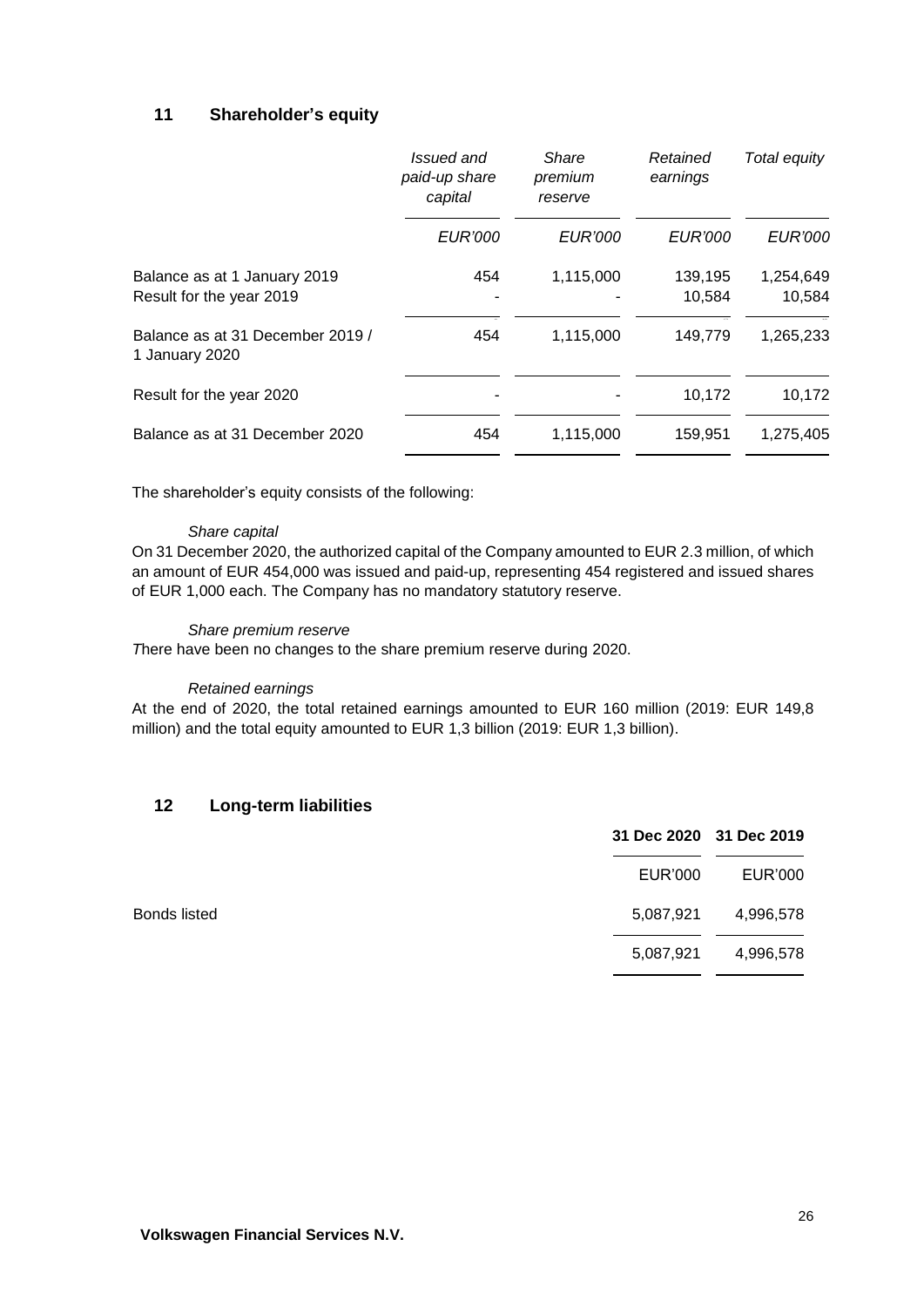The breakdown of the long-term bonds is as follows:

|                      | Weighted | <b>31 December 2020</b>              |                   |                   |
|----------------------|----------|--------------------------------------|-------------------|-------------------|
| Original<br>currency |          | effective<br>interest<br>rate $(\%)$ | <b>Book value</b> | <b>Fair value</b> |
|                      |          | <b>EUR'000</b>                       | <b>EUR'000</b>    |                   |
|                      |          |                                      |                   |                   |
|                      |          |                                      |                   |                   |
| <b>EUR</b>           | 1.35     | 520,000                              | 524,800           |                   |
| <b>GBP</b>           | 2.07     | 3,947,734                            | 4,039,006         |                   |
| NOK.                 | 2.54     | 320,926                              | 360,958           |                   |
| <b>SEK</b>           | 0.73     | 299,261                              | 347,603           |                   |
|                      |          | 5,087,921                            | 5,272,367         |                   |
|                      |          | average                              |                   |                   |

The market values for the bonds are based on the prices of the Stuttgart stock exchange. In case of non-availability, the market values are determined on the basis of discounted cash flows. Credit spreads were not included in the model used to determine the market value

The weighted average effective interest rate is calculated for the outstanding loans as per year end, taking into account the duration in the current year.

For comparison purposes, the overview of long-term bonds as at 31 December 2019 is as follows:

|                                     |                      | Average                 | 31 December 2019  |                   |
|-------------------------------------|----------------------|-------------------------|-------------------|-------------------|
|                                     | Original<br>currency | interest<br>rate $(\%)$ | <b>Book value</b> | <b>Fair value</b> |
|                                     |                      |                         | <b>EUR'000</b>    | EUR'000           |
| <b>Maturity longer than 5 years</b> |                      |                         |                   |                   |
| <b>Bonds listed</b>                 | <b>GBP</b>           | 2.25                    | 411,788           | 413,399           |
| <b>Maturity less than 5 years</b>   |                      |                         |                   |                   |
| <b>Bonds listed</b>                 | <b>EUR</b>           | 1.35                    | 520,000           | 527,743           |
| <b>Bonds listed</b>                 | <b>GBP</b>           | 1.63                    | 3,470,793         | 3,529,791         |
| <b>Bonds listed</b>                 | <b>NOK</b>           | 2.47                    | 305,304           | 304,356           |
| <b>Bonds listed</b>                 | <b>SEK</b>           | 0.71                    | 288,693           | 287,470           |
| <b>Total long-term bonds</b>        |                      |                         | 4,996,578         | 5,062,759         |

The bonds are issued under the existing EUR 35bn DIP Programme and rank pari passu with the existing issuance.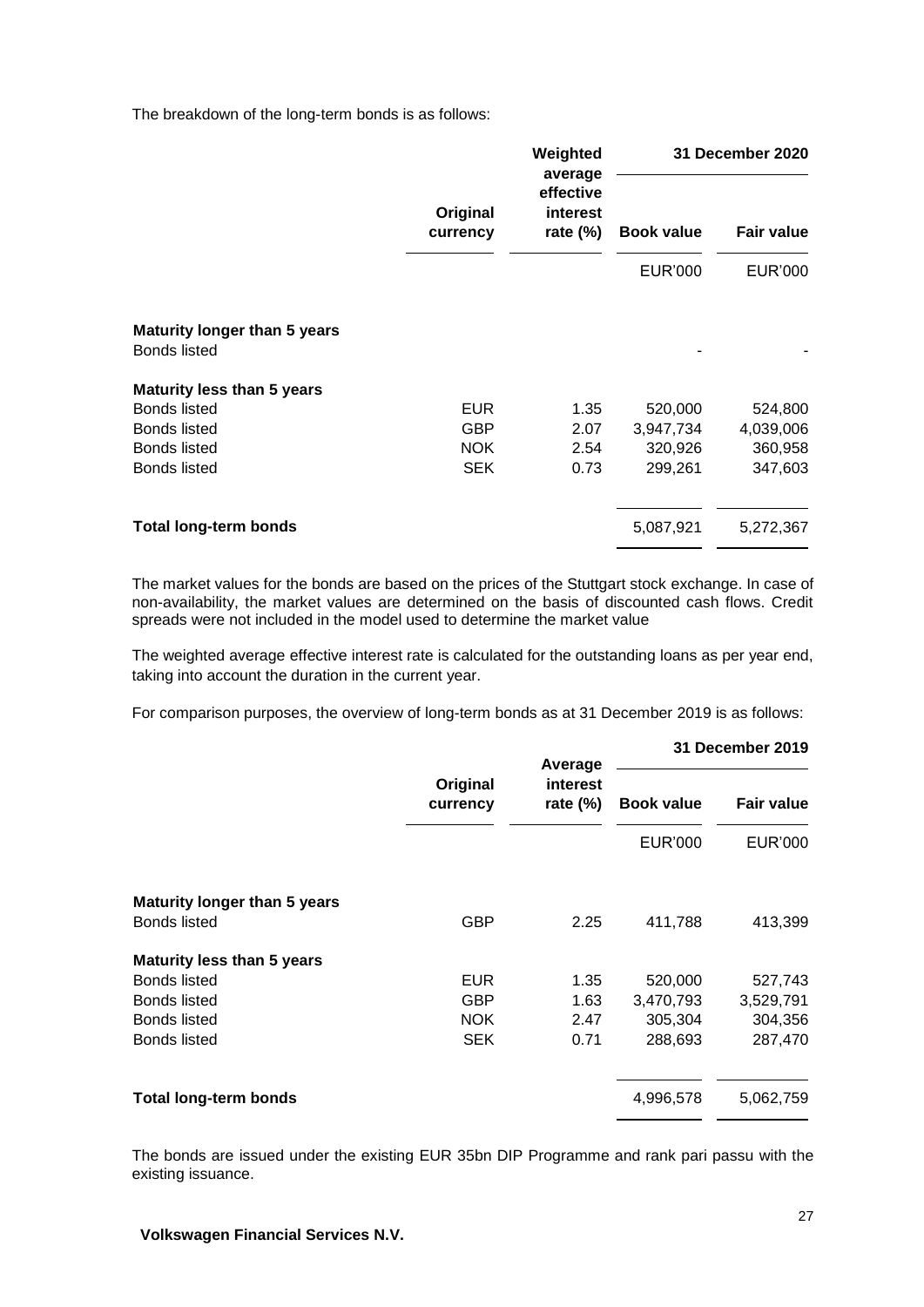#### *Liabilities to Volkswagen Group companies excluding interest* A breakdown of the long-term liabilities to Volkswagen Group companies is as follows:

|                                   |                      |                                                             |                   | 31 December 2020  |
|-----------------------------------|----------------------|-------------------------------------------------------------|-------------------|-------------------|
|                                   | Original<br>currency | Weighted<br>average<br>effective<br>interest<br>rate $(\%)$ | <b>Book value</b> | <b>Fair value</b> |
|                                   |                      |                                                             | EUR'000           | <b>EUR'000</b>    |
| <b>Maturity less than 5 years</b> |                      |                                                             |                   |                   |
| <b>VWGoAF</b>                     | <b>USD</b>           | 1.20                                                        | 1,133,908         | 1,102,910         |
| Volkswagen International Belgium  | <b>EUR</b>           | 0.51                                                        | 150,000           | 150,136           |
|                                   |                      |                                                             | 1,283,908         | 1,253,046         |

For comparison purposes, the overview of 2019 is as follows:

|                                   |                      |                                    |                   | 31 December 2019  |
|-----------------------------------|----------------------|------------------------------------|-------------------|-------------------|
|                                   | Original<br>currency | Average<br>interest<br>rate $(\%)$ | <b>Book value</b> | <b>Fair value</b> |
|                                   |                      |                                    | EUR'000           | <b>EUR'000</b>    |
| <b>Maturity less than 5 years</b> |                      |                                    |                   |                   |
| <b>FSAG</b>                       | <b>EUR</b>           | 0.35                               | 97,000            | 97,040            |
| Volkswagen International Belgium  | <b>EUR</b>           | 0.44                               | 300,000           | 299,661           |
|                                   |                      |                                    | 397,000           | 396,701           |

The movement of the borrowings and bonds (long and short-term) consists of the following:

|                                        |                | 31 Dec 2020 31 Dec 2019 |
|----------------------------------------|----------------|-------------------------|
|                                        | <b>EUR'000</b> | <b>EUR'000</b>          |
| Beginning of the period                | 6,317,184      | 4,170,692               |
| <b>Borrowings</b>                      | 3,248,598      | 2,926,409               |
| <b>Maturities</b>                      | (1,010,662)    | (1,054,644)             |
| Interest accrued to VW Group companies | 1,782          | 625                     |
| Interest paid to VW Group companies    | (625)          | (1,048)                 |
| FX difference on borrowings and bonds  | (214, 214)     | 275,150                 |
| End of the period                      | 8,342,063      | 6,317,184               |
| Long-term                              | 6,371,829      | 5,393,578               |
| Short-term                             | 1,970,234      | 923,606                 |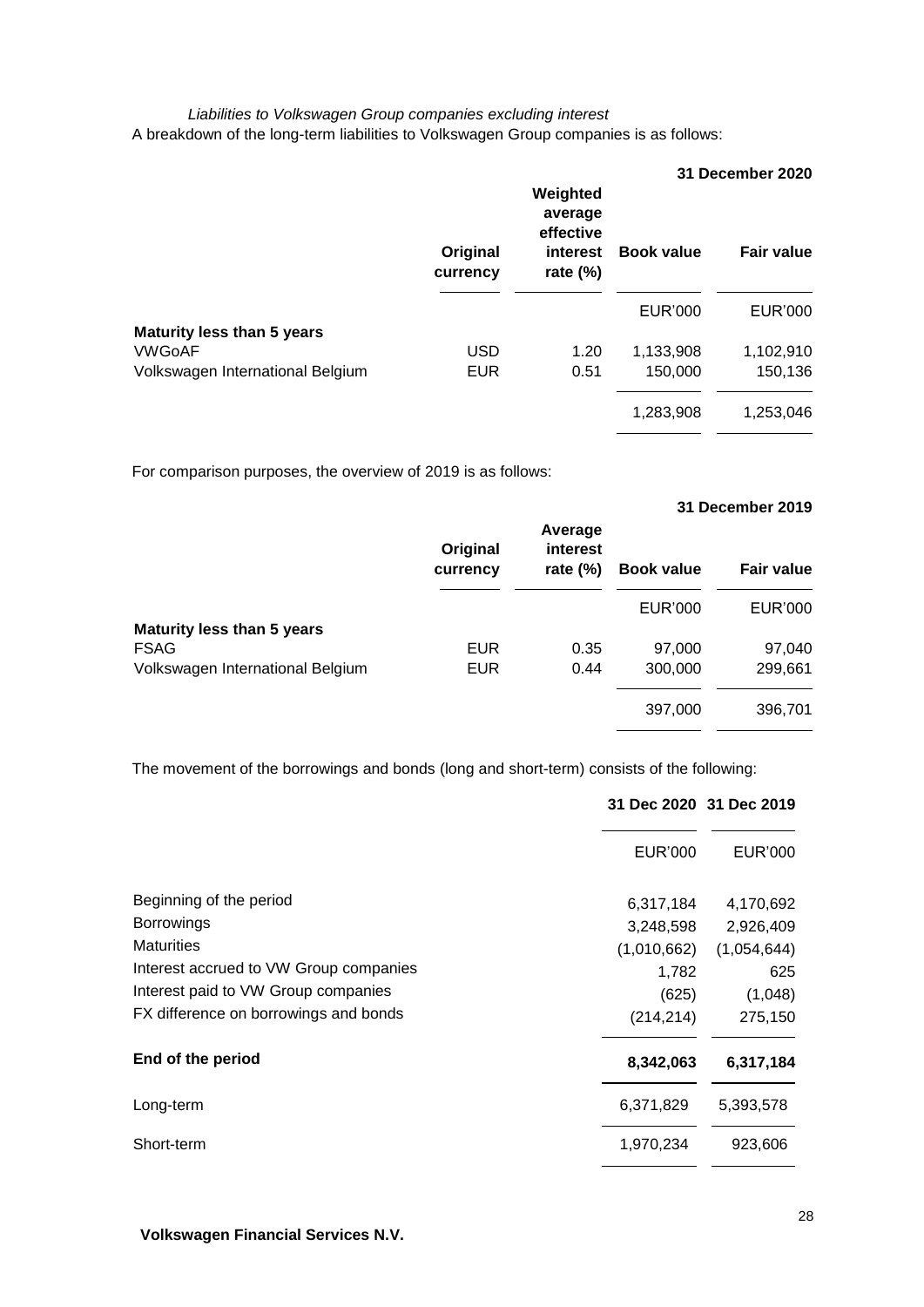The credit ratings of the rating agencies are derived from FSAG's rating:

| Outlook       |
|---------------|
| Negative      |
| Negative      |
|               |
|               |
| Outlook       |
| Stable        |
| <b>Stable</b> |
|               |

## **13 Current liabilities**

|              | 31 Dec 2020 31 Dec 2019 |         |
|--------------|-------------------------|---------|
|              | EUR'000                 | EUR'000 |
| Bonds listed | 1,406,507               | 857,969 |
|              | 1,406,507               | 857,969 |
|              |                         |         |

The breakdown of the current bonds is as follows:

|                            | Original<br>currency | Weighted                                        |                   | 31 December 2020  |  |
|----------------------------|----------------------|-------------------------------------------------|-------------------|-------------------|--|
|                            |                      | average<br>effective<br>interest<br>rate $(\%)$ | <b>Book value</b> | <b>Fair value</b> |  |
| Maturity less than 1 year  |                      |                                                 | <b>EUR'000</b>    | <b>EUR'000</b>    |  |
| <b>Bonds listed</b>        | <b>GBP</b>           | 1.69                                            | 1,112,038         | 1,116,071         |  |
| <b>Bonds listed</b>        | <b>NOK</b>           | 2.00                                            | 47,813            | 47,938            |  |
| <b>Bonds listed</b>        | <b>SEK</b>           | 0.64                                            | 246,656           | 249,655           |  |
| <b>Total current bonds</b> |                      |                                                 | 1,406,507         | 1,413,664         |  |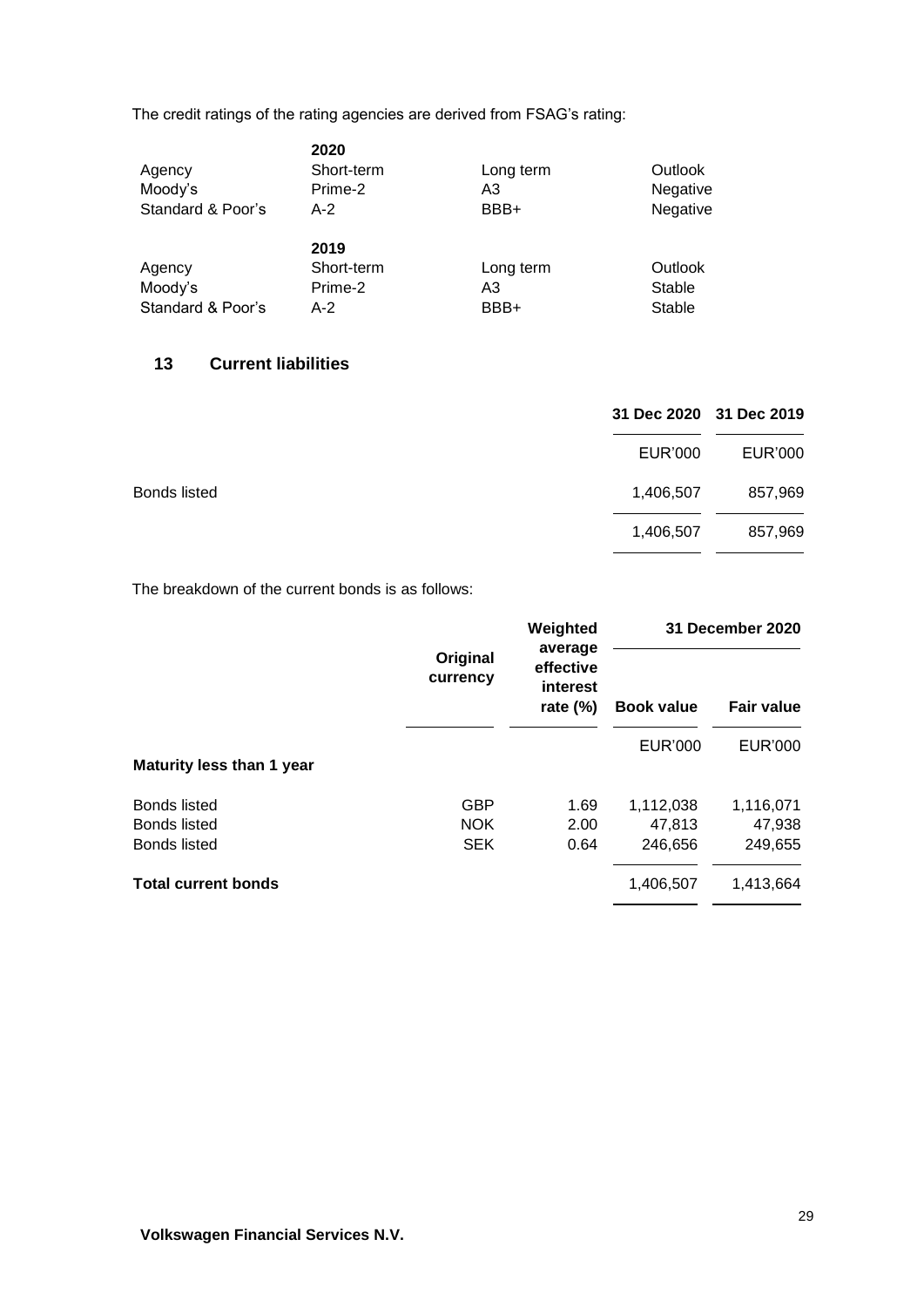For comparison purposes, the overview of current bonds as at 31 December 2019 is as follows:

|                                            | Original                 | Average                 | 31 December 2019   |                    |  |
|--------------------------------------------|--------------------------|-------------------------|--------------------|--------------------|--|
|                                            | currency                 | interest<br>rate $(\%)$ | <b>Book value</b>  | <b>Fair value</b>  |  |
| Maturity less than 1 year                  |                          |                         | <b>EUR'000</b>     | <b>EUR'000</b>     |  |
| <b>Bonds listed</b><br><b>Bonds listed</b> | <b>GBP</b><br><b>NOK</b> | 1.84<br>1.93            | 705,924<br>152,045 | 709,861<br>151,994 |  |
| <b>Total current bonds</b>                 |                          |                         | 857,969            | 861,855            |  |

#### *Liabilities to Volkswagen Group companies*

The breakdown of the current liabilities, including accrued interest to Volkswagen Group companies is as follows:

| Original<br>currency     | Weighted                                                  | 31 December 2020   |                    |
|--------------------------|-----------------------------------------------------------|--------------------|--------------------|
|                          | effective<br>interest<br><b>Book value</b><br>rate $(\%)$ | Fair value         |                    |
|                          |                                                           | <b>EUR'000</b>     | <b>EUR'000</b>     |
| <b>EUR</b><br><b>EUR</b> | 0.06<br>0.09                                              | 381,930<br>150,000 | 383,969<br>149,954 |
| <b>EUR</b>               |                                                           | 1,782              | 1,782              |
|                          |                                                           | 533,712            | 535,705            |
|                          |                                                           | average            |                    |

For comparison purposes, the overview of current liabilities, including accrued interest to Volkswagen Group companies as at 31 December 2019 is as follows:

|                  | Original<br>currency | Average<br>interest<br>rate $(\%)$ | 31 December 2019  |                   |
|------------------|----------------------|------------------------------------|-------------------|-------------------|
|                  |                      |                                    | <b>Book value</b> | <b>Fair value</b> |
|                  |                      |                                    | <b>EUR'000</b>    | <b>EUR'000</b>    |
| <b>FSAG</b>      | <b>EUR</b>           | 0.00                               | 45,000            | 45,002            |
| Accrued interest | <b>EUR</b>           |                                    | 625               | 625               |
|                  |                      |                                    | 45,625            | 45,627            |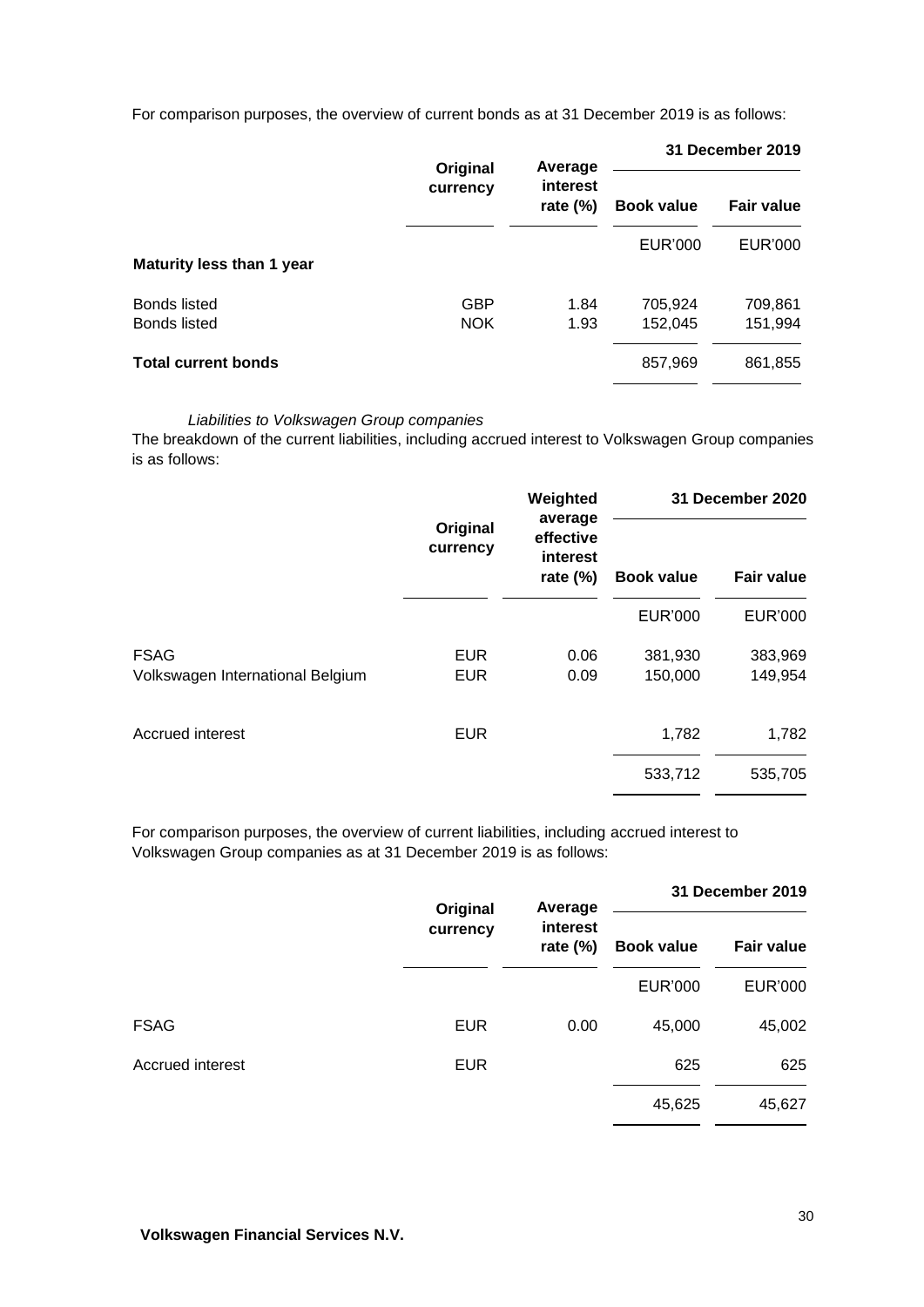#### *Commercial papers*

A breakdown of the current liabilities from issued commercial paper as per 31 December 2020 is as follows:

|                                |                      | Weighted<br>average                  | 31 December 2020  |                   |
|--------------------------------|----------------------|--------------------------------------|-------------------|-------------------|
|                                | Original<br>currency | effective<br>interest<br>rate $(\%)$ | <b>Book value</b> | <b>Fair value</b> |
| Average term 5 months          |                      |                                      | <b>EUR'000</b>    | <b>EUR'000</b>    |
| <b>Commercial Papers</b>       | <b>EUR</b>           | (0.05)                               | 30,015            | 30,005            |
| <b>Total commercial papers</b> |                      |                                      | 30,015            | 30,005            |

For comparison the overview of 2019:

|                                | Original   | Average                 | 31 December 2019  |                   |
|--------------------------------|------------|-------------------------|-------------------|-------------------|
|                                | currency   | interest<br>rate $(\%)$ | <b>Book value</b> | <b>Fair value</b> |
| Average term 5 months          |            |                         | <b>EUR'000</b>    | <b>EUR'000</b>    |
| <b>Commercial Papers</b>       | <b>EUR</b> | (0.36)                  | 20,012            | 20,009            |
| <b>Total commercial papers</b> |            |                         | 20,012            | 20,009            |

## **14 Other liabilities**

|                                                     | 31 Dec 2020 31 Dec 2019 |         |
|-----------------------------------------------------|-------------------------|---------|
| This account consists of the following:             | EUR'000                 | EUR'000 |
| Interest payables on bonds                          | 53,421                  | 52,811  |
| Interest payables to banks arising from derivatives | 13,937                  | 5,570   |
| Current income tax                                  |                         | 1,133   |
| Withholding tax payable                             | 262                     | 334     |
| <b>Accrued liabilities</b>                          | 854                     | 61      |
|                                                     | 68,474                  | 59.909  |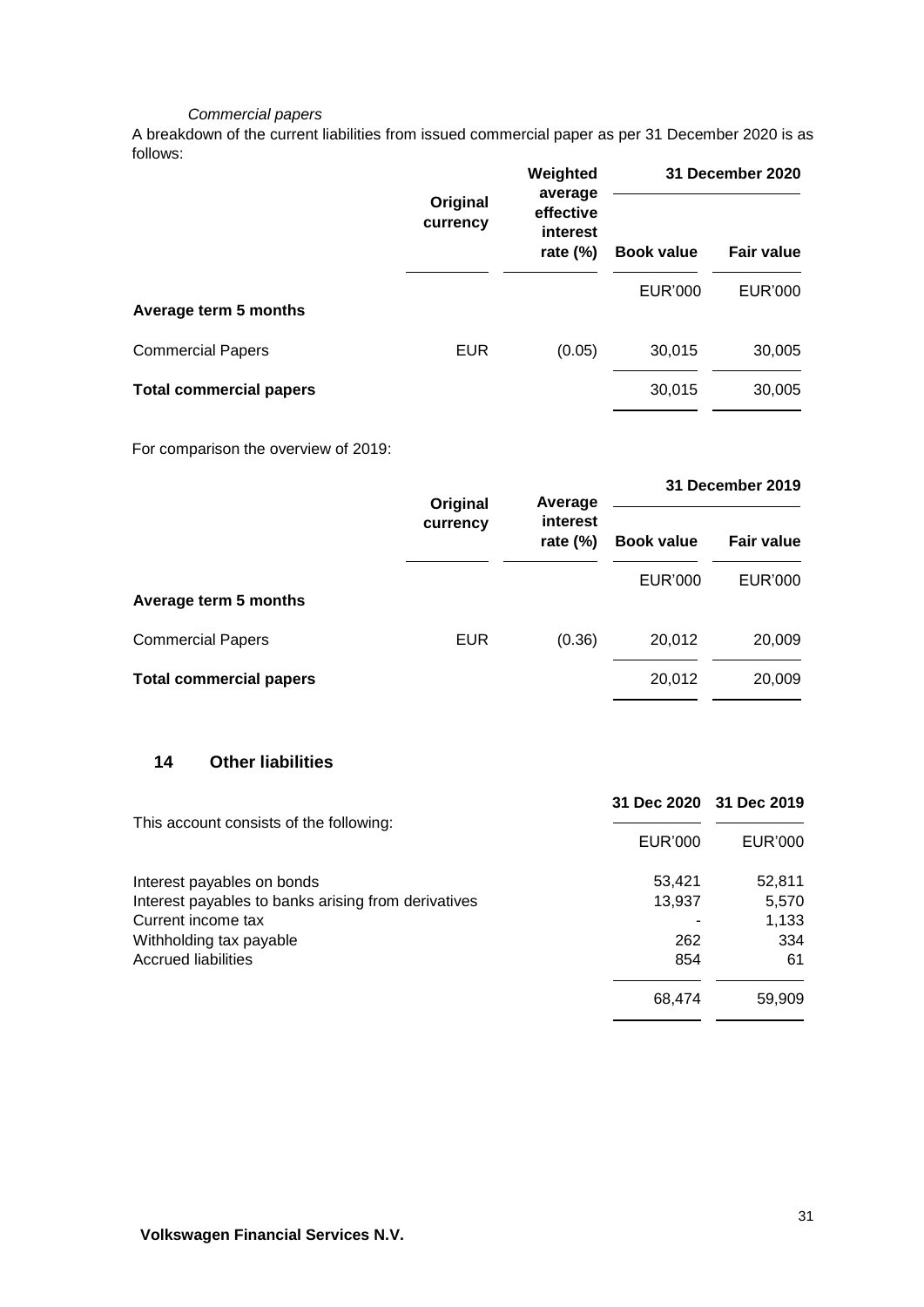## **15 Deferred income**

|                          |        | 31 Dec 2020 31 Dec 2019 |
|--------------------------|--------|-------------------------|
| EUR'000                  |        | EUR'000                 |
| Capitalised issue income | 15,133 | 14,542                  |
|                          | 15,133 | 14,542                  |

Capitalised issue income relates to received up-front payments from cross-currency interest rate swaps, compensating the bond discount. The duration for amortization is the term of the regarding swap and bond, see note 9.

## **16 Commitments not included in the balance sheet**

The following revolving credit facilities are currently outstanding in 2020:

| <b>Borrower</b>                  | Currency   | Amount    | Effective  | <b>Termination date</b> |
|----------------------------------|------------|-----------|------------|-------------------------|
|                                  |            | in '000   | date       |                         |
| <b>SkoFIN</b>                    | CZK        | 4.000.000 | 03.09.2012 | Open                    |
| OOO Volkswagen Group Finanz      | <b>RUB</b> | 3,000,000 | 07.02.2015 | Open                    |
| VW Financial Services Russia LLC | <b>RUB</b> | 8,000,000 | 07.02.2015 | Open                    |

For comparison, the overview of outstanding revolving credit facilities as at 31 December 2019:

| <b>Borrower</b>                   | Currency   | Amount    | Effective  | <b>Termination date</b> |
|-----------------------------------|------------|-----------|------------|-------------------------|
|                                   |            | in '000   | date       |                         |
| <b>SkoFIN</b>                     | CZK        | 4.000.000 | 03.09.2012 | Open                    |
| <b>MAN Financial Services OOO</b> | <b>RUB</b> | 3.000.000 | 07.02.2015 | Open                    |
| VW Financial Services Russia LLC  | <b>RUB</b> | 8,000,000 | 07.02.2015 | Open                    |

## **17 Financial income and expenses**

|                                                              | 2020                  | 2019                  |
|--------------------------------------------------------------|-----------------------|-----------------------|
|                                                              | EUR'000               | EUR'000               |
| Interest and similar income<br>Interest and similar expenses | 149,888<br>(134, 426) | 172,127<br>(156, 113) |
|                                                              | 15,462                | 16,014                |

The Interest and similar expenses include the net exchange rate difference TEUR 137 (2019: TEUR 1,241).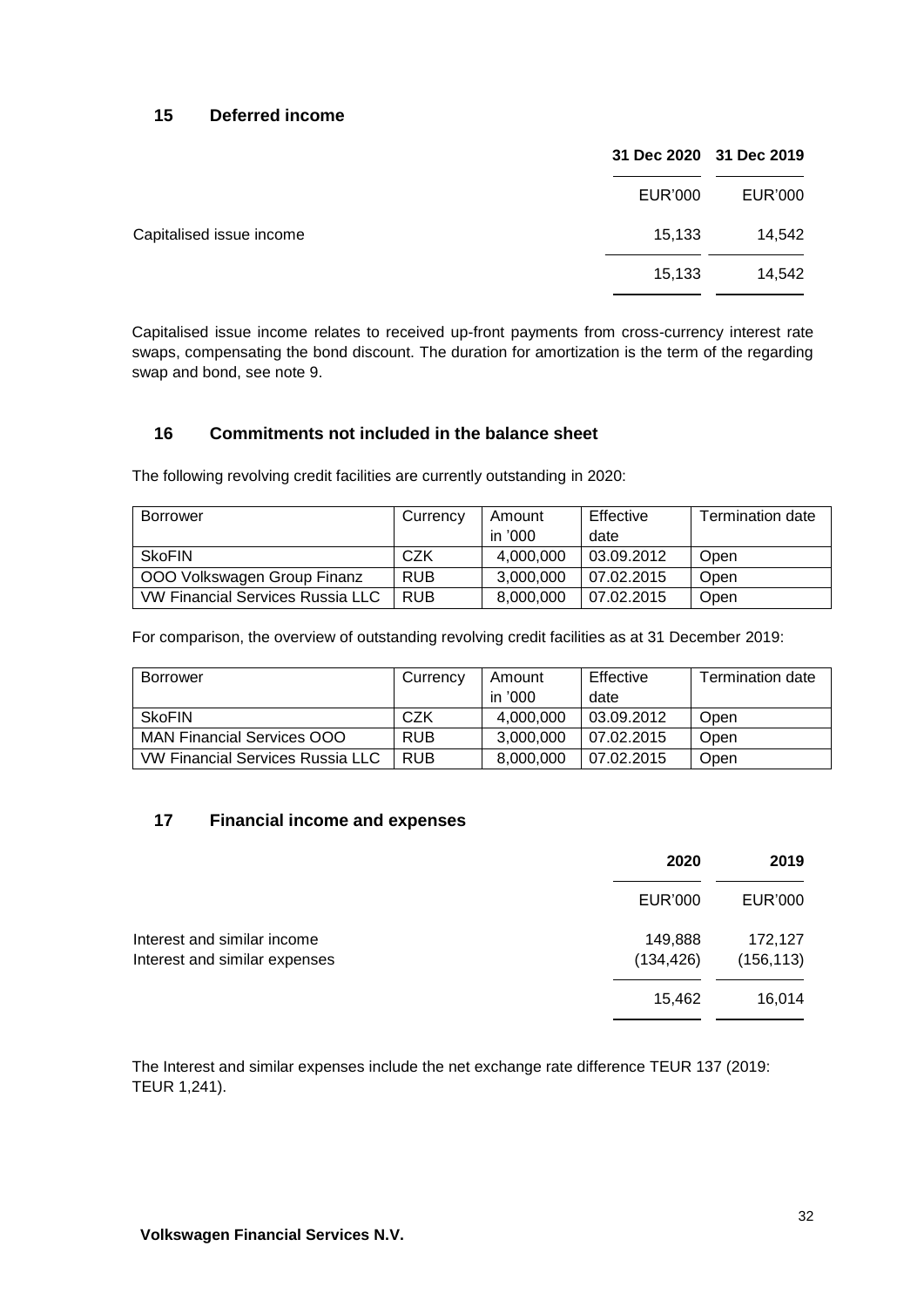#### **18 Other operating income**

|                      | 2020           | 2019    |
|----------------------|----------------|---------|
|                      | <b>EUR'000</b> | EUR'000 |
| Miscellaneous income | 136            | 43      |
|                      | 136            | 43      |

The miscellaneous income relates to a discount on income taxes due to early payment (TEUR 24), fees received for hedge accounting services (TEUR 2) and refund by Volkswagen Digital Solutions for IT services related to the previous period (TEUR 110).

#### **19 Other operating expenses**

|                                        | 2020           | 2019     |
|----------------------------------------|----------------|----------|
|                                        | <b>EUR'000</b> | EUR'000  |
| Miscellaneous expenses<br>Bank charges | 20<br>22       | 24<br>15 |
|                                        | 42             | 39       |

#### **20 General and administrative expenses**

|                                              | 2020           | 2019    |
|----------------------------------------------|----------------|---------|
|                                              | <b>EUR'000</b> | EUR'000 |
| Personnel and other third party costs        | 1,200          | 1,200   |
| Consulting and auditing fees                 | 85             | 105     |
| Information technology expenses              | 448            | 701     |
| Group treasury deal processing fee           | 217            |         |
| General office expenses                      | 154            | 165     |
| Directors' and Officers' liability insurance | 4              | 3       |
|                                              | 2,108          | 2,174   |

The personnel and other third party costs is a charge from VIF for services rendered to FSNV. Due to a re-negotiation of the Service Level Agreement in January 2015, the amount charged for these services will fluctuate on a year-to-year basis. The remuneration of the members of Management Board in 2020 was approximately EUR 217,000 (2019: EUR 213,000) and is included in the personnel and other third party costs from VIF.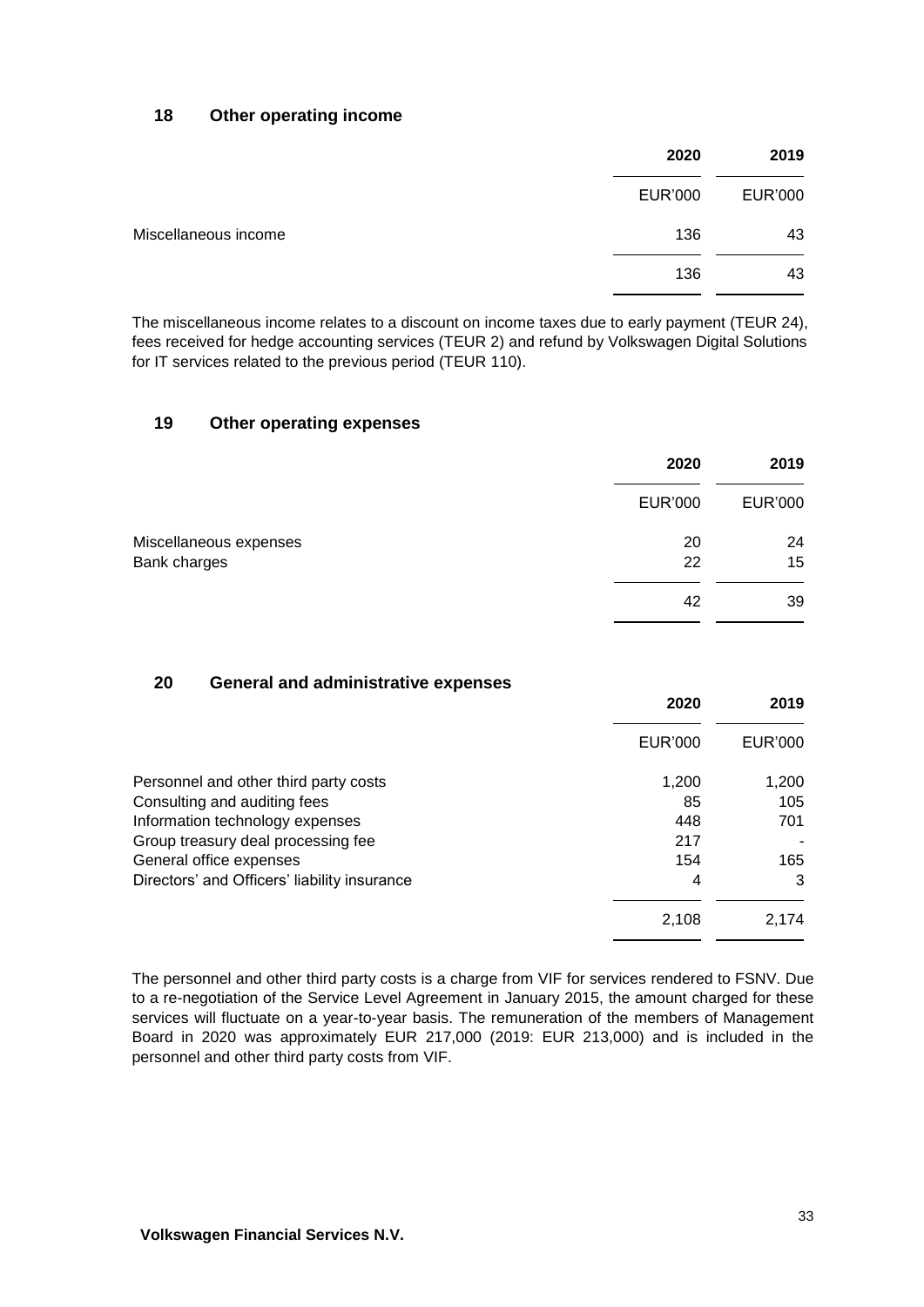## **21 Independent auditor's fees**

The following fees based on invoices and estimated work orders for assurance services incurred in the reporting year:

|                                                             | 2020           | 2019           |
|-------------------------------------------------------------|----------------|----------------|
|                                                             | <b>EUR'000</b> | <b>EUR'000</b> |
| Audit of the financial statements<br>Other audit procedures | 36             | 53<br>31       |
| Tax services<br>Other non-audit services                    | 7              |                |
|                                                             | 43             | 84             |

The audits of the statutory accounts in 2020 were performed by Ernst & Young Accountants LLP and in 2019 by BDO Audit & Assurance B.V.

The other audit procedures in 2019 are related to the audit of the group reporting packages and were performed by Pricewaterhouse Coopers Accountants N.V.

The other non-audit services in 2020 are related to consent letter issued by BDO Audit & Assurance B.V.

Neither tax services nor other non-audit services were rendered by either Ernst & Young Accountants LLP, PricewaterhouseCoopers Accountants N.V. or BDO Audit & Assurance B.V.

## **22 Average number of employees**

The employees are supplied by VIF. The costs regarding the work performed for FSNV are included in the service charges of EUR 1,2 million, which are included in the general and administrative expenses.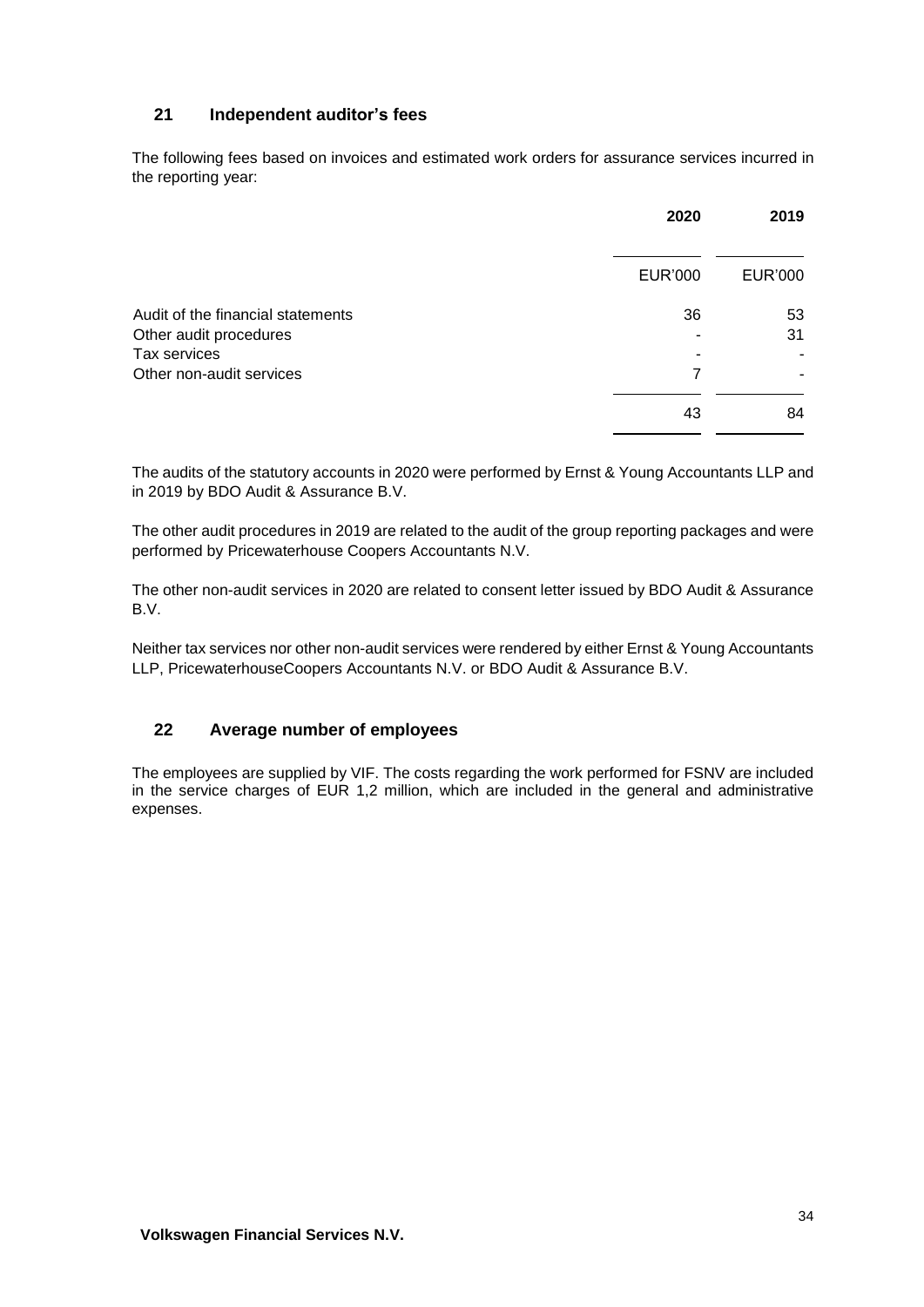## **23 Financial instruments**

The company uses derivatives to manage interest and FX exposures that arise as result of mismatches between the loans issued in the capital markets and loans issued to VWAG Group companies and affiliated. On this basis the fair value changes in derivatives are primarily driven by changes in the applicable currencies and related interest curves. The main currencies and interest zones applicabe are GBP and USD as well as NOK, SEK, USD, PLN, KRW and TRY.

The company applies hedge accounting for all derivatives except for short-term FX forwards relating to interest positions. The current hedges are all 100% effective during the year.

The financial instruments of the Company had the following notional amounts:

|                         |                | Up to 1 year 1 to 5 years More than 5 | years          | Total     |
|-------------------------|----------------|---------------------------------------|----------------|-----------|
|                         | <b>EUR'000</b> | EUR'000                               | <b>EUR'000</b> | EUR'000   |
| 31 December 2020        |                |                                       |                |           |
| Interest swaps          | 1,309,851      | 2,878,040                             |                | 4,187,891 |
| Interest/currency swaps | 520,881        | 1,867,064                             |                | 2,387,945 |
| <b>FX Contracts</b>     | 964,653        | 5,267                                 |                | 969,920   |
| Total notional amounts  | 2,795,385      | 4,750,371                             |                | 7,545,756 |
| 31 December 2019        |                |                                       |                |           |
| Interest swaps          | 822,492        | 3,590,148                             | 411,789        | 4,824,429 |
| Interest/currency swaps | 454,391        | 1,320,494                             |                | 1,774,885 |
| <b>FX Contracts</b>     | 222,967        | 1,273                                 |                | 224,240   |
| Total notional amounts  | 1,499,850      | 4,911,915                             | 411,789        | 6,823,554 |

The financial instruments of the Company had the following positive or negative fair values. The values are shown as Dirty Prices, i.e. including accrued interest.

|                     | <b>Interest</b><br>swaps | Interest/<br>currency<br>swaps | <b>FX</b><br>contracts | Total          |
|---------------------|--------------------------|--------------------------------|------------------------|----------------|
|                     | <b>EUR'000</b>           | <b>EUR'000</b>                 | EUR'000                | <b>EUR'000</b> |
| 31 December 2020    |                          |                                |                        |                |
| Positive fair value | 85,034                   | 49,502                         | 13,026                 | 147,562        |
| Negative fair value |                          | (39, 453)                      | (12, 527)              | (51, 981)      |
| Total market value  | 85,034                   | 10,049                         | 499                    | 95,581         |
| 31 December 2019    |                          |                                |                        |                |
| Positive fair value | 38,365                   | 8,361                          | 2,458                  | 49,184         |
| Negative fair value | (5,002)                  | (30, 398)                      | (982)                  | (36, 382)      |
| Total fair value    | 33,363                   | (22, 037)                      | 1,476                  | 12,802         |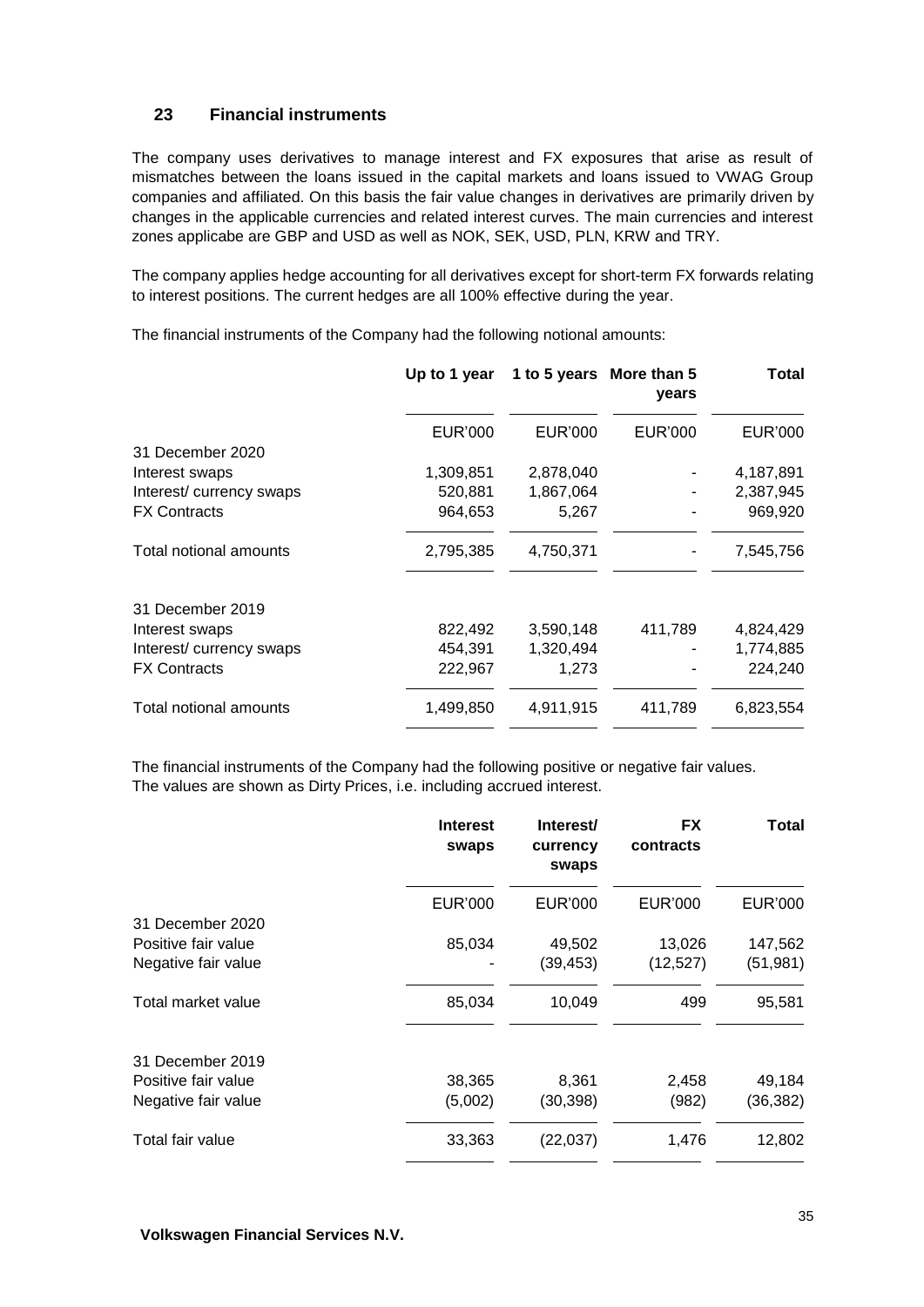## **24 Taxation**

The taxation on the result on ordinary activities can be specified as follows:

|                        | 2020    | 2019    |
|------------------------|---------|---------|
|                        | EUR'000 | EUR'000 |
| Result before taxation | 13.448  | 13,844  |
| Taxation on result     | 3.276   | 3,261   |
| Effective tax rate     | 24.4%   | 23.6%   |
| Applicable tax rate    | 25.0%   | 25.0%   |

The difference between the effective and applicable tax rate is caused by withholding taxes from previous years.

## **25 Profit distribution**

Management proposes to retain the 2020 profit of EUR 10,172,161,89.

#### **26 Post balance sheet events**

No post balance sheet events that require disclosure nor adjustment have occurred.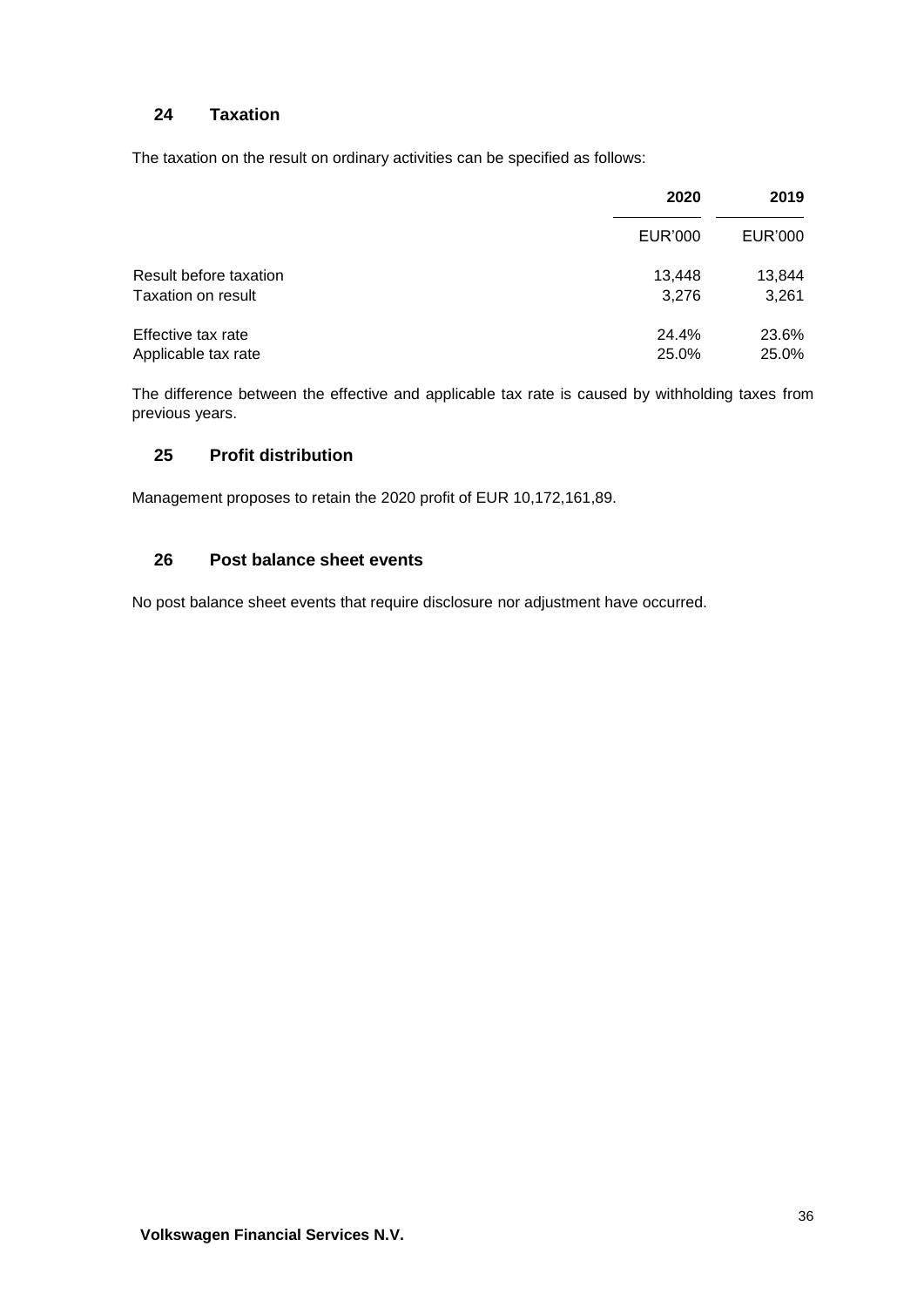## **27 Members of Management Board and Supervisory Board**

Management Board:

- Thomas Fries, Amsterdam
- Bernd Bode, Hannover (until 12 June 2020)

The member of the Management Board located in Amsterdam received a remuneration for 2020 in his capacity as Director of the Company of approximately EUR 217,000 (2019: 213,000) by Volkswagen International Finance N.V., see note 20. The member of the Management Board located in Braunschweig is employed by Volkswagen Bank GmbH and in his function received his regular salary.

Supervisory Board:

- Frank Fiedler, Braunschweig (Chairman)
- Bernd Bode, Hannover (as of 12 June 2020)

The members of the Supervisory Board receive a fixed fee for all their supervisory board mandates within the Volkswagen Group from FSAG..

Amsterdam, 24 March 2021

Management Board, Supervisory Board, Supervisory Board,

Original has been signed by Original has been signed by T. Fries F. Fiedler

Original has been signed by B. Bode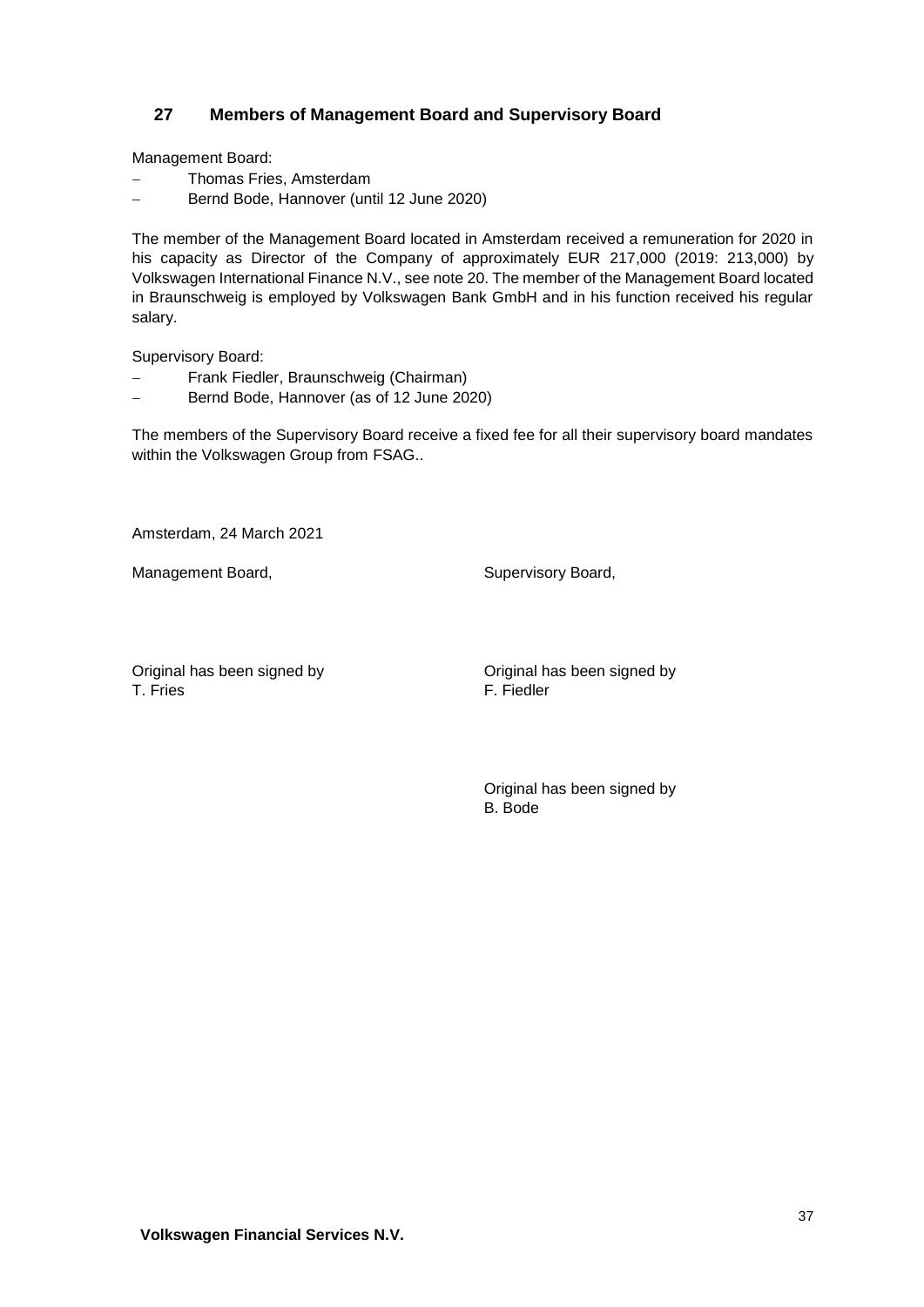## **Other information**

## **Profit appropriation according to the Articles of Association**

The Company's Articles of Association provide that appropriation of accrued profit is subject to the decision of the shareholders at the general meeting of shareholders. The Company can only make distributions to the shareholders and other persons entitled up to an amount, which does not exceed the amount of the distributable reserves. The general meeting may resolve to pay dividends from legally distributable reserves.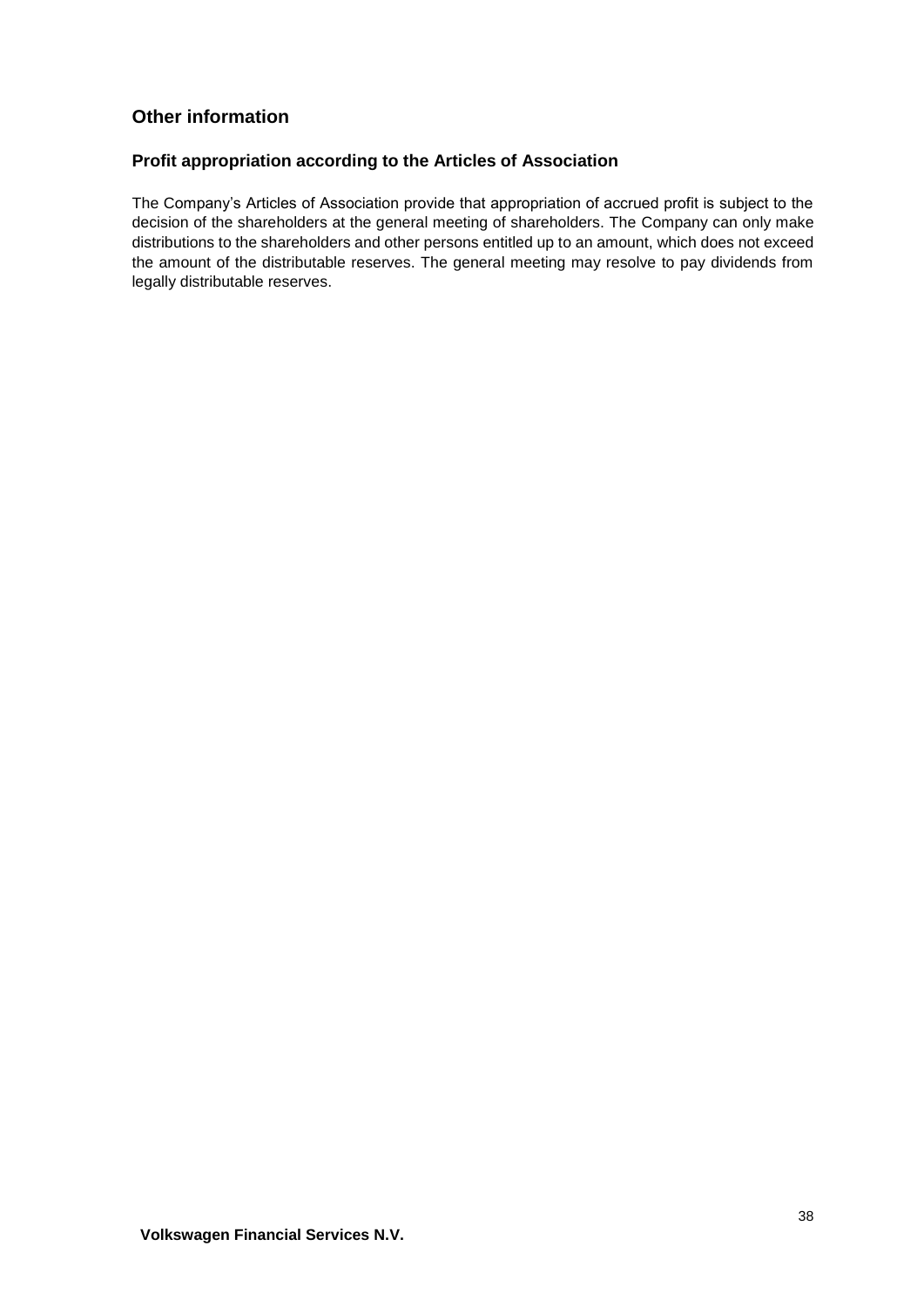

# **Independent auditor's report**

To: the shareholders and supervisory board of Volkswagen Financial Services N.V.

# **Report on the audit of the financial statements 2020 included in the financial report**

## **Our opinion**

We have audited the financial statements 2020 of Volkswagen Financial Services N.V. based in Amsterdam.

In our opinion the accompanying company financial statements give a true and fair view of the financial position of Volkswagen Financial Services N.V. as at 31 December 2020 and of its result for 2020 in accordance with Part 9 of Book 2 of the Dutch Civil Code

The financial statements comprise:

- **•** the balance sheet as at 31 December 2020
- **•** the income statement for the year ended 31 December 2020
- **•** the notes comprising a summary of the accounting policies and other explanatory information

## **Basis for our opinion**

We conducted our audit in accordance with Dutch law, including the Dutch Standards on Auditing. Our responsibilities under those standards are further described in the Our responsibilities for the audit of the financial statements section of our report.

We are independent of Volkswagen Financial Services N.V. in accordance with the EU Regulation on specific requirements regarding statutory audit of public-interest entities, the "Wet toezicht accountantsorganisaties" (Wta, Audit firms supervision act), the "Verordening inzake de onafhankelijkheid van accountants bij assurance-opdrachten" (ViO, Code of Ethics for Professional Accountants, a regulation with respect to independence) and other relevant independence regulations in the Netherlands. Furthermore we have complied with the "Verordening gedrags- en beroepsregels accountants" (VGBA, Dutch Code of Ethics).

We believe the audit evidence we have obtained is sufficient and appropriate to provide a basis for our opinion.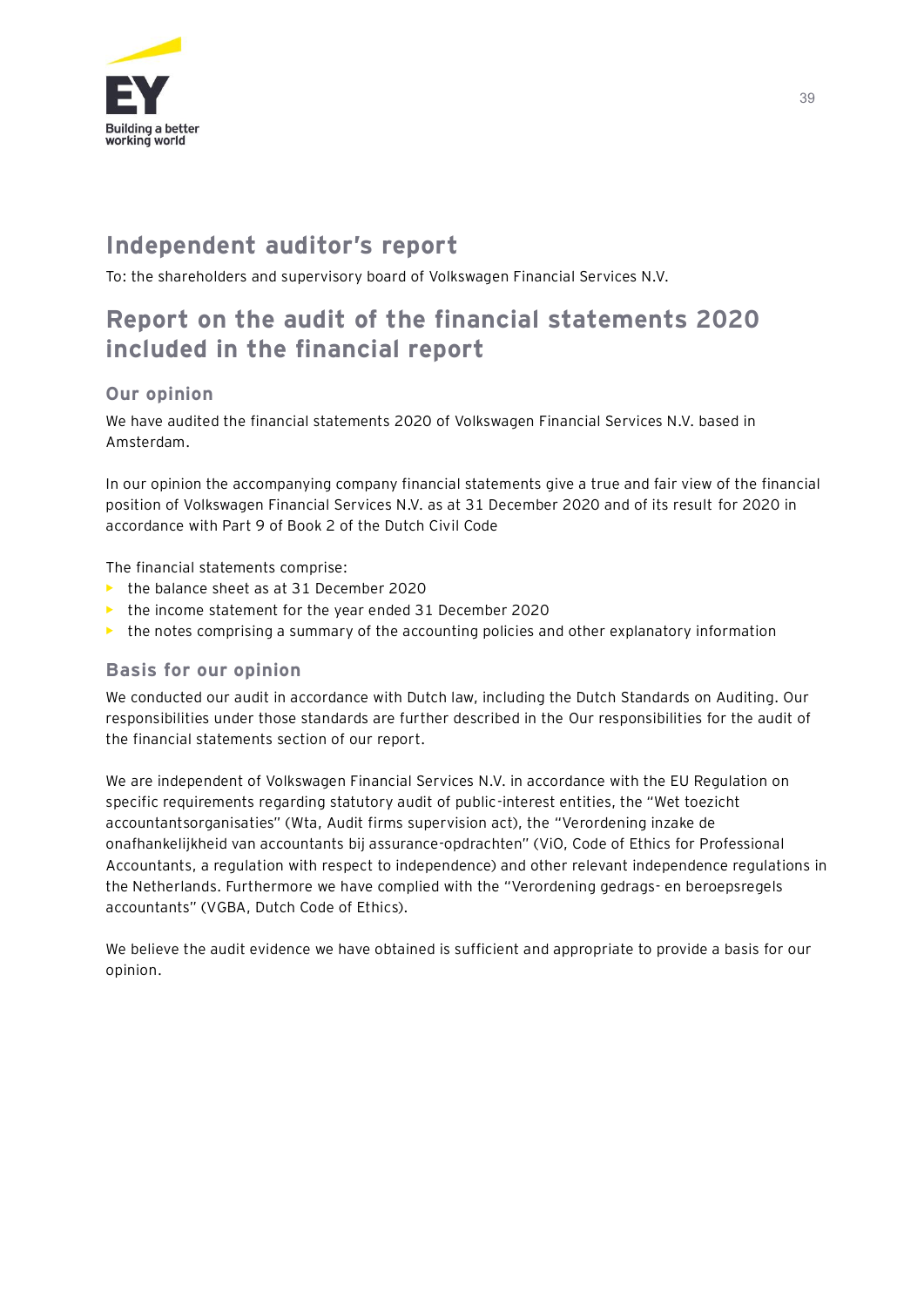

#### Materiality

| Materiality       | €77 million (2019: €76 million <sup>2</sup> )                                                                                                                                                                                                                                                                                             |
|-------------------|-------------------------------------------------------------------------------------------------------------------------------------------------------------------------------------------------------------------------------------------------------------------------------------------------------------------------------------------|
| Benchmark applied | 0.8% of total assets                                                                                                                                                                                                                                                                                                                      |
| Explanation       | We use total assets given the company's main activity is intra-group<br>lending. The company facilitates Volkswagen AG in their financing<br>activities. We have used 0.8% of total assets to ensure relevant<br>balance sheet and income statement items for the financial statement<br>users are appropriately considered in our audit. |

We have also taken into account misstatements and/or possible misstatements that in our opinion are material for the users of the financial statements for qualitative reasons.

We agreed with the supervisory board that misstatements in excess of  $\epsilon$ 3.8 million, which are identified during the audit, would be reported to them, as well as smaller misstatements that in our view must be reported on qualitative grounds.

#### Our key audit matters

Key audit matters are those matters that, in our professional judgment, were of most significance in our audit of the financial statements. We have communicated the key audit matters to the supervisory board. The key audit matters are not a comprehensive reflection of all matters discussed. We continued with a key audit matters reported by the predecessor auditor in relation to loans issued.

The matter was addressed in the context of our audit of the financial statements as a whole and in forming our opinion thereon, and we do not provide a separate opinion on this matter.

| Valuation and existence of the loans issued |                                                                                                                                                                                                                                                                                                                                                                                                                                                                                                                                                                                        |  |
|---------------------------------------------|----------------------------------------------------------------------------------------------------------------------------------------------------------------------------------------------------------------------------------------------------------------------------------------------------------------------------------------------------------------------------------------------------------------------------------------------------------------------------------------------------------------------------------------------------------------------------------------|--|
| Note 2.4, note 5 and note 6                 |                                                                                                                                                                                                                                                                                                                                                                                                                                                                                                                                                                                        |  |
| <b>Risk</b>                                 | Volkswagen Financial Services N.V. is a financing entity entering into financing<br>agreements with Volkswagen AG Group companies. Volkswagen Financial<br>Services N.V. has no substantial assets other than loans and interest receivable from<br>Volkswagen AG Group companies to meet its financial obligations. We consider the<br>valuation and existence of the loans receivable a key audit matter due to the size of<br>the loans in relation to the financial statements as a whole.                                                                                         |  |
| Our audit<br>approach                       | We evaluated the financial position and liquidity of the Volkswagen AG Group and<br>affiliated counterparties to assess whether they are able to meet their contractual<br>obligations as well as any guarantees issued. To determine this we have, amongst<br>others:<br>We obtained an understanding of the process for entering into loans, the<br>amortized cost valuations and the loan impairment assessment process<br>We performed confirmation procedures with the counterparties of the loans<br>We tested on a sample basis the amortized cost valuations of the loans<br>▶ |  |

<sup>2</sup> Materiality determined by predecessor auditor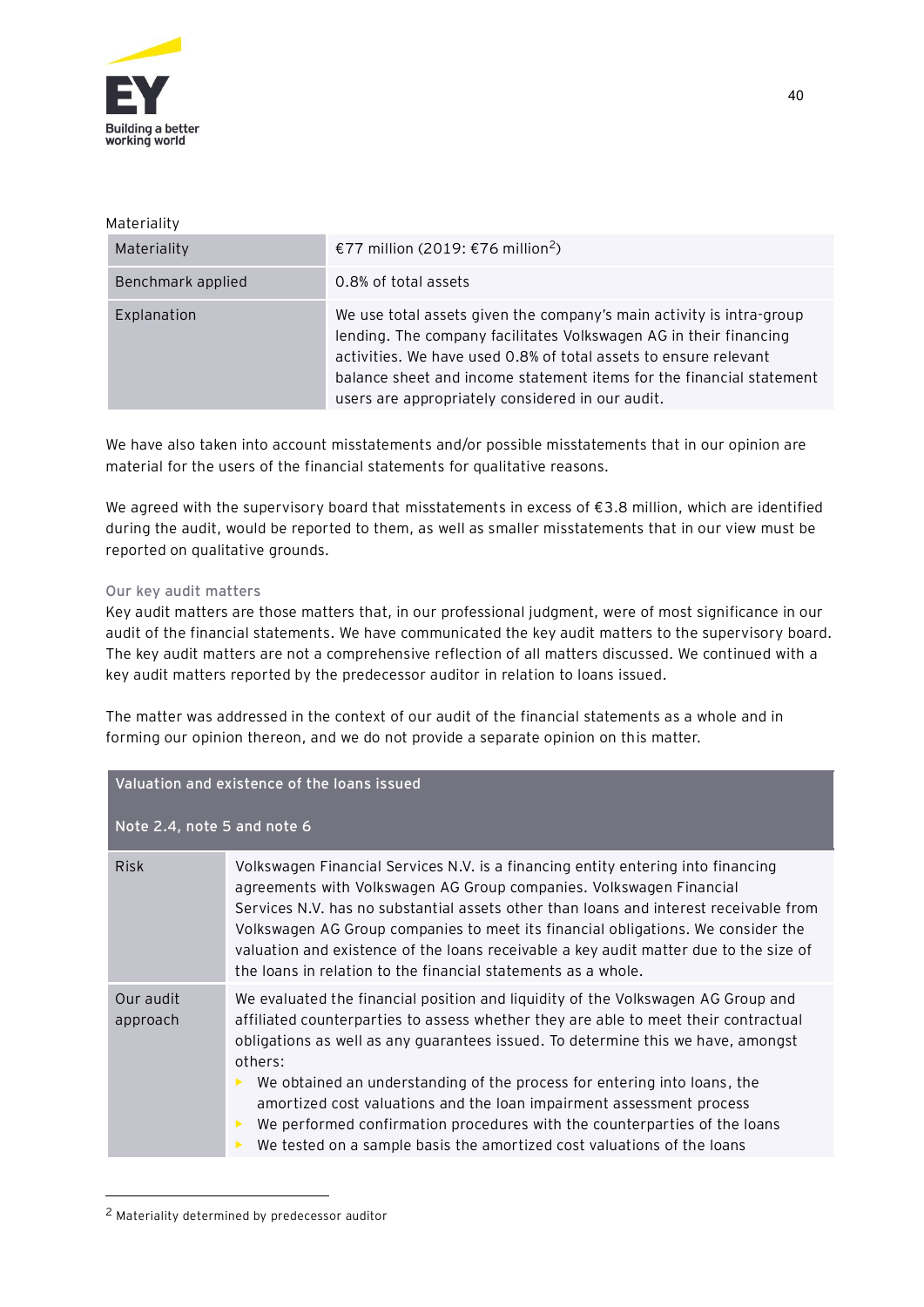

#### **Valuation and existence of the loans issued**

### **Note 2.4, note 5 and note 6**

| Our audit<br>approach<br>(continued) | We tested the loan impairment analysis prepared by the Company's management<br>▶<br>and specifically analyzed if there have been impairment triggers (including<br>impacts of COVID-19), challenged critical assumptions and assessed<br>developments in fair values of the loans<br>We inspected the 2020 financial statements of Volkswagen AG and considered<br>▶<br>forward looking information and cash flows of Volkswagen AG<br>We inspected the recent ratings issued by credit agencies for Volkswagen AG<br>In addition to the steps above we assessed the adequacy of the disclosures which are<br>included in note 2.4, note 5 and note 6 to the financial statements. |
|--------------------------------------|------------------------------------------------------------------------------------------------------------------------------------------------------------------------------------------------------------------------------------------------------------------------------------------------------------------------------------------------------------------------------------------------------------------------------------------------------------------------------------------------------------------------------------------------------------------------------------------------------------------------------------------------------------------------------------|
| Key<br>observations                  | Based on the results of our work, we conclude that the valuation of the loans is in<br>accordance with Dutch GAAP and concur with management that no impairments are<br>identified. We concur with the related disclosures in the financial statements.                                                                                                                                                                                                                                                                                                                                                                                                                            |

# **Report on other information included in the financial report**

In addition to the financial statements and our auditor's report thereon, the annual report contains other information that consists of:

- The supervisory board report
- **•** The management report
- **•** Other information as required by Part 9 of Book 2 of the Dutch Civil Code

Based on the following procedures performed, we conclude that the other information:

- **•** Is consistent with the financial statements and does not contain material misstatements
- **•** Contains the information as required by Part 9 of Book 2

We have read the other information. Based on our knowledge and understanding obtained through our audit of the financial statements or otherwise, we have considered whether the other information contains material misstatements. By performing these procedures, we comply with the requirements of Part 9 of Book 2 of the Dutch Civil Code and the Dutch Standard 720. The scope of the procedures performed is substantially less than the scope of those performed in our audit of the financial statements.

Management is responsible for the preparation of the other information, including the management report in accordance with Part 9 of Book 2 of the Dutch Civil Code, other information required by Part 9 of Book 2 of the Dutch Civil Code.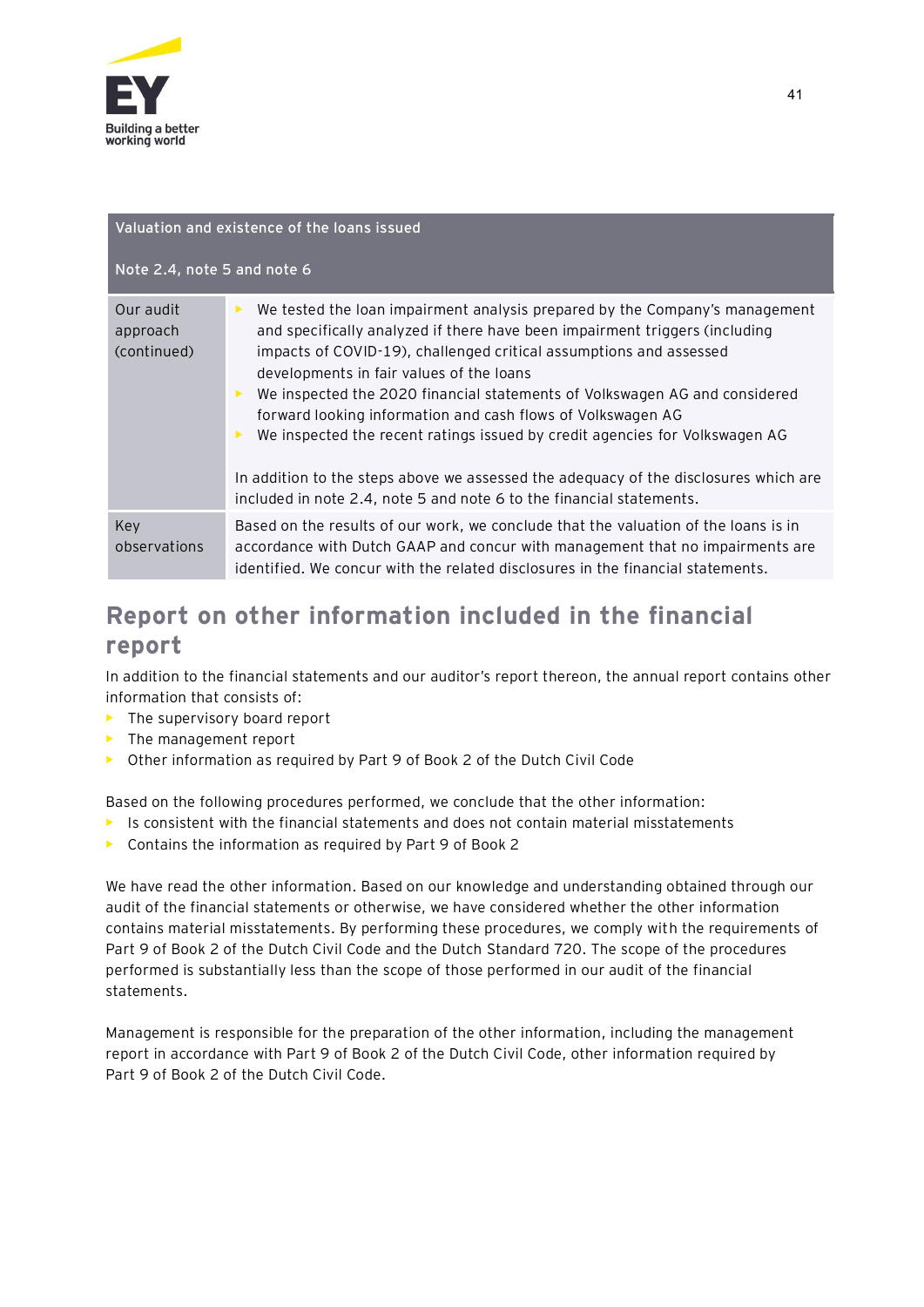

# **Report on other legal and regulatory requirements**

#### Engagement

We were engaged by the general meeting as auditor of Volkswagen Financial Services N.V. on 16 November 2020, as of the audit for the year 2020 and have operated as statutory auditor ever since that date.

#### No prohibited non-audit services

We have not provided prohibited non-audit services as referred to in Article 5(1) of the EU Regulation on specific requirements regarding statutory audit of public-interest entities.

# **Description of responsibilities for the financial statements**

## **Responsibilities of management and the supervisory board for the financial statements**

Management is responsible for the preparation and fair presentation of the financial statements in accordance with Part 9 of Book 2 of the Dutch Civil Code. Furthermore, management is responsible for such internal control as management determines is necessary to enable the preparation of the financial statements that are free from material misstatement, whether due to fraud or error.

As part of the preparation of the financial statements, management is responsible for assessing the company's ability to continue as a going concern. Based on the financial reporting frameworks mentioned, management should prepare the financial statements using the going concern basis of accounting unless management either intends to liquidate the company or to cease operations, or has no realistic alternative but to do so. Management should disclose events and circumstances that may cast significant doubt on the company's ability to continue as a going concern in the financial statements.

The supervisory board is responsible for overseeing the company's financial reporting process.

## **Our responsibilities for the audit of the financial statements**

Our objective is to plan and perform the audit engagement in a manner that allows us to obtain sufficient and appropriate audit evidence for our opinion.

Our audit has been performed with a high, but not absolute, level of assurance, which means we may not detect all material errors and fraud during our audit.

Misstatements can arise from fraud or error and are considered material if, individually or in the aggregate, they could reasonably be expected to influence the economic decisions of users taken on the basis of these financial statements. The materiality affects the nature, timing and extent of our audit procedures and the evaluation of the effect of identified misstatements on our opinion.

We have exercised professional judgment and have maintained professional skepticism throughout the audit, in accordance with Dutch Standards on Auditing, ethical requirements and independence requirements. Our audit included among others:

**•** Identifying and assessing the risks of material misstatement of the financial statements, whether due to fraud or error, designing and performing audit procedures responsive to those risks, and obtaining audit evidence that is sufficient and appropriate to provide a basis for our opinion.